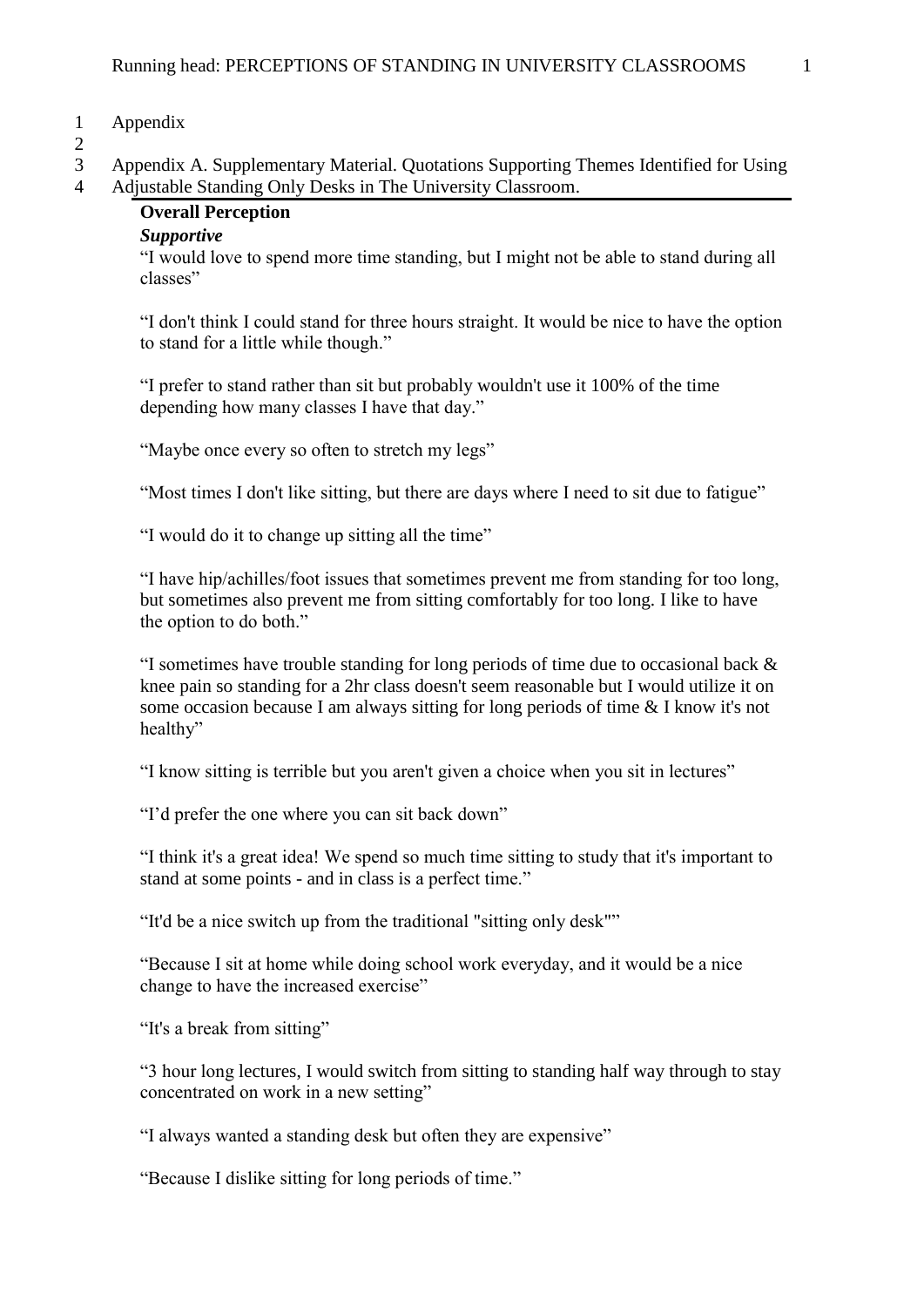"I like to switch up sitting and standing"

"It would be nice to not sit all the time, but I also think it would be socially awkward to not be sitting when everyone else is"

"Because I am quite the kinesthetic learner I'd need some form of activity to just keep me focused"

"I get very fidgety during long classes, so it would be a nice change from sitting the whole lecture to working at a standing desk."

"I would use it for most classes, but if I have a lot of classes one day then I would probably sit for one class to rest my legs."

"I only have class once or twice a week right now and would use it to keep myself from falling asleep."

"I could see myself standing for portions of every class, as my classes are often 3 hours long. I would likely stand for an hour every class."

"I feel tired while sitting for 3 hours class so standing desk is good thing"

"Because I do not like to sit during class time, especially for the 1 hour lecture"

"For me, I find standing to be distracting from the lesson when compared to sitting. I do, however, love using a standing desk for just doing work, so I could imagine that for some students they would enjoy standing during lectures."

"I would try to use it as much as possible but there is so much walking on campus, I would probably want to sit occasionally"

"I feel like there would be a high demand and a low number of standing desks"

"Get tired standing all the time, but nice to stretch legs"

"Its a great way to improve posture, stay focused and prevent sedentary behavior."

"Just to mix things up, give my butt a rest from all the sitting I do all day"

"To sit for back to back lectures is painful, it'd be nice to have the option to stand or sit, provided that I wouldn't be bothering other students."

"I want a standing desk for myself at home so I would love to have it in classes."

"I would use it to take breaks from sitting"

"Whether or not I would use it depends on how many desks are available - if there is only 1, I would likely not use it, but if there are many, I may use it if it is available."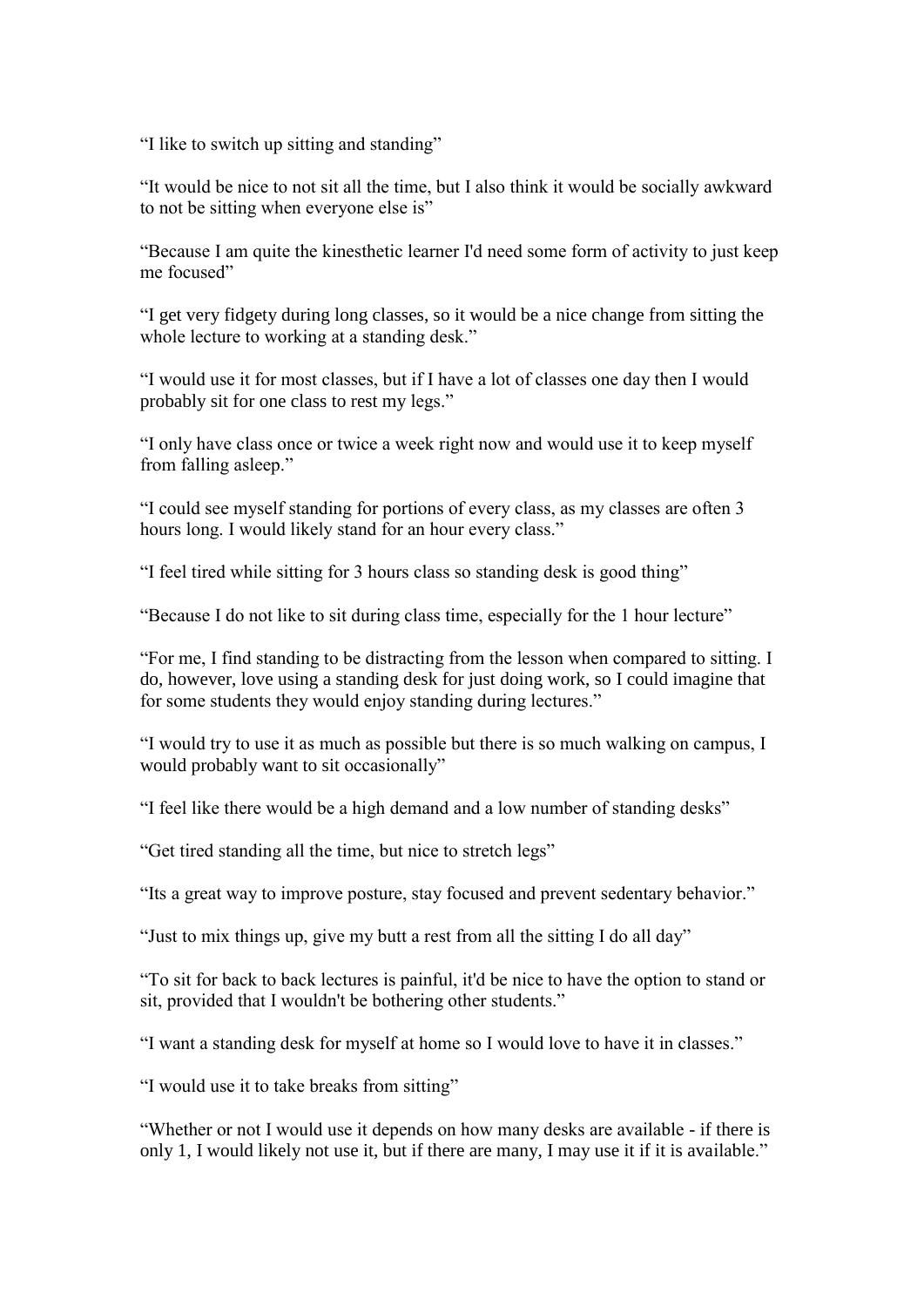"It would be a nice change from sitting down all the time"

"I dislike sitting for long periods of time, however in certain classes, and for testing situations, sitting would be preferred"

"I would most likely get tired from standing so frequently so I would take some days to sit instead of stand."

"I may want to sit down at certain times"

"Sometimes you've been sitting all day and it's nice to stand up. You also have better focus while standing. Long classes (3h lectures) can be exhausting to sit in and standing can keep me engaged."

"Standing the entire time is equally as bad as sitting all the time"

"Standing>Sitting"

"I Chose irregularly because I get tried walking to and from home/school so I'd like to be able to sit sometimes."

"Hard to break habit of sitting but might gradually start standing more."

"Especially at the start, wouldn't be able to stand during back-to-back classes because I'm just not accustomed to it. Would progress from every other class to perhaps every class."

"Its sounds fun"

"Certain classes are so long I have trouble sitting for the whole period of time"

"When I had an adjustable desk in the past, I found myself switching back and forth between sitting and standing as it was comfortable, and therefore would likely use it daily, however not for the entire duration of every lecture"

"I see the merit as to why some people would want to use it. I just feel I workout enough already I wouldn't need to stand to feel as though I'm getting an extra "workout" in. But I feel the value for others who may not have the time or luxury of going to the gym frequently."

"Keeps me on my toes"

"Sitting in long lectures can make me tired causing me to lose focus"

"I think it is good to stand sometimes rather than seating all the time. This might save me from some back pain related issues."

"I would like to alternate between sitting and standing"

"I enjoy spending less time sedentary"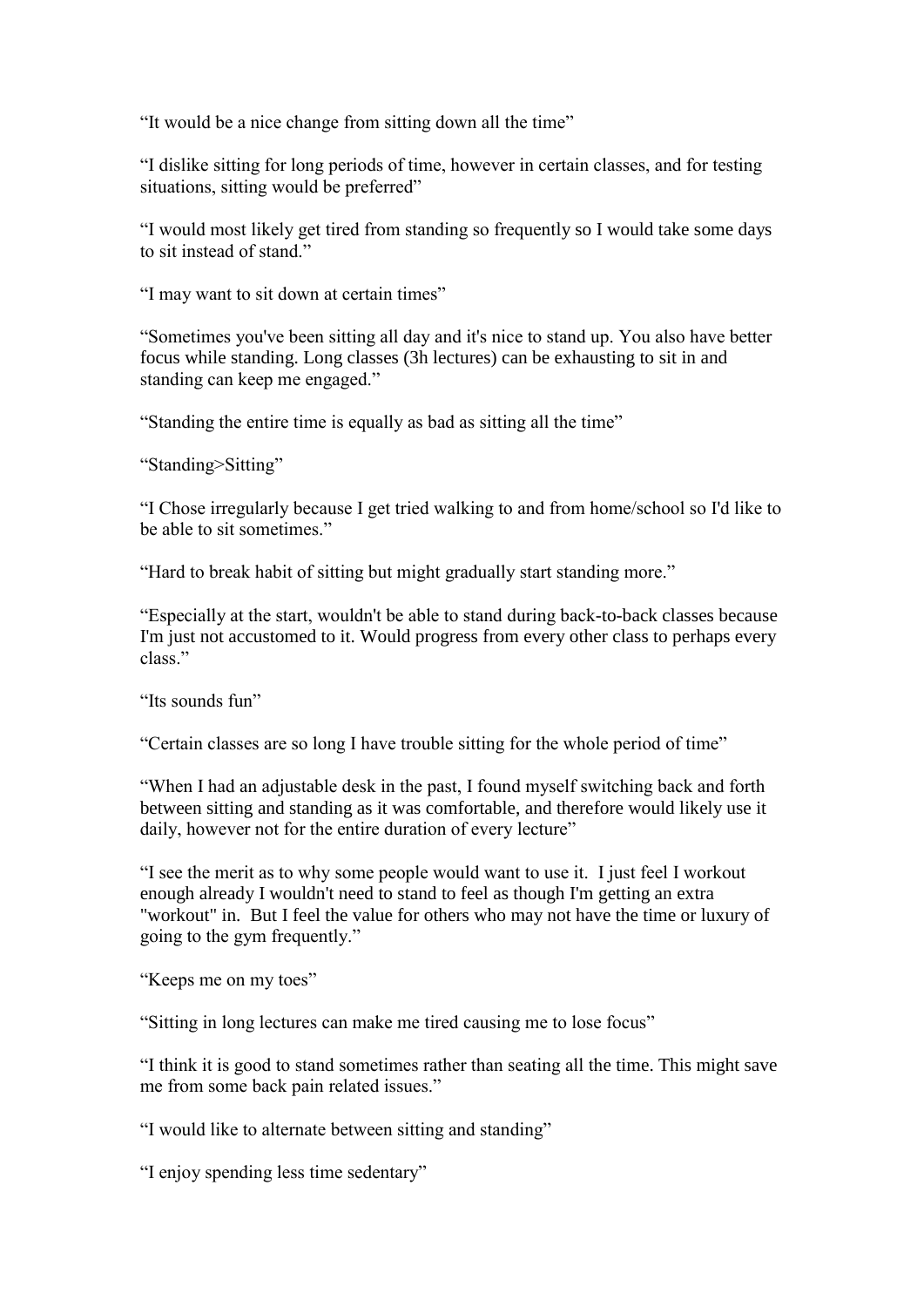"I believe I need to sit less but I get sore feet standing for too long."

## *Undecided*

"I would use it just to try it out, but during a lecture I think I would prefer to sit"

"To try it out"

"I would have to try it out to decide how often I would use one in class"

"I've never tried it - so I would definitely have to try it at least once and see how I feel about it."

"I would want to try the standing desk to see if I enjoyed using it or if it helped me focus"

"I would try it and see"

"I have never used one before so I do not know how they feel. I think I like the idea, but because I have never used one I am not sure how comfortable it would be. Nor if I would stay as focused. Time of class and length would be a factor in my decision."

"I would at least try it out to see if I preferred it"

"I'd be curious to try it, and sometimes I get tired of sitting"

"I would want to try it out at least once and see what it's like but sitting in class is usually more comfortable."

"Curiosity but school is already exhausting enough"

"I would try it at least once to see how I felt about it."

"Try it but would find it hard to focus on class"

"I'll try it out but most likely won't like it... I would never stop in the middle of the class just to adjust my desk (disrupting). If I am standing at the desk, looks like I'd be standing for the entire class, but why would I want to stand for class???? I don't."

"To try it out at least, but I don't think I would focus enough"

"I would try it but I don't think I would enjoy it"

"Curious to try it"

"Try it out to see if I like it"

"Ill try anything once!"

"I would test it out to see how it works and how it changes regular study habits. I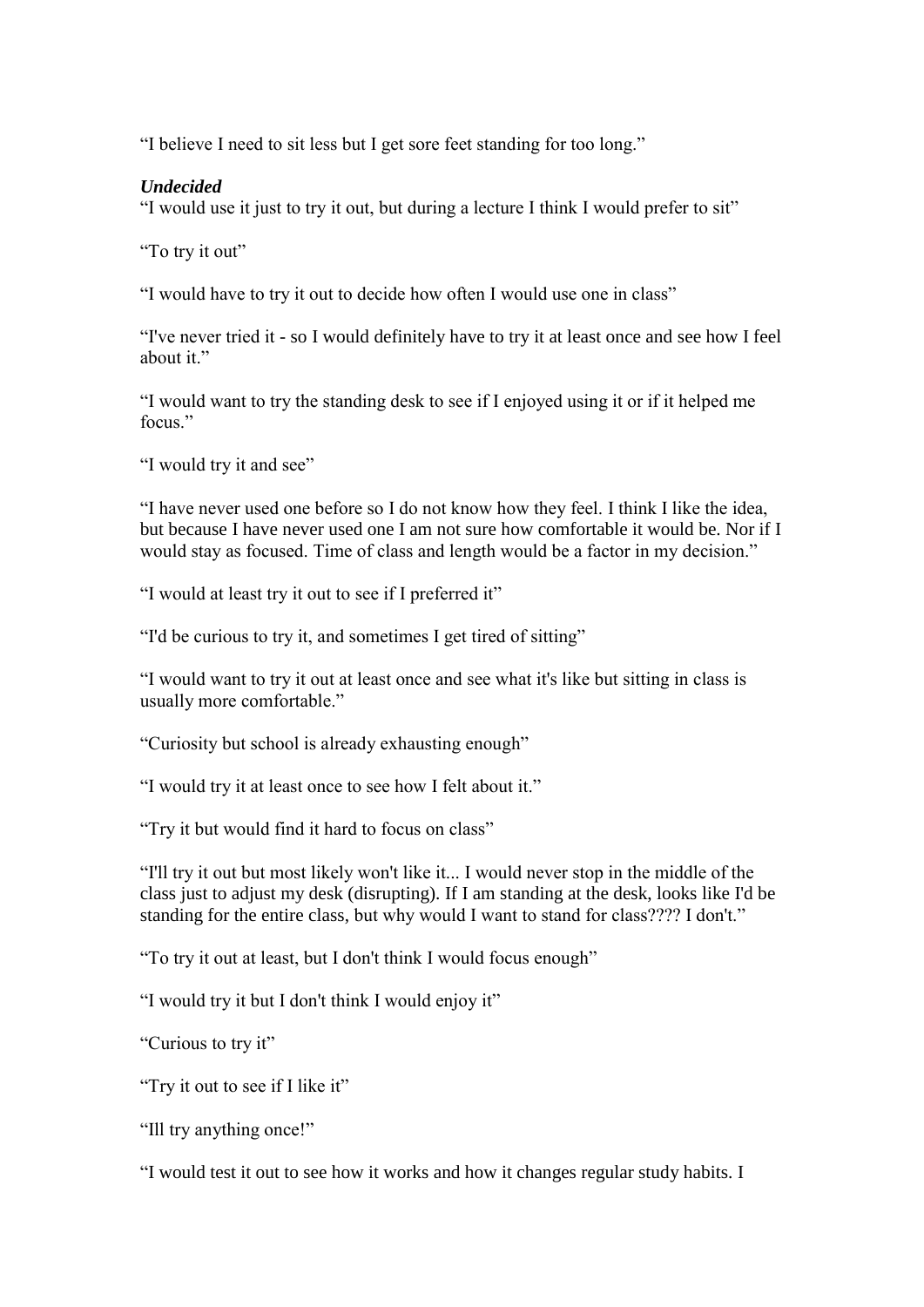have never used one so I don't know how I would like it"

"I would try it once"

"Getting used to standing would take time. Willing to try!"

"All of my classes are 3 hours long and standing for one class would be too much so I would maybe try it once a week, every other week."

"Trying a new way to have lesson"

"Try it out"

"I might have to get used to it, its hard to know for sure"

"I would like to try it out but I assume it will be tiring to stand in one spot for an hour"

"Not sure how I feel about them or if I'd like it"

"To see if I like it better than sitting or not"

"I would want to try it first."

"I would have to try it to know if it would affect my class performance"

"It depends on the class and the time that a person is required to stand. Some lectures are 3 hours long and it's unreasonable to expect someone to stay up for such an extended period of time. If there were adjustable standing desks, they should be sparing and be for people who occasionally want to take a break from sitting. I would try it but never use it all the time."

"I have never used one and would try it out but would only continue to do so if they were being used by others. It is more functional for a study space than a lecture"

"I would at least want to try it."

"Never tried it but I'd be willing to give it a try"

"I might try it out, but have no clue whether I'd make a regular habit of it or not"

"I may try it depending on the class but would not commit one way or the other"

"I've never tried it. If it works, I'd use it more often"

"Would have to try first to see benefits"

"Because I'm not sure how I feel about them"

## *Opposed*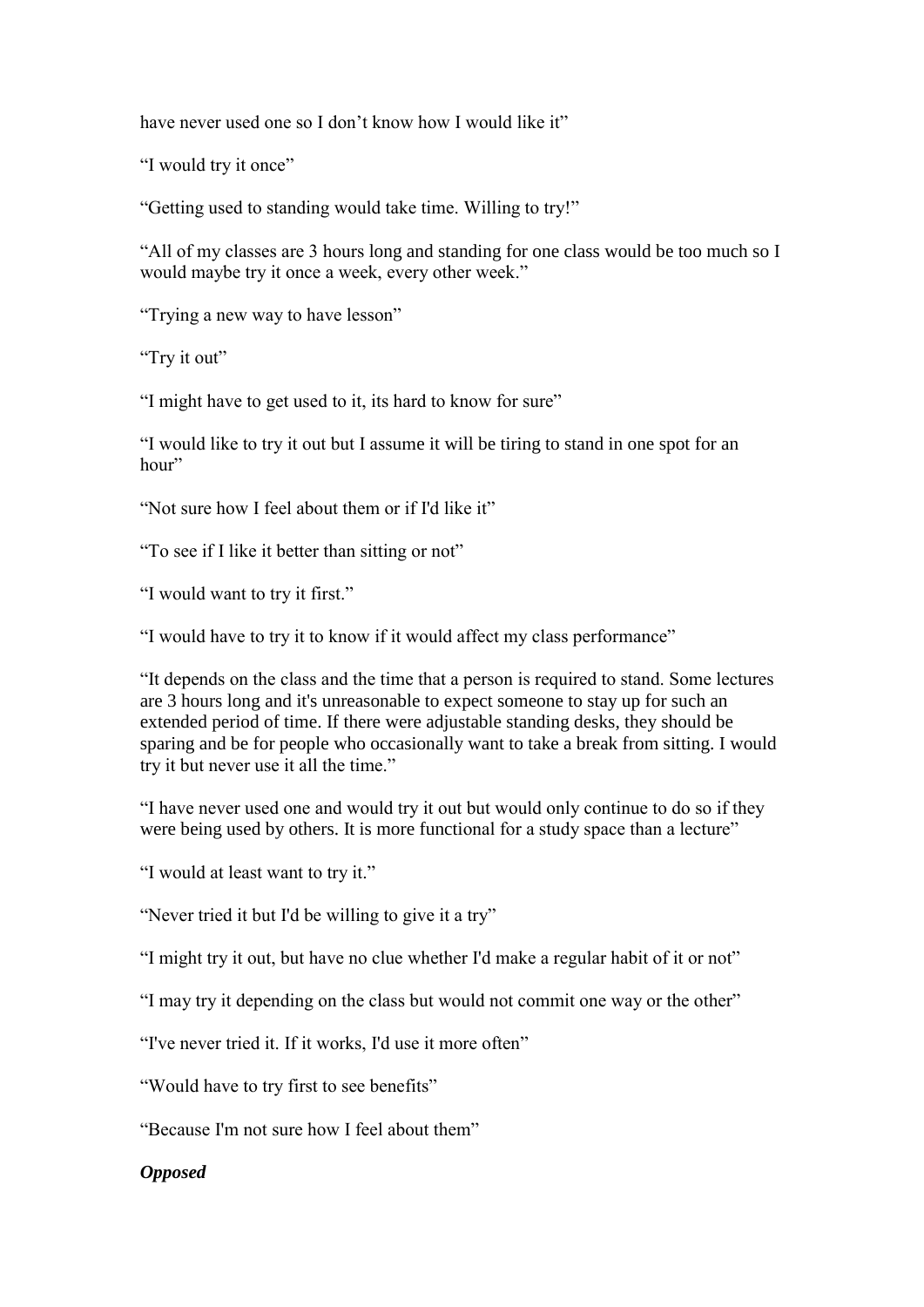"I would use it just to try it out, but during a lecture I think I would prefer to sit"

"Seems uncomfortable and tiring to stand for 1-3 hour lecture"

"Too used to sitting down at a proper desk. Frequent back pains would prevent me from standing up for long periods of time."

"It seems tiring"

"I would want to try it out at least once and see what it's like but sitting in class is usually more comfortable."

"I feel that personally I am not overly sedentary and so a standing desk is less necessary, and it would be more comfortable to sit."

"I'm in a wheelchair"

"In class I need to focus and sit to write notes properly; also it's not as comfortable"

"Not practical"

"Tiring"

"It's tiring to stand for long periods of time."

"I would never want to stand while in class."

"Standing still for long periods of time would make me restless. I would prefer to be sitting or moving"

"I prefer to sit down when working, and personally feel that standing would cause me to be distracted."

"I prefer sitting down because I have knee issues"

"I would get uncomfortable"

"Why stand when I can sit?"

"I do not like them"

"There is too much walking involved for me to get to classes so I would prefer to sit while in class."

"I prefer to sit"

"I think I might get tired"

"I would prefer to sit rather than to stand in general."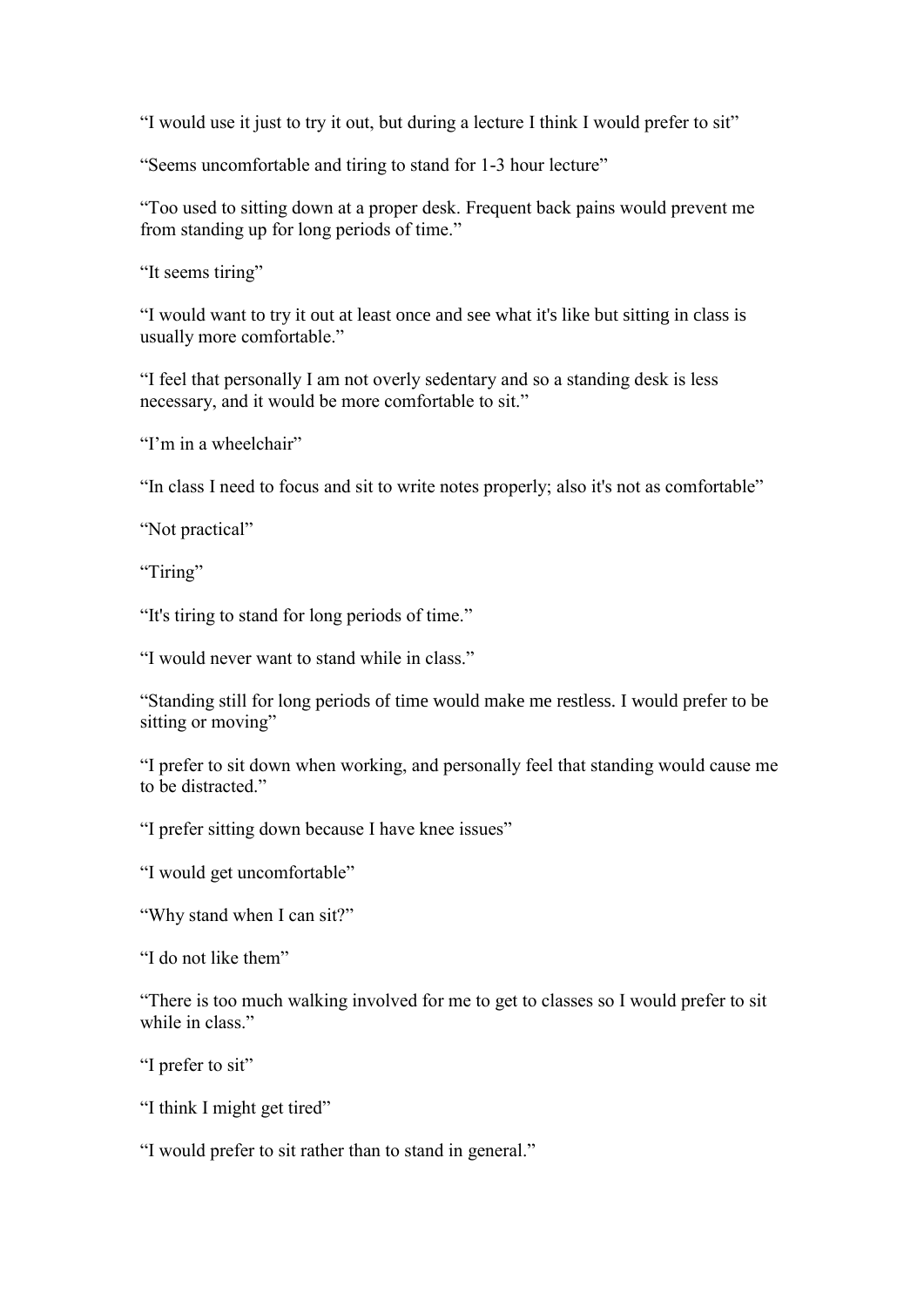"I hate standing still. I would be open to bouncy balls as seats or something to keep moving, but I would absolutely hate standing"

"I'll try it out but most likely won't like it... I would never stop in the middle of the class just to adjust my desk (disrupting). If I am standing at the desk, looks like I'd be standing for the entire class, but why would I want to stand for class???? I don't."

"Prefer to sit down. But may use it to keep self from falling asleep."

"I'd never want to be standing so it would be wasted on me"

"It does not interest me as I prefer to sit down"

"I don't think standing still in one spot is advantageous for long periods of time"

"Don't like standing"

"Prefer to sit"

"My classes are long and spread throughout the day with so much work and I'm always tired."

"I am tired all of the time so I do not like standing for extended time periods"

"Too lazy to stand"

"I'm lazy and would prefer to sit"

"I'm a sitter"

"I feel I would get tired standing up"

"I prefer sitting as it makes my back feel better"

"Seems unnecessary"

"Sometimes you just need to have a good sit"

"I prefer sitting while taking notes"

"Tiring"

"State of body whether sitting or standing should not impact your performance, it is how passionate you are about your work. So, standing desks are useless."

"I think ill get tired"

"I am generally very tired and trying very hard to concentrate on just one thing while in class"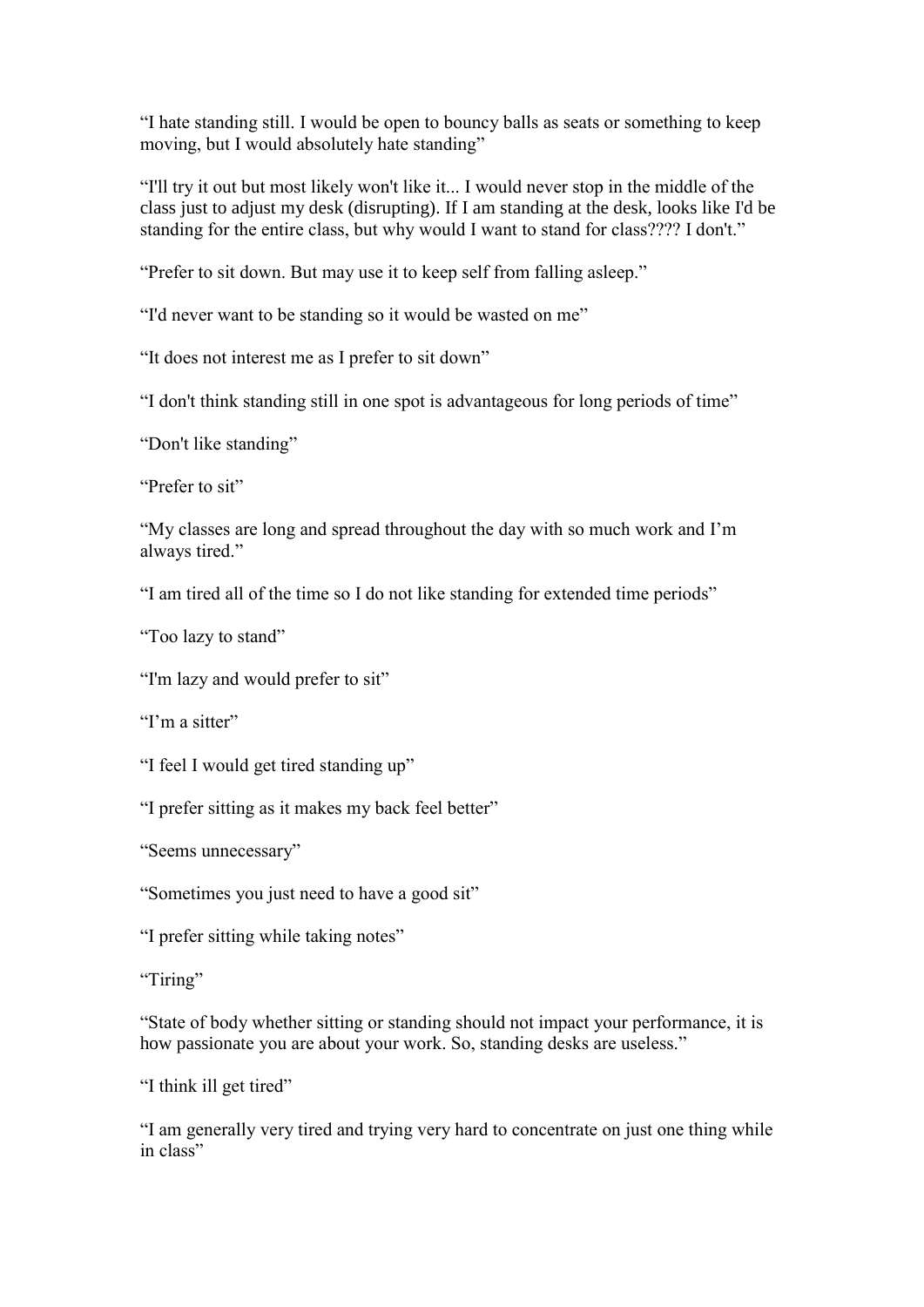"It's more distracting to have to stand up while listening to a professor lecture and ultimately sitting is more comfortable"

"I believe I may be uncomfortable."

"I prefer to sit while I am working. I find that sitting is more relaxing than standing and I am better able to concentrate on the course material when I am in a relaxed state of mind."

"I usually had a max of 3 hours of class (including break) in a day so I just don't think I would need it"

"Sitting is more comfortable"

"During class I prefer to sit down since I feel more comfortable and can focus better"

"Can't stand long"

"I have to stand at work, I'd rather sit to listen to a lecture"

"I work in a lab where I am standing all the time already"

"Standing and listening to a professor talk for an hour can become very tiring. Especially since all of my classes are 2 to 3 hours long."

"I'm a cashier, so I already spend enough time standing until my feet hurt."

"I see the merit as to why some people would want to use it. I just feel I workout enough already I wouldn't need to stand to feel as though I'm getting an extra "workout" in. But I feel the value for others who may not have the time or luxury of going to the gym frequently."

"Too hard to stand"

**Personal Factors** *Health/ Injury Facilitator* "Health benefits, sitting hurts my back"

"I recognize that I have an unhealthy diet and work regimen and this is a slight way to counter it using minimal effort"

"It is healthier to use the standing desk, so I would want to use it as much as possible, but there would probably be some days where I'm too tired to use it and just need to sit."

"It's better for your back."

"My back hurts when I sit and I hate how low my blood flow gets, making it difficult to get up and run to the bus after a class"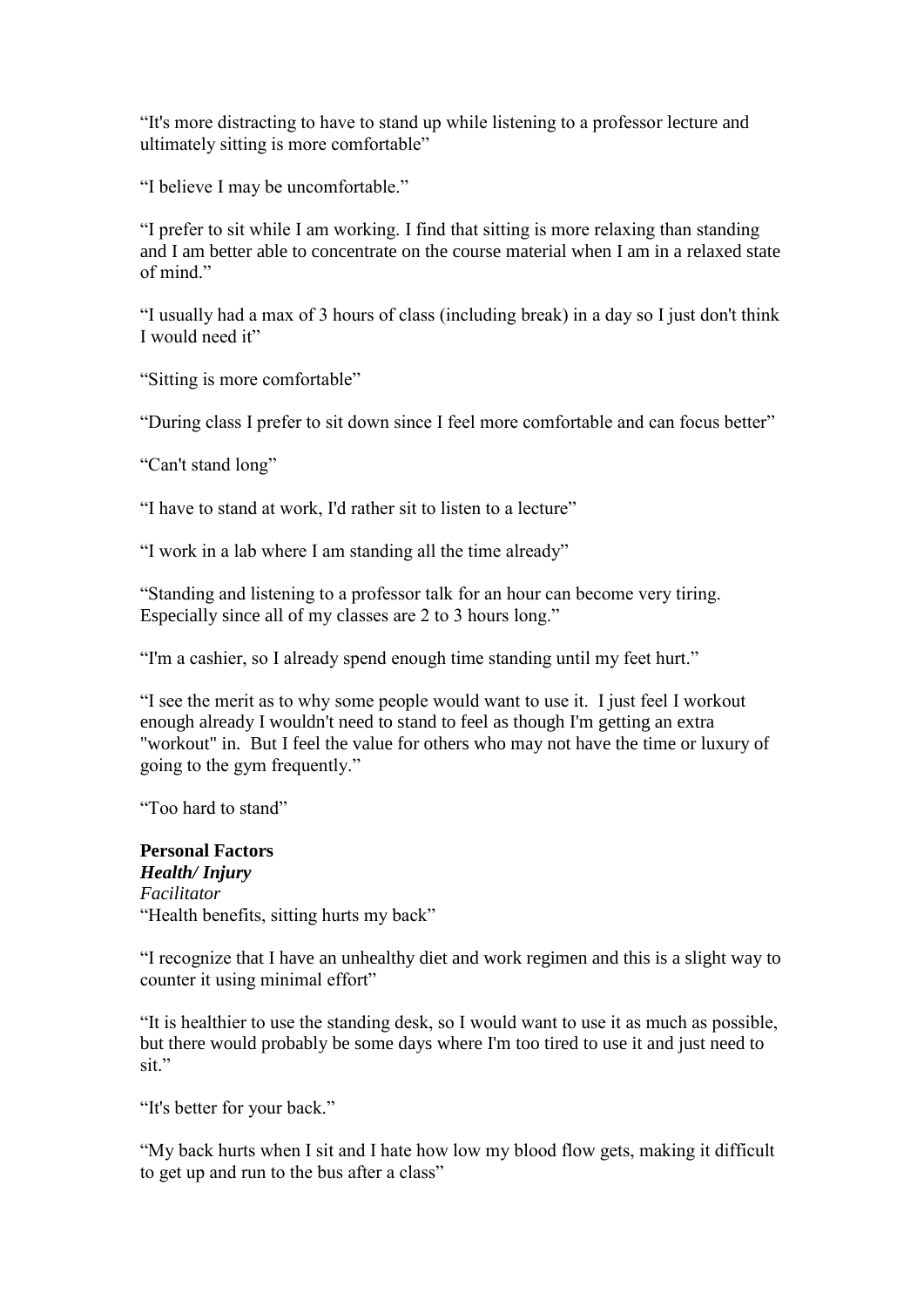"I'm lazy but understand the importance of trying to live a less sedentary lifestyle"

"It's a great way to improve posture, stay focused and prevent sedentary behavior."

"Sitting for too long is not good for your health"

"Due to a bulging disk, it is better for my back to avoid a seated position for extended periods."

"I know standing is better for you, and I always use a notebook in class. The desk facilitates both my good health and note taking."

"Improve health"

"I love standing only desks as they help me to stay alert and help relieve pressure from sitting for long periods."

"Because my sitting for a long time makes my butt cramp up"

"I think it is good to stand sometimes rather than seating all the time. This might save me from some back pain related issues."

"I have had posture and back problems that required consulting a physiotherapist"

#### *Barrier*

"Being on my feet too long causes back problems"

"Too used to sitting down at a proper desk. Frequent back pains would prevent me from standing up for long periods of time."

"I am a dancer and some days I have bad knee pain so wouldn't want to stand all the time for long classes"

"I wouldn't be able to stand for longer than an our at a time, wouldn't want to develop varicose veins"

"I have hip/achilles/foot issues that sometimes prevent me from standing for too long, but sometimes also prevent me from sitting comfortably for too long. I like to have the option to do both."

"I sometimes have trouble standing for long periods of time due to occasional back & knee pain so standing for a 2hr class doesn't seem reasonable but I would utilize it on some occasion because I am always sitting for long periods of time & I know it's not healthy"

"I have back problems, so standing for long periods of time can be painful"

"I feel like always standing for every class would become tiring and lead to sore legs"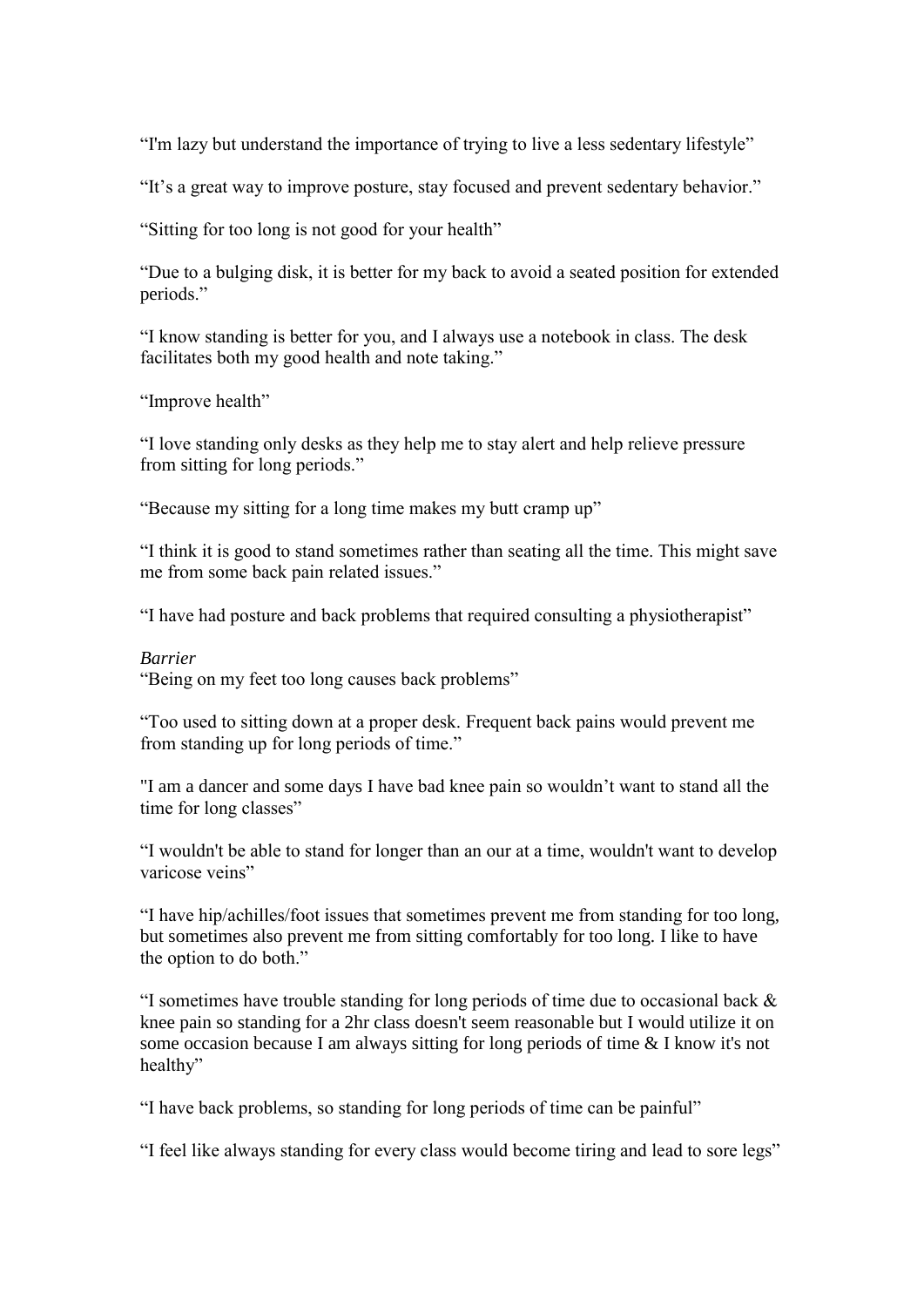"I suffer from scoliosis."

"I prefer sitting down because I have knee issues"

"Walking is one thing, but standing still for a long period of time causes me to have lower back pain"

"I have really bad joint pain in my knees"

"I feel that I am so used to sitting down for class that standing up and listening would make me anxious."

"Feet get tired and uncomfortable to write"

"It's bad on your feet"

"Standing for long periods of times hurt my knees"

"While I have knee and hip issues from sports injuries, I find that regular use of a standing desk does not help these issues"

"I am a nursing student, for nursing I spend 13 hours on my feet at a time. Because of that, on the days when I am not in nursing I like having the option to sit down"

"My back would hurt. I need to sit to feel comfortable in order to take notes during class."

"It would be really hard to stand for a 3-hour lecture, especially when you have a foot condition (i.e. flat feet)"

"I tend to get a sore back to previous injury, Standing for extended periods of time tend to aggravate the injury"

"Some classes are 3 hours long, standing for 3 hours long can trigger back pains."

"I believe I need to sit less but I get sore feet standing for too long."

#### *Classroom Performance*

*Facilitator*

"Some classes are easier to fall asleep in, standing would help stay awake. Standing while speaking in class (for courses with discussions) also makes speaking more enthusiastic"

"When feeling tired (standing keeps me alert)"

"3 hour long lectures, I would switch from sitting to standing half way through to stay concentrated on work in a new setting"

"Prefer to sit down. But may use it to keep self from falling asleep."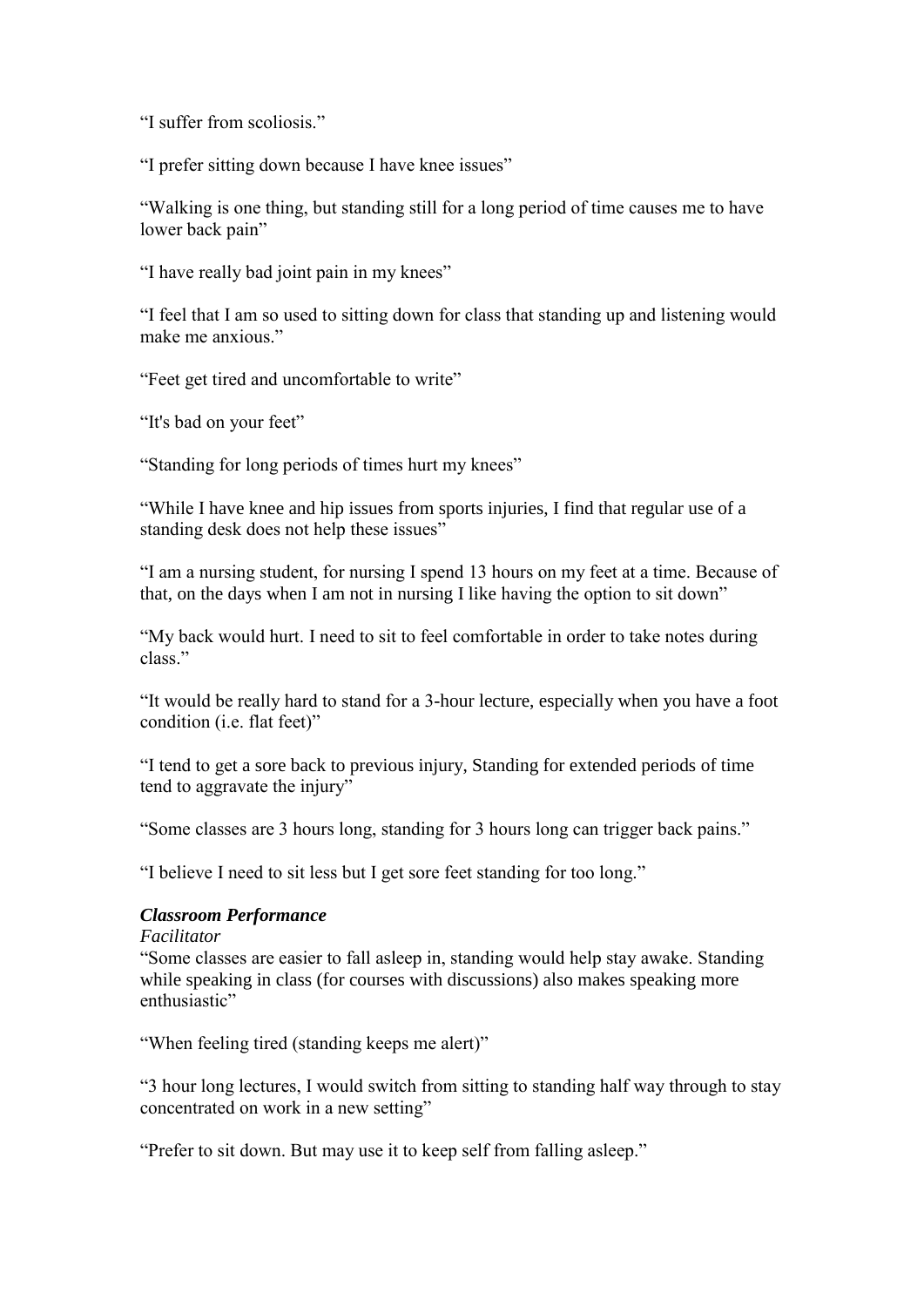"Because I am quite the kinesthetic learner I'd need some form of activity to just keep me focused"

"Depending on the course, time of day, level of exhaustion. I would like to stand more to keep me more awake and alert when the class permits it."

"Depends on the class and for some classes to change it up for variety to keep me engaged"

"Because I heard you remember more when standing."

"I only have class once or twice a week right now and would use it to keep myself from falling asleep."

"It's a great way to improve posture, stay focused and prevent sedentary behavior."

"Would use it for the classes that tend to put me to sleep to help me stay awake"

"Sometimes you've been sitting all day and it's nice to stand up. You also have better focus while standing. Long classes (3h lectures) can be exhausting to sit in and standing can keep me engaged."

"I know standing is better for you, and I always use a notebook in class. The desk facilitates both my good health and note taking."

"I get fidgety during class and standing would help with that"

"It would be good to use on days when you are really tired and unfocused! It would definitely help to stay awake and stay focused"

"I love standing only desks as they help me to stay alert and help relieve pressure from sitting for long periods."

"It keeps me more alert throughout the class, less tendency to drift off, and reduces time sitting (as it presumably would not be available in every class)."

"Sitting in long lectures can make me tired causing me to lose focus"

#### *Barrier*

"I could see it being sometimes hard to take notes at"

"Too tired and exhausted from standing in the mornings, also I'm really shifty so it would cause me to lose focus on class"

"In class I need to focus and sit to write notes properly; also it's not as comfortable"

"In my three hour lectures, I would become more focused on how much longer I have to stand than the actual course material. My one hour lectures go by so fast, I wouldn't have time to focus on anything else"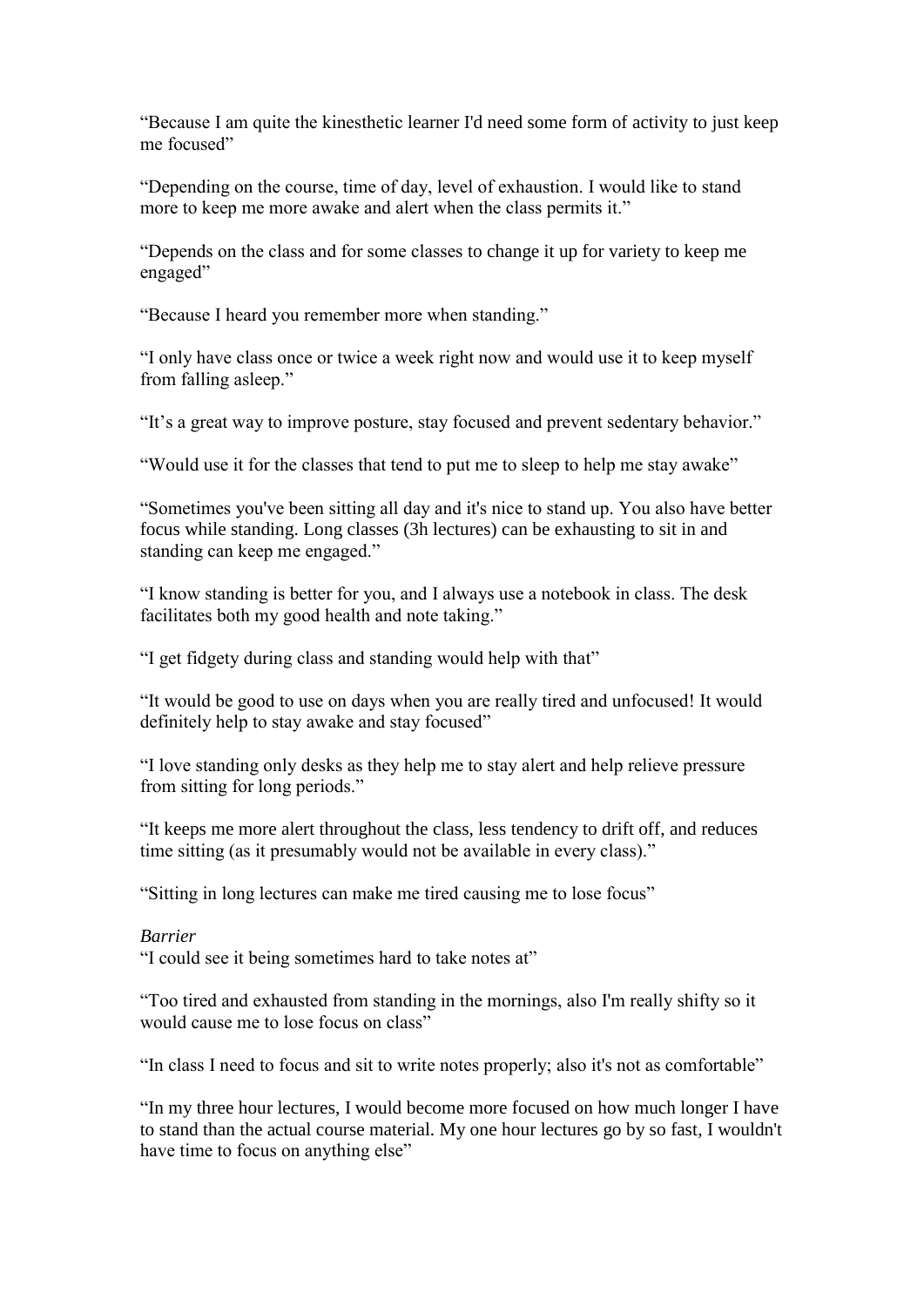"I would be more prone to fidgeting/shifting (which I do while standing) and I would likely want to sit down often, and shift a lot from standing to sitting. This might be because I'm out of shape though."

"I prefer to sit down when working, and personally feel that standing would cause me to be distracted."

"Try it but would find it hard to focus on class"

"I would worry it would be distracting to other students"

"To try it out at least, but I don't think I would focus enough"

"For me, I find standing to be distracting from the lesson when compared to sitting. I do, however, love using a standing desk for just doing work, so I could imagine that for some students they would enjoy standing during lectures."

"Tiring, I feel I would be more fidgety and unfocused if I were standing and trying to listen to a lecture"

"Because it's harder to type."

"I need to sit down in order to focus and think. I'd use it if I arrived late and there were no spots"

"It would be distracting to adjust the desk while in class"

"It would be harder to concentrate. Classes are too long to stand only."

"It's more distracting to have to stand up while listening to a professor lecture and ultimately sitting is more comfortable"

"I prefer to sit while I am working. I find that sitting is more relaxing than standing and I am better able to concentrate on the course material when I am in a relaxed state of mind."

"I find it hard to concentrate when the body is not fully relaxed"

"I'd find it more difficult to concentrate."

"I think I would get tired in the longer lectures, loose focus, and not take as good notes"

"I would move around and fidget too much at a stand up desk"

"During class I prefer to sit down since I feel more comfortable and can focus better"

"Easier to focus and write while sitting"

"My back would hurt. I need to sit to feel comfortable in order to take notes during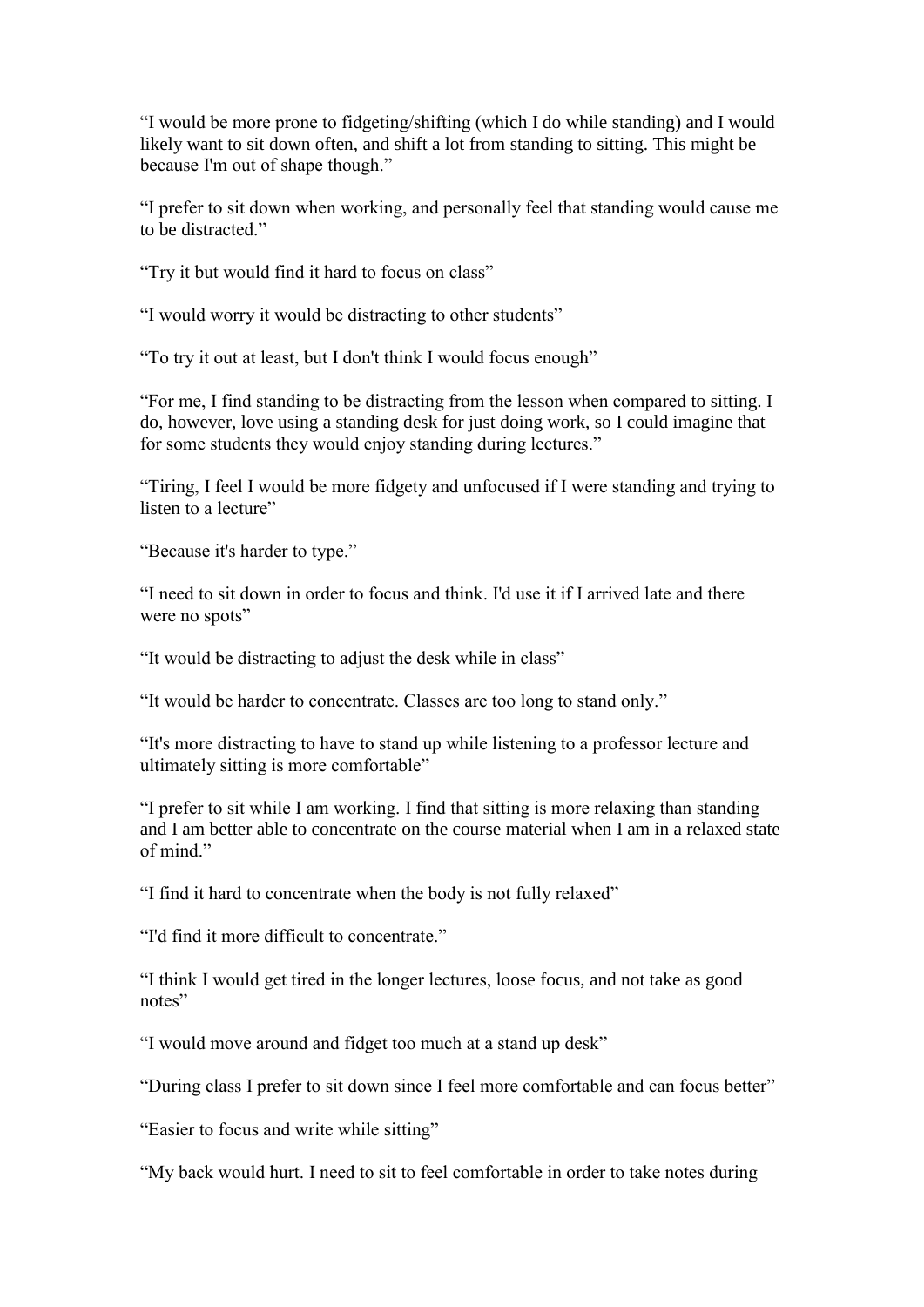class."

#### **Social/ Environmental Factors** *Depends on the day*

"Too tired and exhausted from standing in the mornings, also I'm really shifty so it would cause me to lose focus on class"

"Most times I don't like sitting, but there are days where I need to sit due to fatigue"

"It would be depended on the shoes I was wearing and how many people were sitting behind me."

"I'd use it if I had a high energy level or my back was hurting"

"It's more of a feeling to sit or not Andy how long have sat earlier in the day."

"Depends how I tired I was"

"Usually I prefer to stand while learning, but some days if I had to walk to class/run to catch the bus I'd just want to crash and sit down during lecture"

"Depends on how tired I am or if my legs/feet hurt, I would want the option to be able to sit or stand."

"Depends on what day is busier and if it's after practice then I wouldn't because I'm usually tired for class after practice"

"Some days I may be tired and would rather be able to sit down for a 2 hour lecture"

"It is healthier to use the standing desk, so I would want to use it as much as possible, but there would probably be some days where I'm too tired to use it and just need to sit."

"I would choose to use it if I were unable to fit in a workout on that day"

"Depending on the course, time of day, level of exhaustion. I would like to stand more to keep me more awake and alert when the class permits it."

"Some days I'm more restless then others so I'd want to stand. As well I wouldn't want to use it for my math class."

"Depends on how I feel that day"

"Depending on how tired I am"

"I would try to use it as much as possible but there is so much walking on campus, I would probably want to sit occasionally"

"Could get tiring over the course of the day"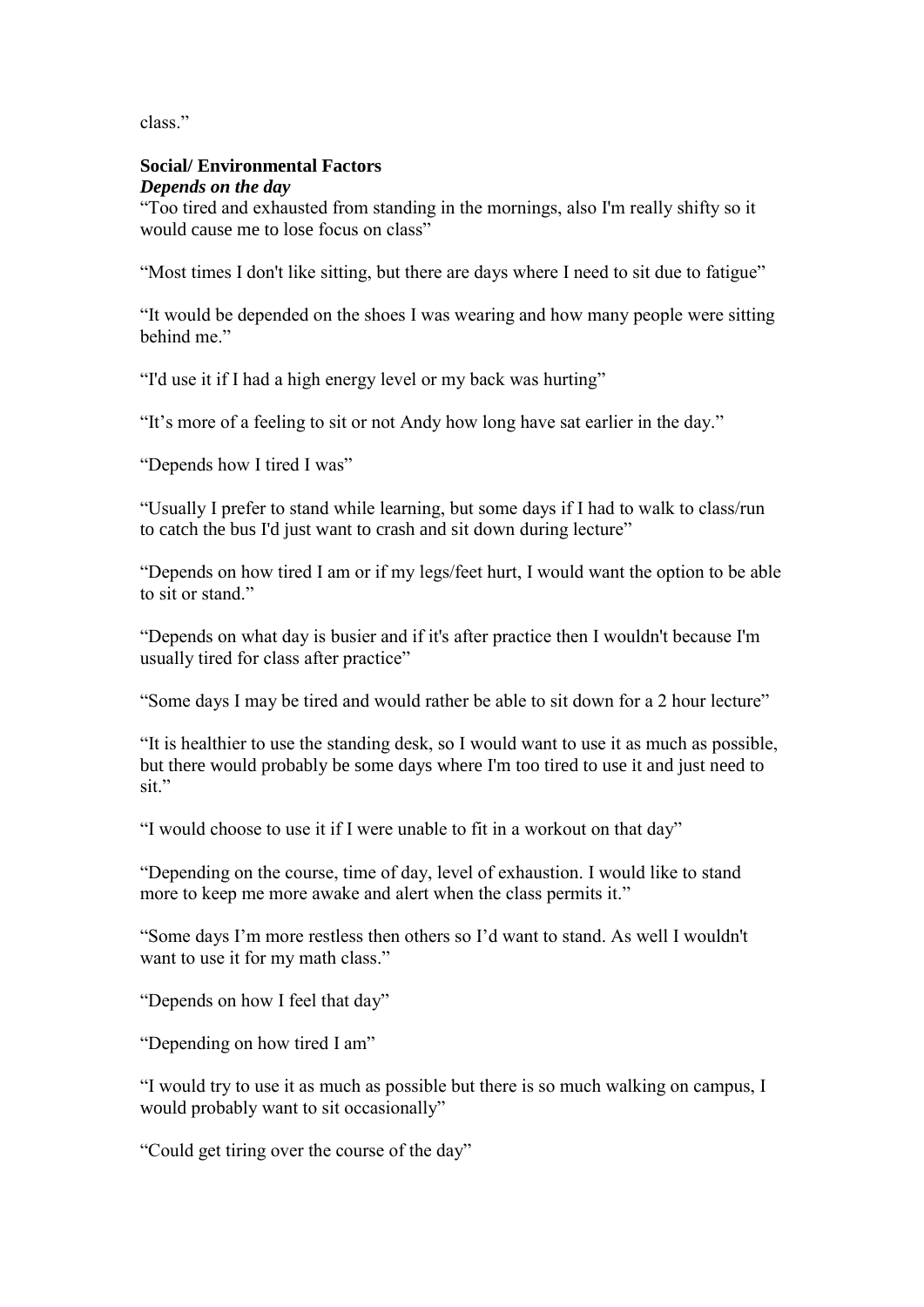"Depends on feel"

"Depending on whether the desks are available and how I'm feeling that day (ex. tired, energetic, etc.)"

"I get tired of standing sometimes"

"My usage would depend on my health condition of the day"

"Sometimes I feel like I need to sit, so I wouldn't always want to be standing"

"If I've had to speed walk 20 minutes across campus to class I probably wouldn't use it that day; if I've only walked a little ways to class and otherwise had a lazy day, I would probably use it."

"All classes would get tiring, but irregularly because some days I feel more tired than others."

"Could depend on how I was feeling that day"

"Sometimes you have long days, and ideally after a long day you might not want to stand in class. But I would try my best to use it as much as possible."

"All classes but use would vary by class/day"

"Some days you may be more tired than others, it is also a lengthy period of time to be standing (especially if the class is longer than an hour)"

"I could possibly get tired"

"I would most likely get tired from standing so frequently so I would take some days to sit instead of stand."

"Depends on how much energy I have and how much writing I would have to do"

"I chose irregularly because I get tried walking to and from home/school so I'd like to be able to sit sometimes."

"It would be good to use on days when you are really tired and unfocused! It would definitely help to stay awake and stay focused"

"It depends on my energy level going into the class. If it's a morning class and I'm feeling sleepy, I would be less inclined to use the standing only desk."

"I would most likely use it less in the morning when I'm tired. However more in the afternoon after sitting for 1 or 2 classes"

"It depends how tired I am that day"

"When I was in undergrad I was really tired during class so normally would nap lol"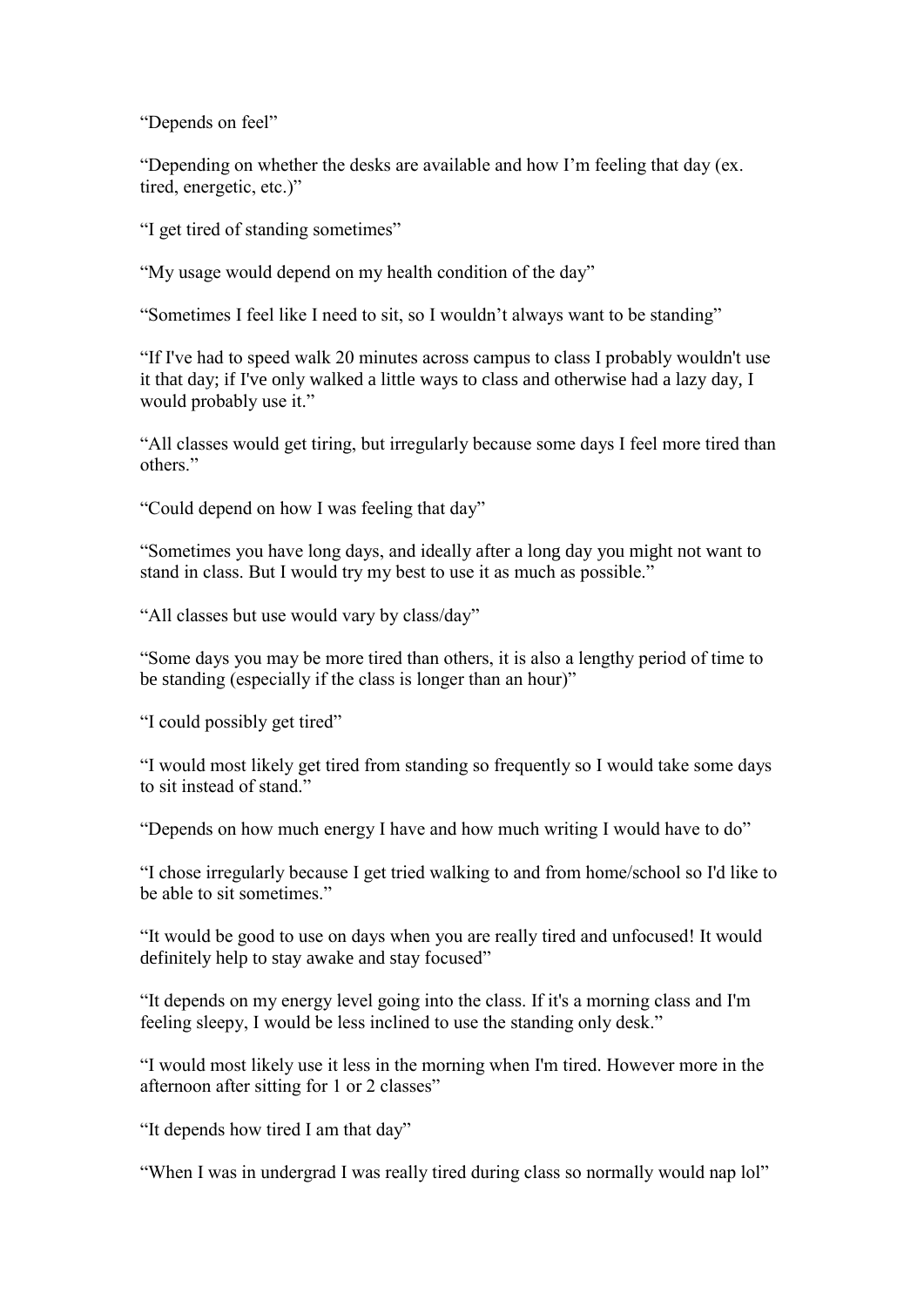#### *Depends on the location/ availability*

"It would be depended on the shoes I was wearing and how many people were sitting behind me."

"Depends on location of desk relative to screens, outlets, doors, etc. takes time to adjust to correct height"

"It would depend on how common it was for people to use them and if I felt like I was blocking anybody"

"Wouldn't want to draw attention to myself, I also have a hard time seeing and I think these desks would have to be at the back"

"Does not seem practical to be standing up while typing out lecture notes as if everyone in the class were to do so, someone with my height may not be able to see the board if there is someone taller in front of me."

"Have to pay attention to prof and wouldn't be able to see"

"Some classes are too long, or if its a big class I might not be able to see over the person in front because I am short"

"I am short and if there are people in front of me who are tall, I won't be able to see and it would be bothersome. Also, standing up for 1-3 hours is going to hurt my legs."

"If I'm too short to see over the other people in front of me, I wouldn't be able to use the desk while viewing the lecturer."

"I feel like there would be a high demand and a low number of standing desks"

"Depending on whether the desks are available and how I'm feeling that day (ex. tired, energetic, etc.)"

"Whether or not I would use it depends on how many desks are available - if there is only 1, I would likely not use it, but if there are many, I may use it if it is available."

"Depending on location of standing desks, you run the risk of being an obstruction of view for other students"

#### *Depends on the social norm*

"It would depend on how common it was for people to use them and if I felt like I was blocking anybody"

"Wouldn't want to draw attention to myself, I also have a hard time seeing and I think these desks would have to be at the back"

"Would feel weird unless others used it"

"Would likely only use it if others were as well"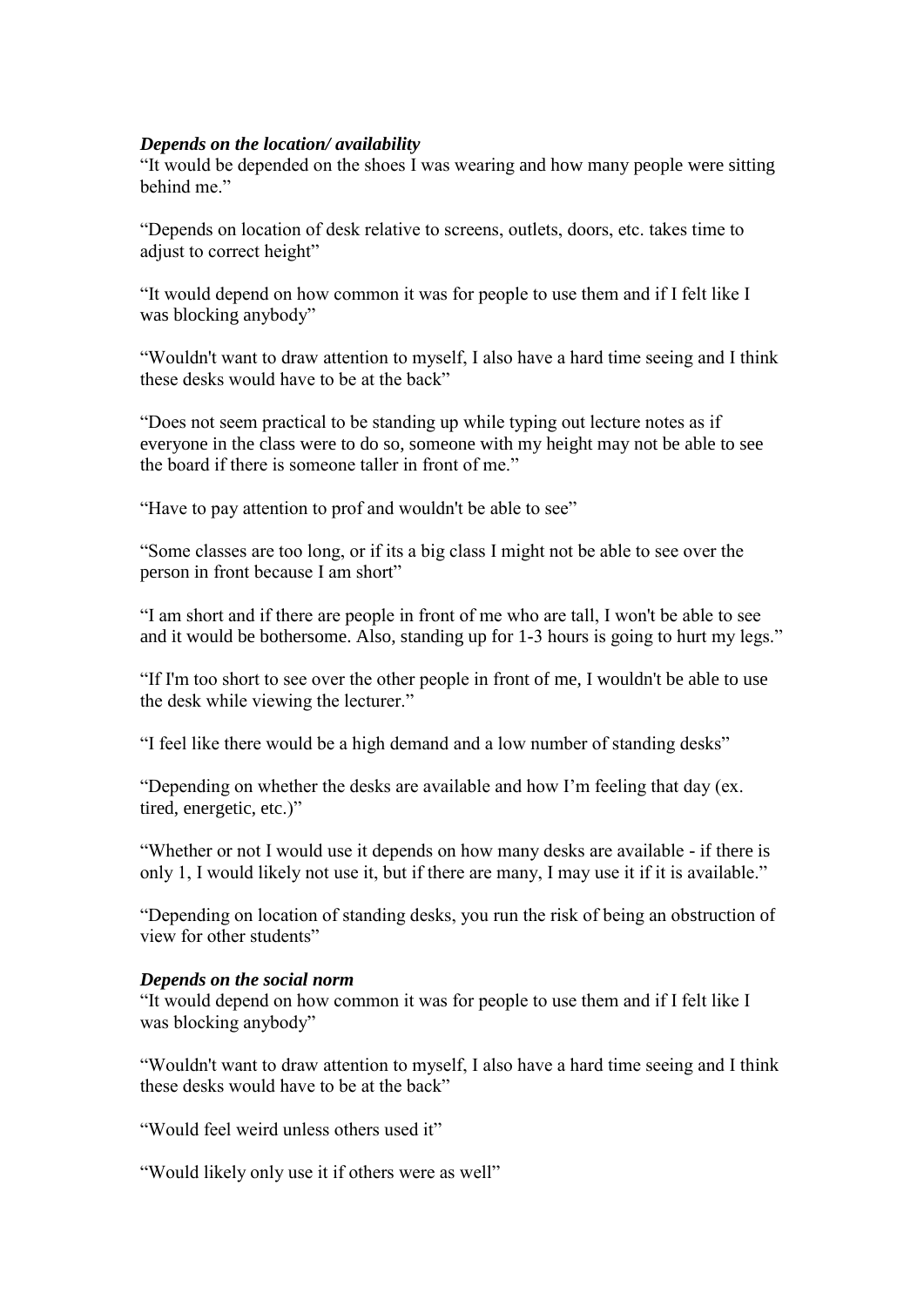"It would be nice to not sit all the time, but I also think it would be socially awkward to not be sitting when everyone else is"

"It's a new concept, there would be some social pressure to not use it, so I'd probably only use it for one class"

"Because I want to sit in a chair and write notes like everyone else lol"

"I believe that I wouldn't be able to get used to standing at a desk, after going to school and taking classes sitting down for so long. Furthermore, for certain lectures that are longer  $(2 + hours)$ , my legs would tire."

"Unless it was standardized (i.e. being the only desk in the classroom) I would be much less likely to use it as I would feel uncomfortable"

"It would be somewhat awkward because most students have other students that they tend to sit with. Using a standing desk during class would be an act of intentionally removing oneself from one's group"

"It would be embarrassing when no one else used one"

"Whether or not I would use it depends on how many desks are available - if there is only 1, I would likely not use it, but if there are many, I may use it if it is available."

"Might be awkward if not everyone is standing"

"Hard to break habit of sitting but might gradually start standing more."

"I have never used one and would try it out but would only continue to do so if they were being used by others. It is more functional for a study space than a lecture"

"It's weird unless everyone else is also using it."

"I feel like when adjustable standing desks start being a thing, it won't be very common and I don't want to be judged for using one."

#### *Depends on the class type/ time/ task*

"I'd use it only if necessary for writing."

"I could see it being sometimes hard to take notes at"

"There are some classes where I would prefer to sit (i.e., discussion-based classes, or classes that take place early in the morning when I am tired)."

"Does not seem practical to be standing up while typing out lecture notes as if everyone in the class were to do so, someone with my height may not be able to see the board if there is someone taller in front of me."

"Writing (paper, pencil) tends to be easier sitting, for some classes which require lots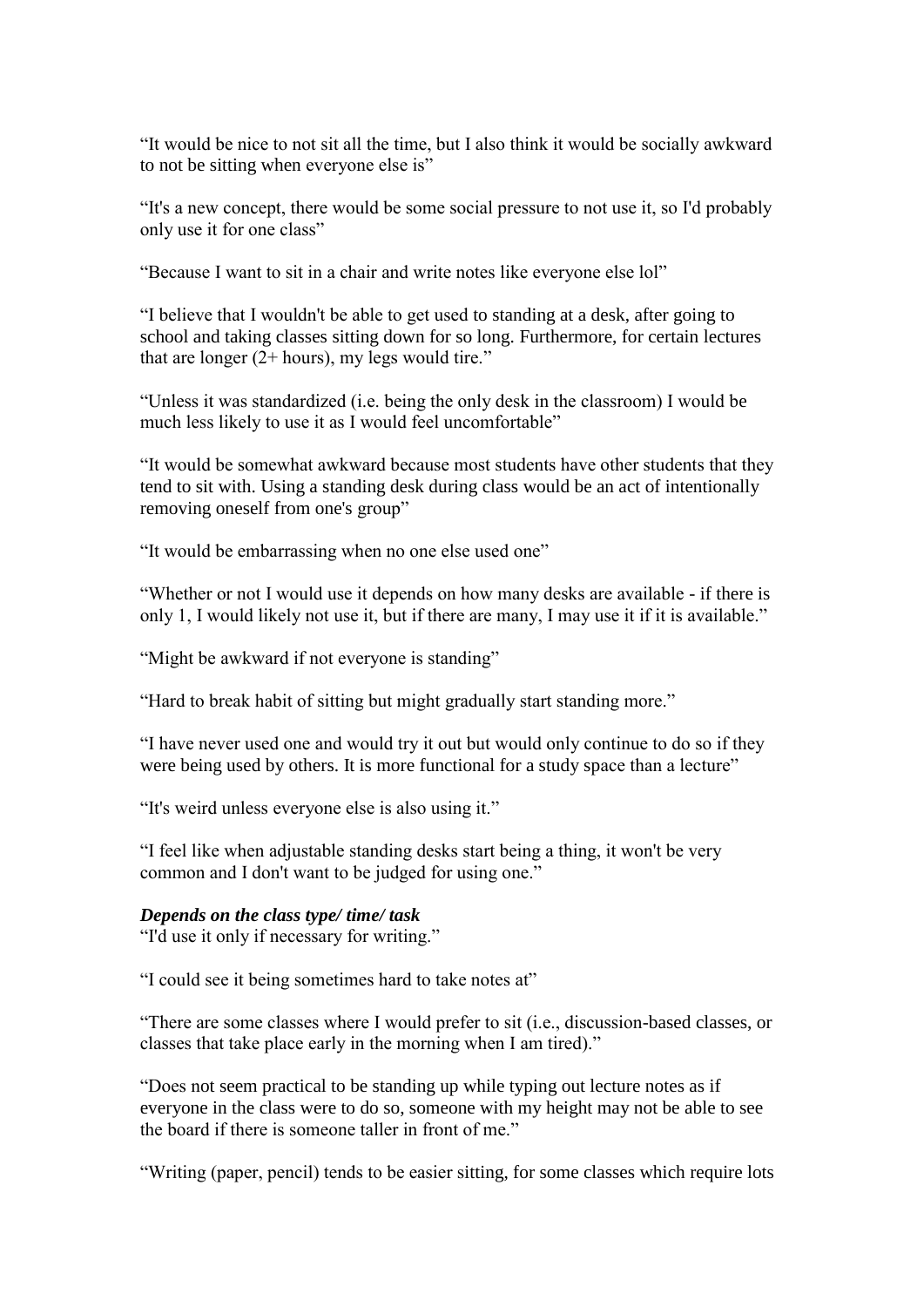of note taking, I may sit."

"Don't want to stand for a 3h lecture or one that I need to pay close attention to"

"Depending on the course, time of day, level of exhaustion. I would like to stand more to keep me more awake and alert when the class permits it."

"Some courses require writing which needs sitting down"

"Depends on the class and for some classes to change it up for variety to keep me engaged

"Some days I'm more restless then others so I'd want to stand. As well I wouldn't want to use it for my math class."

"Depends on the time of day the class is"

"Some classes require more typing which may be harder in a standing desk"

"For me, I find standing to be distracting from the lesson when compared to sitting. I do, however, love using a standing desk for just doing work, so I could imagine that for some students they would enjoy standing during lectures."

"Depends on how face paced the class is, what time the class is, the amount of people in the class"

"Depends on how much writing or typing I have to do"

"Feet get tired and uncomfortable to write"

"Some classes require faster writing and more intense focus, that standing desks would not be appropriate to write notes on"

"Would use it for the classes that tend to put me to sleep to help me stay awake"

"I dislike sitting for long periods of time, however in certain classes, and for testing situations, sitting would be preferred"

"Depends on how much energy I have and how much writing I would have to do"

"Depending on the time of day I have the class and what day, as I am sometimes coming from the gym and would like to sit."

"I have one class, the rest is research, I would use a standing desk to do research work on computer"

"The professor gives individuals a chance to stand every hour - no need to stand the whole time."

"I may try it depending on the class but would not commit one way or the other"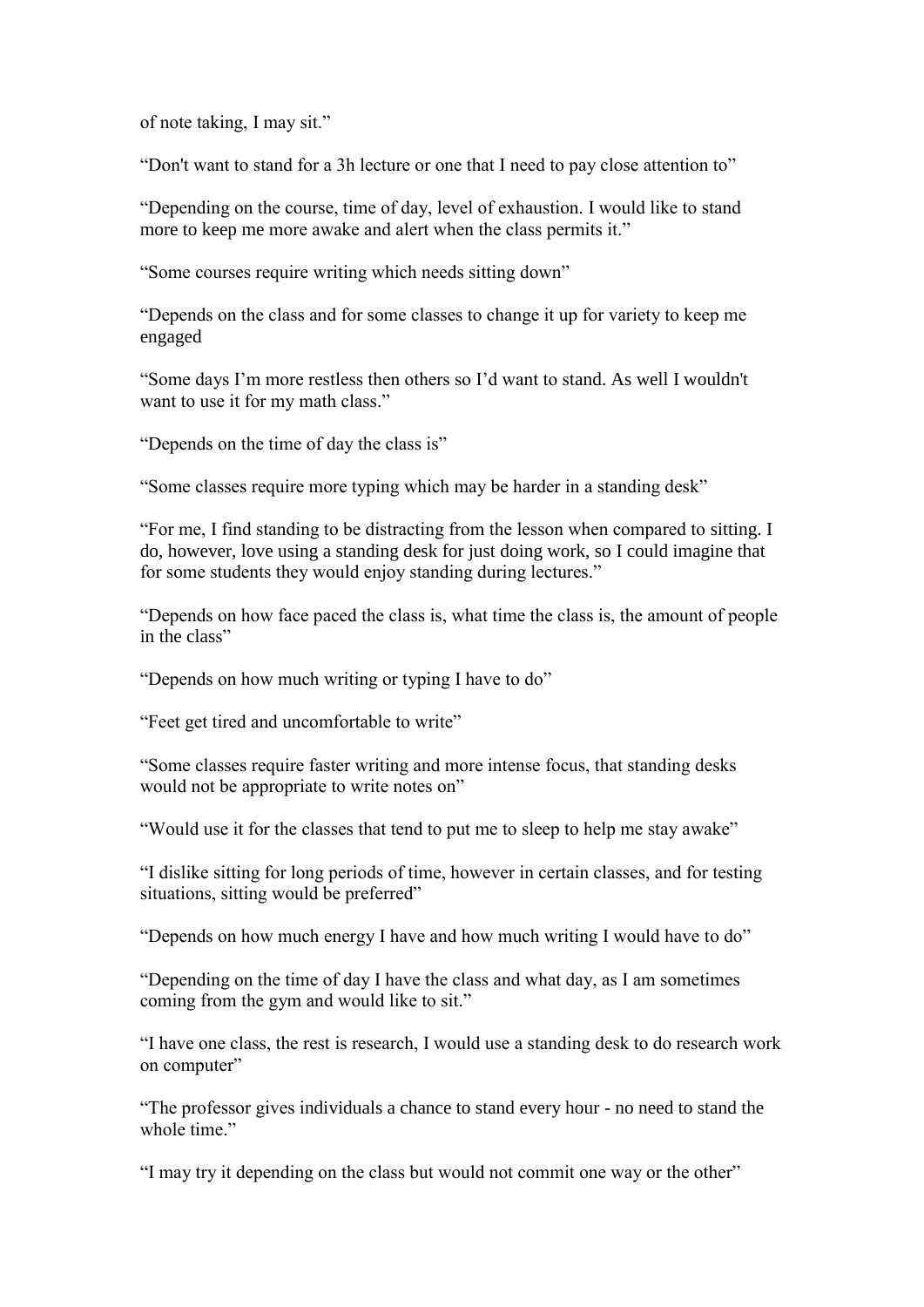"It depends on my energy level going into the class. If it's a morning class and I'm feeling sleepy, I would be less inclined to use the standing only desk."

"I would most likely use it less in the morning when I'm tired. However more in the afternoon after sitting for 1 or 2 classes"

"I prefer to focus on writing and listening"

#### *Depends on the length/ number of classes*

"I would love to spend more time standing, but I might not be able to stand during all classes"

"Seems uncomfortable and tiring to stand for 1-3 hour lecture"

"I don't think I could stand for three hours straight. It would be nice to have the option to stand for a little while though."

"Too used to sitting down at a proper desk. Frequent back pains would prevent me from standing up for long periods of time."

"Would depend on how long the class is"

"I prefer to stand rather than sit but probably wouldn't use it 100% of the time depending how many classes I have that day."

"I am a dancer and some days I have bad knee pain so wouldn't want to stand all the time for long classes"

"I do not think that I would use it for long classes."

"I would not want to stand all day"

"I wouldn't be able to stand for longer than an our at a time, wouldn't want to develop varicose veins"

"My feet might get sore in long lectures."

"I have never used one before so I do not know how they feel. I think I like the idea, but because I have never used one I am not sure how comfortable it would be. Nor if I would stay as focused. Time of class and length would be a factor in my decision."

"Duration of lecture"

"All my classes are 3 hours in length and I would not want to stand for the entire time"

"I sometimes have trouble standing for long periods of time due to occasional back & knee pain so standing for a 2hr class doesn't seem reasonable but I would utilize it on some occasion because I am always sitting for long periods of time & I know it's not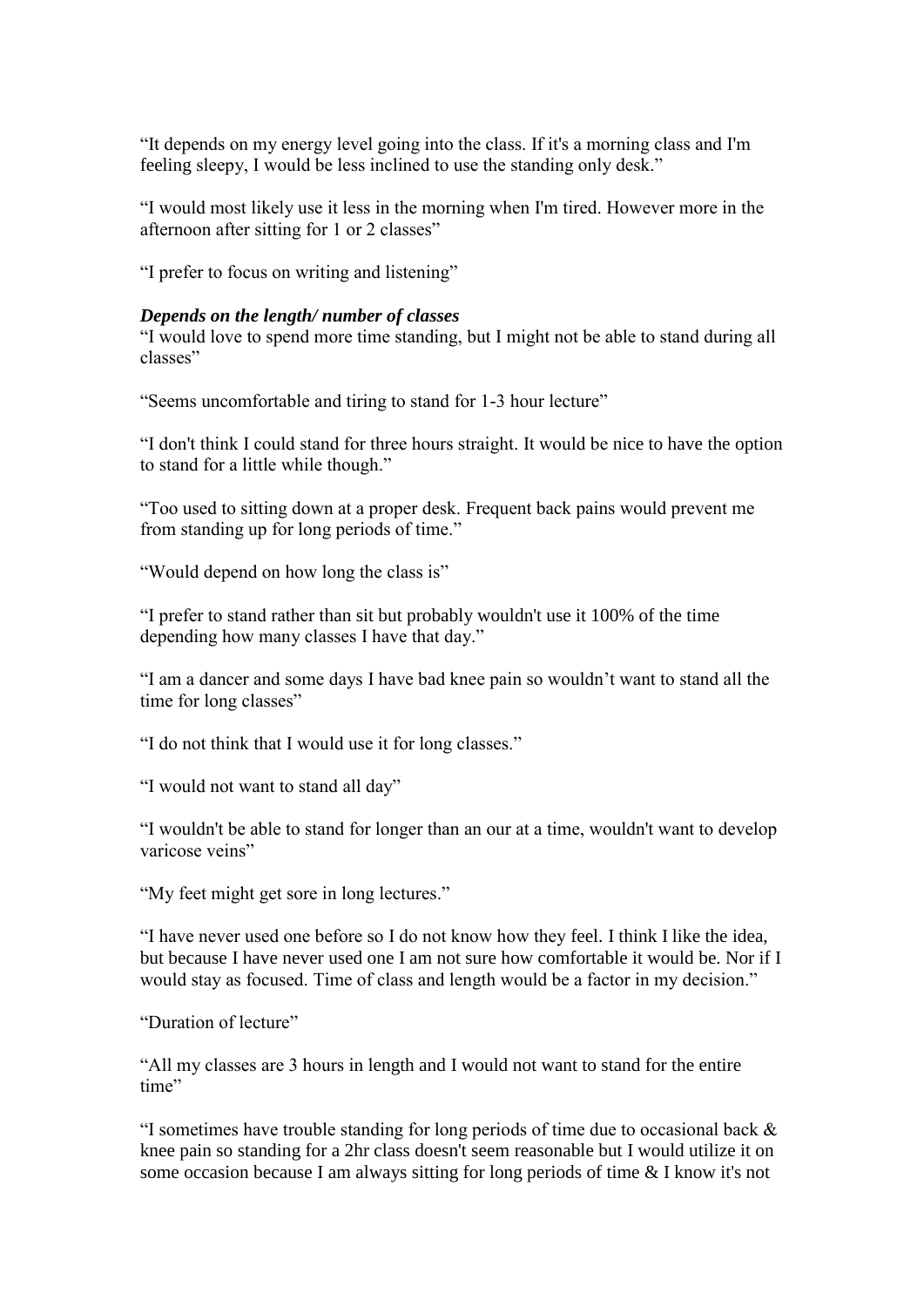healthy"

"I would use it sometimes, but for classes that are over 2 hours there is no way I am going to stand for 2 hours or more"

"I would use it for my shorter lectures (one hour), but not for longer ones."

"I feel like always standing for every class would become tiring and lead to sore legs"

"Shorter classes I would use it but not for a 3 hour lecture."

"In my three hour lectures, I would become more focused on how much longer I have to stand than the actual course material. My one hour lectures go by so fast, I wouldn't have time to focus on anything else"

"If I have back to back classes I may want to sit during some classes but I would try to stand most of the time"

"If my lectures were 50 minutes long only"

"Having multiple back to back classes, it could get tiring from standing all day."

"Some of my classes are long and it would probably not be comfortable to stand for 3 hours straight."

"3 hour long lectures, I would switch from sitting to standing half way through to stay concentrated on work in a new setting"

"I wouldn't want to stand for that long"

"Don't want to stand for a 3h lecture or one that I need to pay close attention to"

"The class is very long so I would need to sit"

"I would use it for classes <2 hours, not for 3 hour lectures"

"Use it for the shorter lectures"

"I don't think standing still in one spot is advantageous for long periods of time"

"I would use it for most classes, but if I have a lot of classes one day then I would probably sit for one class to rest my legs."

"I could see myself standing for portions of every class, as my classes are often 3 hours long. I would likely stand for an hour every class."

"Some classes are just to long to stand for the whole entire period"

"Some classes are too long, or if its a big class I might not be able to see over the person in front because I am short"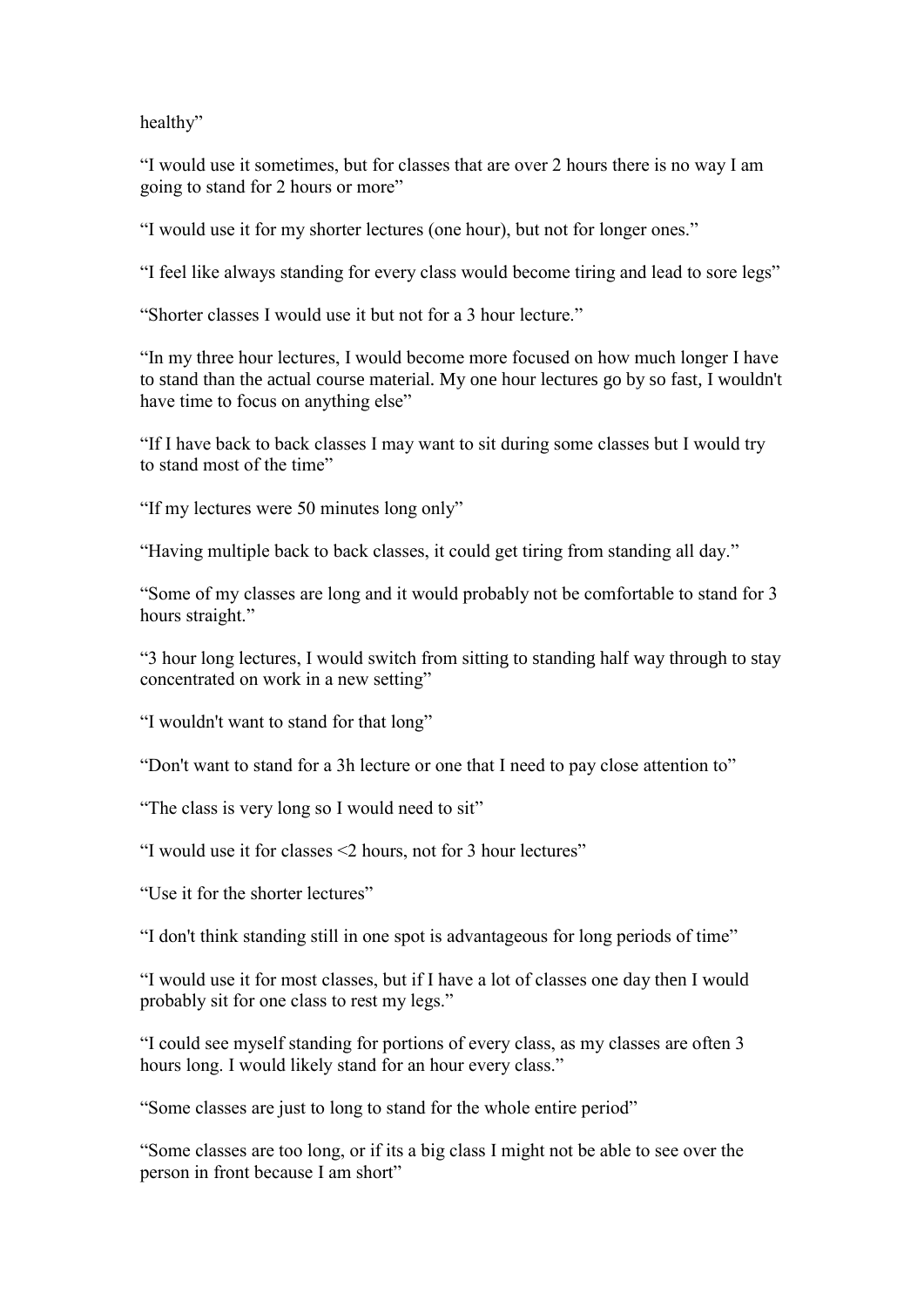"For the classes for which I have long lectures (1 and a half hours+) I believe that my legs would become stiff and painful from standing still for so long."

"Most of my classes are the 3 full hours and standing that long while only listening and typing is much harder than if I could sit for a portion and do the same"

"It's not the most comfortable after a while."

"I am short and if there are people in front of me who are tall, I won't be able to see and it would be bothersome. Also, standing up for 1-3 hours is going to hurt my legs."

"Depending on the length of the class, I wouldn't want to stand for long periods"

"I would probably use a standing desk for classes that are 1-2 hours long but not 3."

"My classes are all 50 minutes, which is a reasonable time to stand, but after several in a row, and especially after a workout, it is difficult to remain standing"

"3 hour classes would be a long time to stand in one place"

"It depends on how long the class is. If it's 3 hours I'm not going to use one, but if the class is 1 hr-1 1/2 then I may consider it"

"Standing for long periods of times hurt my knees"

"I believe that I wouldn't be able to get used to standing at a desk, after going to school and taking classes sitting down for so long. Furthermore, for certain lectures that are longer  $(2 + hours)$ , my legs would tire."

"I would wish to change position to a standing desk part way through a given lecture, but likely not for all lectures."

"Sometimes I feel like I need to sit, so I wouldn't always want to be standing"

"Some lectures are too long to stand for - 3 hours standing in the same spot would cause my feet and shoulders to get sore. I would use it for the hour long lectures"

"To stand for entire 3 hour lecture that is not engaging would be draining"

"All of my classes are 3 hours long and standing for one class would be too much so I would maybe try it once a week, every other week."

"Depends on the length of the class"

"It would be harder to concentrate. Classes are too long to stand only."

"Some days you may be more tired than others, it is also a lengthy period of time to be standing (especially if the class is longer than an hour)"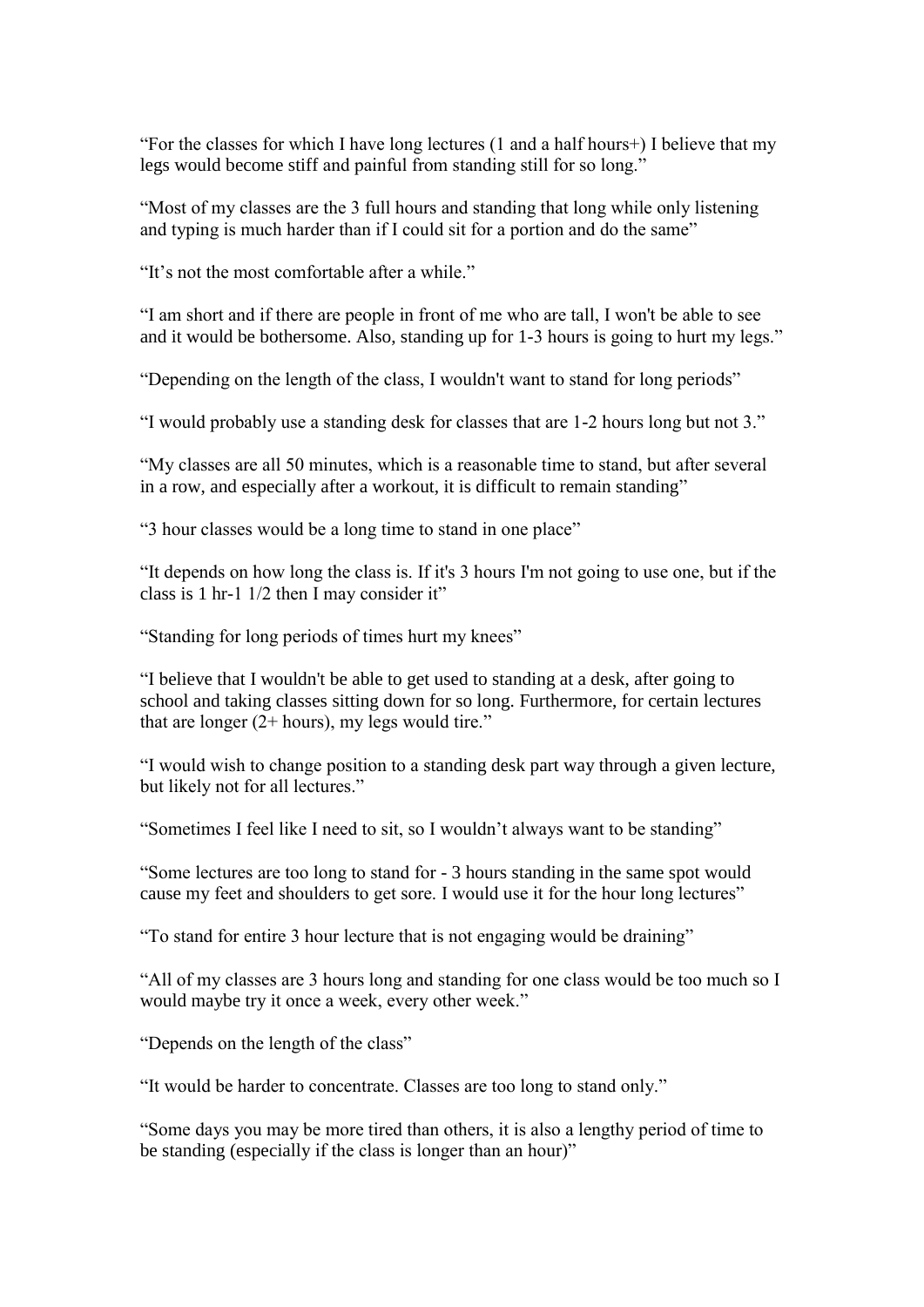"Most of my classes are two hours, so I wouldn't want to be standing the whole time. Maybe only part of the class."

"It would be tiring to stand all the time"

"I feel like I would get tired standing for the whole lecture period"

"I think I would get tired in the longer lectures, loose focus, and not take as good notes"

"Depends if the class was short enough for you to stand the whole time. If the class was too long, I'd want to sit down at some point."

"It depends on the class and the time that a person is required to stand. Some lectures are 3 hours long and it's unreasonable to expect someone to stay up for such an extended period of time. If there were adjustable standing desks, they should be sparing and be for people who occasionally want to take a break from sitting. I would try it but never use it all the time."

"Depending on the number of classes that day, I would take the opportunity in one class to sit"

"I would only use it for my 1 hour classes but sit for my 3 hour classes"

"Depends on class length"

"It would be really hard to stand for a 3-hour lecture, especially when you have a foot condition (i.e. flat feet)"

"Certain classes are so long I have trouble sitting for the whole period of time"

"I might get sick of standing during long lectures"

"Most lectures are too long for me to remain standing"

"When I had an adjustable desk in the past, I found myself switching back and forth between sitting and standing as it was comfortable, and therefore would likely use it daily, however not for the entire duration of every lecture"

"I tend to get a sore back to previous injury, Standing for extended periods of time tend to aggravate the injury"

"Some lectures are 3 consecutive hours and I will need to sit down to rest"

"Some classes are 3 hours long, standing for 3 hours long can trigger back pains."

"I would eventually like to take a seat"

5 Note. Some quotes appear under multiple categories.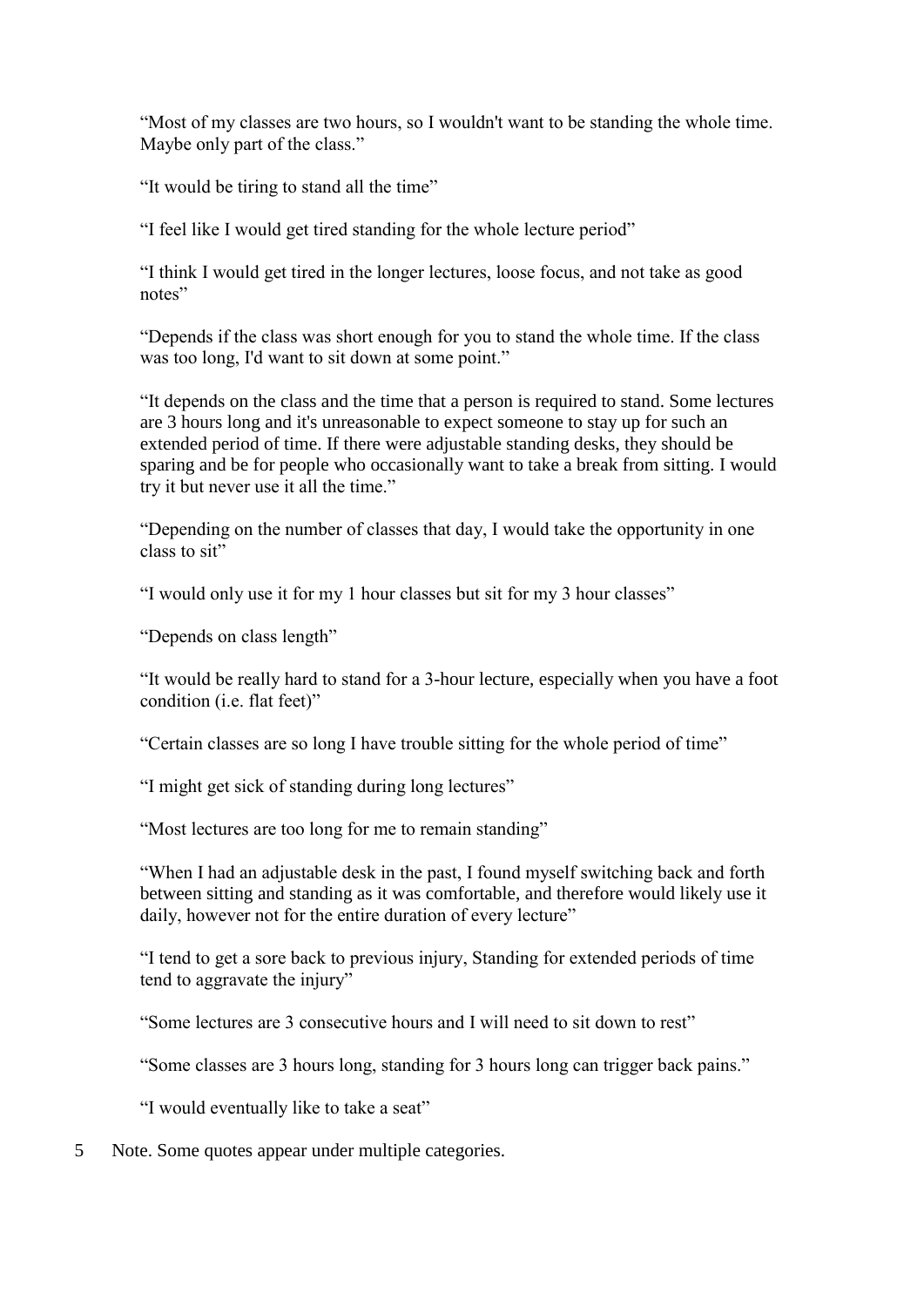6 Appendix B. Supplementary Material. Quotations Supporting Themes Identified for Using 7 Adjustable Sit-Stand Desks in The University Classroom.

## **Overall Perception**

## *Supportive*

"I love the fact that I can sit when I'm tired standing"

"Some lectures are so long/boring need to be available to pay attention"

"I love how it gives both sitting and standing options. Would try it once to see if I like it"

"I like the option of being able to stand during class."

"I would be more likely to use this because you could take breaks as you needed  $\&$  sit for things you prefer to do sitting"

"This type of desk would be perfect since it allows for both options."

"I can choose to stand if I want, but I can also sit if I'm tired; I wouldn't use it for some classes, since the sit-stand desks are at the back and I usually prefer to be up at the front for some classes to take notes"

"I would use it more often as it is adjustable."

"It's the equivalent of a regular desk except you have the option to stand up and when you are tired of sitting or sit back down when you are tired of standing"

"There's a chair I can use when I get tired"

"Because you can alternate"

"It's good to have options, depending on how sedentary the day is"

"The adjusting would be distracting so I would pick a seat if I wanted to sit at some point"

"I would do it to change up sitting all the time"

"If I can choose to sit or stand I would probably use it more because some days I may feel like I've been sitting too much but others maybe not and id rather sit."

"You can choose to sit or stand, I'd want the option"

"I have the option so once in a while I could stand up to stay more focused and stretch"

"Because I could decide to sit if I was tired or sore"

"You can choose the setting that works for you"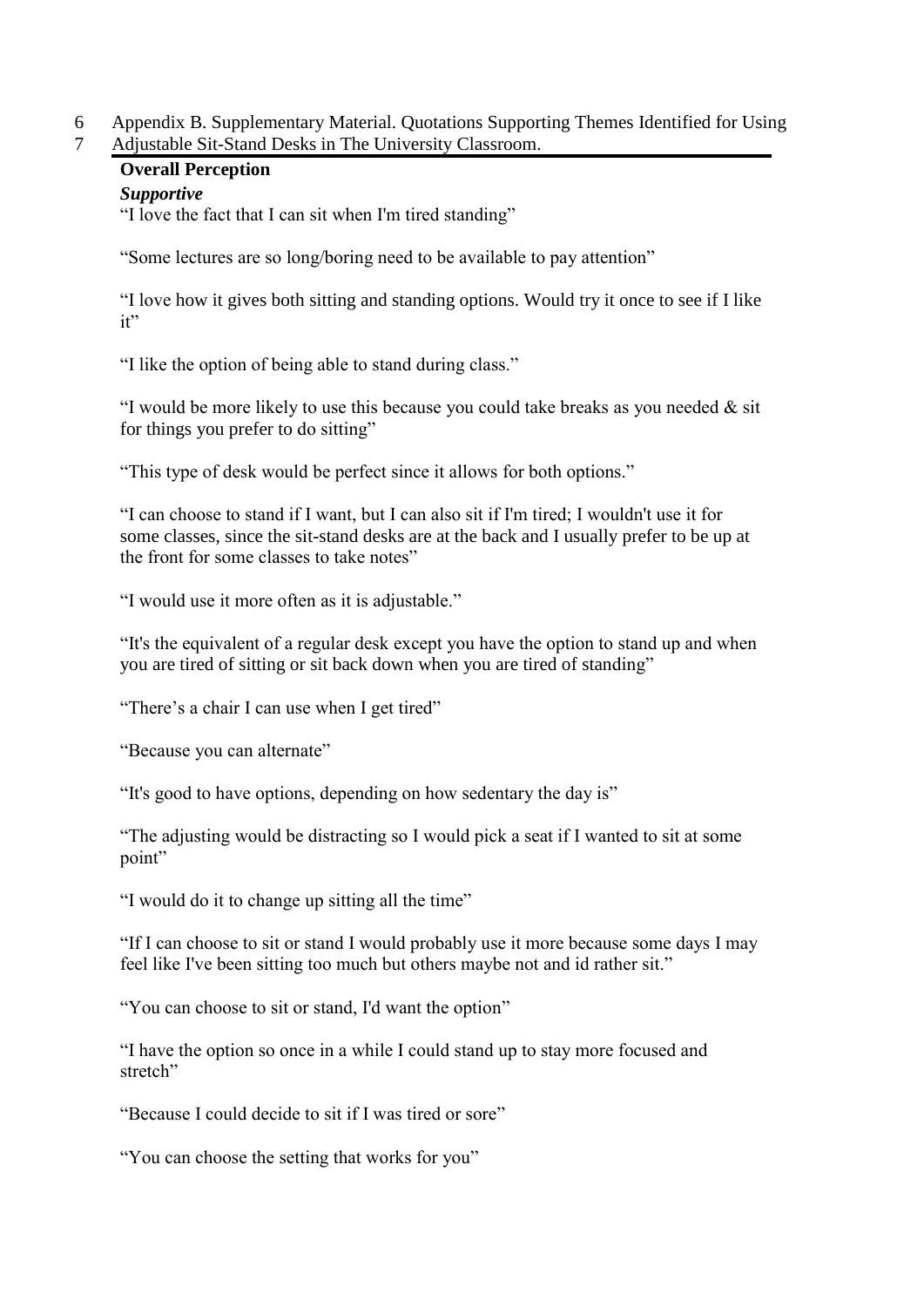"Depends on how tired I am or if my legs/feet hurt, I would want the option to be able to sit or stand."

"For longer lectures I could go from standing to sitting"

"I would use it more often then the stand only desk because it gives you the option of sitting down. Having back to back classes, it could get tiring/painful to be on your feet all day, at least when first starting to stand in class."

"This allows you the choice to switch between sitting and standing which can ease restlessness, however I may feel embarrassed to make noise when switching"

"Again, a nice switch up. Also it'd give my bum a rest for the long lectures"

"You can choose whether to sit or stand depending on how you feel that day"

"It would be easy to decide that day whether I wanted to sit or stand. I could make the decision based on how tired I was feeling."

"Increased exercise, but also the ability to sit if need be."

"I would use it regularly because it gives me the option to choose"

"Gives the option to sit or stand"

"Flexibility in sit/stand depending on mood etc."

"It depends the length of the class, but it would be good to stand and sit in the middle of classes to not get too tired from sitting"

"Easy to change"

"I can still sit"

"I like to switch up sitting and standing"

"It would be nice to not sit all the time, but I also think it would be socially awkward to not be sitting when everyone else is"

"I'd use it more often because of the versatility it offers."

"They're adjustable and given the opportunity to use them, so long as they're comfortable to use, they offer the best option"

"It's the perfect solution as it allows both sitting and standing to change position and keep focus"

"Sometimes it'd be good to be able to adjust the height of the table"

"I would use it for most classes, but if I have a lot of classes one day then I would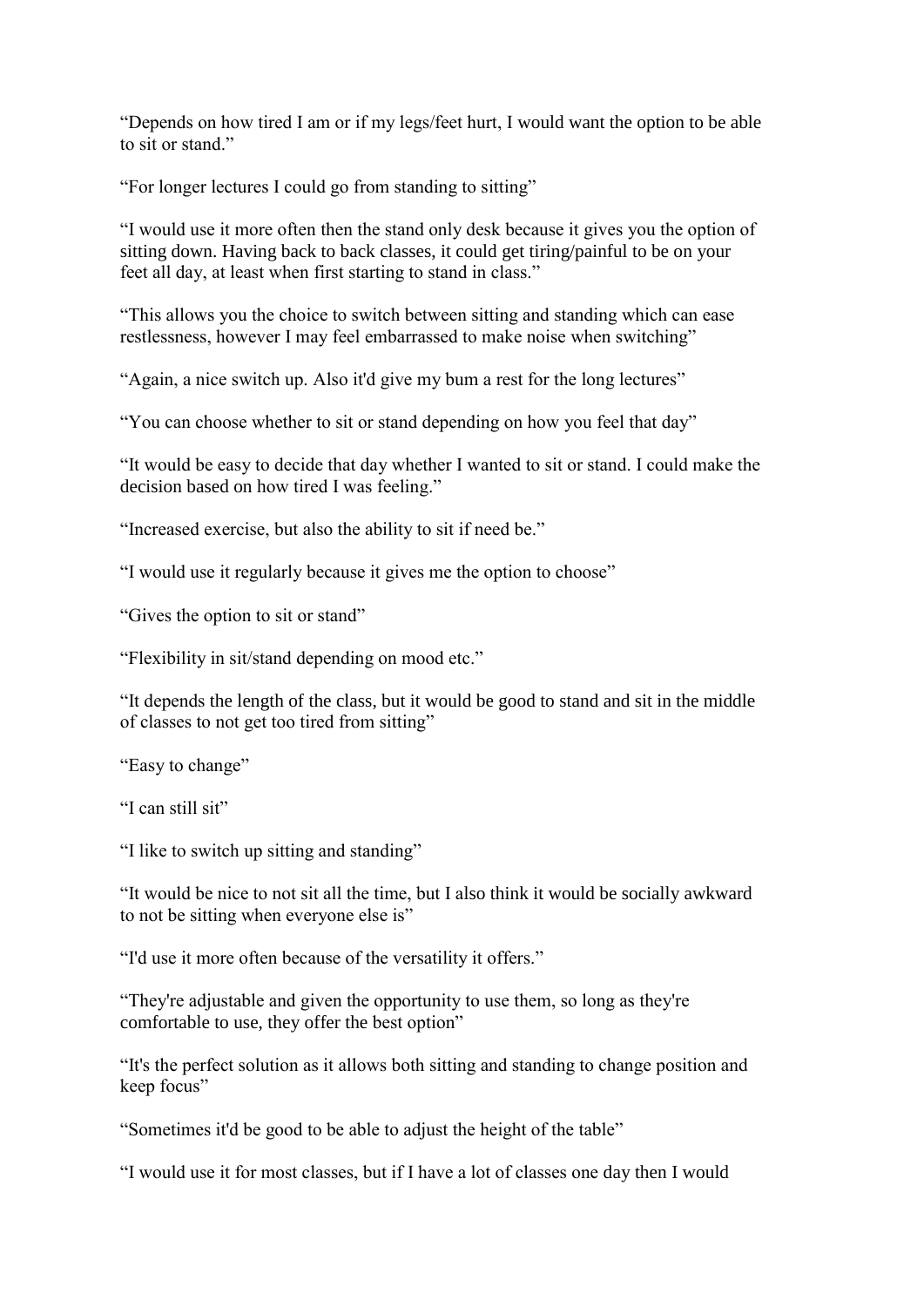probably sit for one class to rest my legs."

"Again, if provided the opportunity would use it every class for portions of the class, but not the whole time."

"I like the option to stand sometimes but sit if I feel like it. The current desks hurt my back"

"Since I would be able to adjust it there would be no concern about having to stand for uncomfortable periods of time, and therefore I would use it more often."

"Because I do not like to sit during class time, especially for the 1 hour lecture"

"I think it gives students the ability to chose whether to stand or sit and what position to have the desk in"

"Can pick whether or not I'd want to stand; depends on the class"

"This is perfect and I didn't know this was a thing. I would totally use this over the standing desk because when I am tired I could transition into a sit desk"

"It would be an interesting experience and a good balance of sitting and standing."

"Great idea"

"I would only use it if willing and not tired"

"I like the freedom to choose to sit or stand"

"If it was adjustable, I would be about to sit or stand depending on what I felt like doing"

"There is options for both"

"Because I have the option to sit down if I do not enjoy it."

"Can change back in forth depending on what you're feeling"

"I would be able to stand/sit when I pleased which is good for when my legs get tired"

"Gives option of sitting and standing so helps back"

"Option of stand or sit."

"Just to mix things up, give my butt a rest from all the sitting I do all day"

"I would appreciate the option to stand occasionally"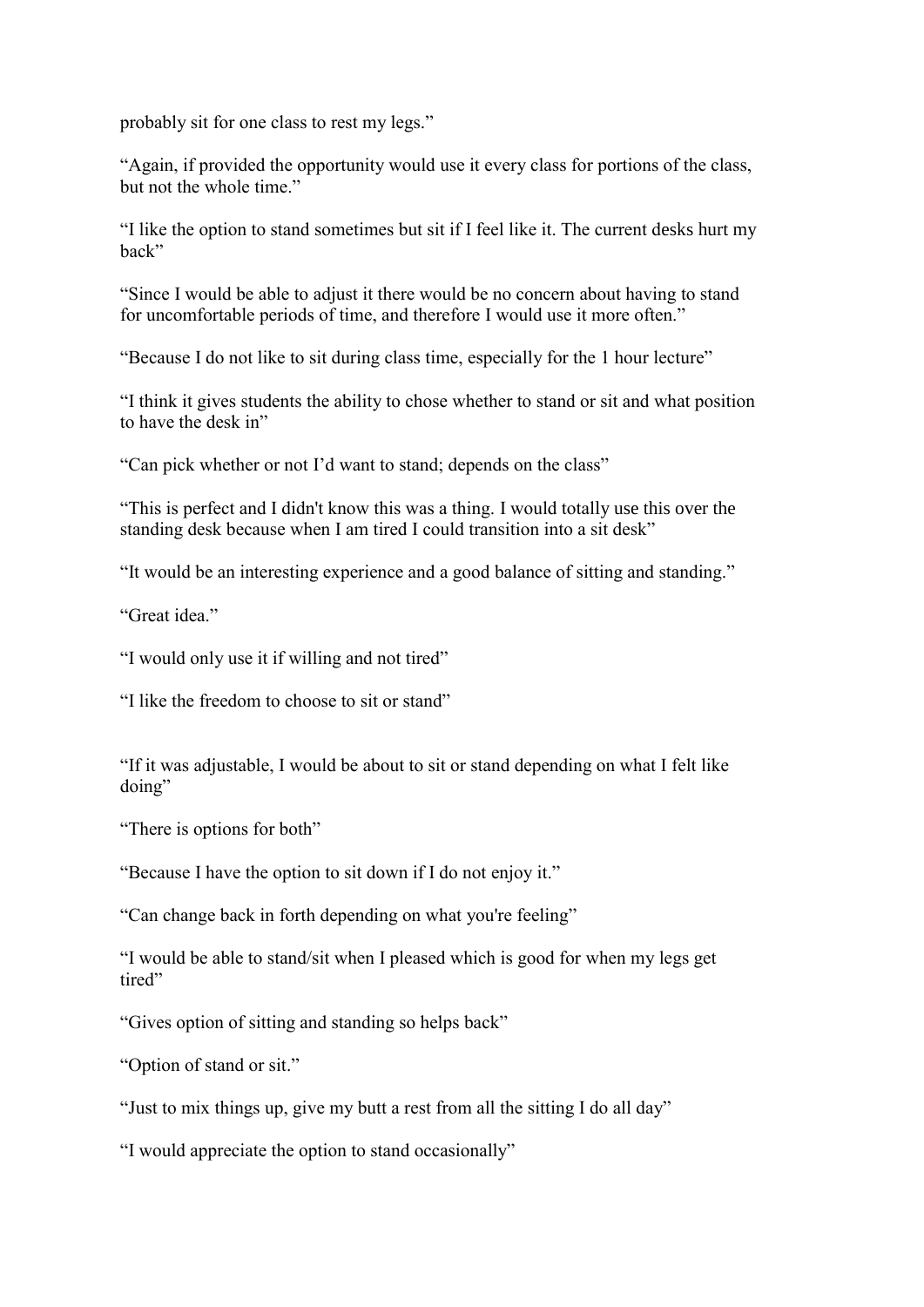"If I had the option to sit when I wanted to, then I would probably use it all the time. Sometimes standing is too much, you don't feel well, it's been a long day, etc."

"If it's adjustable, I could adjust the desk so I can use it while standing up which would be a nice change during lectures since my lectures are very long. I could also re-adjust the height of the desk back down to sitting height when I get tired of standing."

"To adjust the height of the table depending on everyone's needs."

"Better to have the option to adjust the desk whenever you want"

"I feel like this would provide me the ability to change positions in order to help me concentrate"

"This way you can sit or stand as you want"

"More versatile in terms of choice so I would use it more often"

"I would like the option to sit and stand when I want"

"I may want to sit down at certain times"

"When I am experiencing pains from exercise or am feeling ill the sitting feature would be helpful"

"A sit-stand desk makes it easy to change between sitting and standing which is convenient for adjusting your position based on your mood/energy level"

"I would be able to stand and sit as much as I wanted"

"Because I can choose whether I sit or stand"

"Personal preference"

"If ever I do want to stand, I have the option to do so"

"I chose regularly for most classes because I like the option it gives me- so if I'm tired at the beginning of class it can be a sit- but if my legs get restless I could make it a stand."

"Some classes are really long, and thus would require a change (from sitting to standing, for example)."

"I would enjoy having the option of being able to stand up and let my body stretch after sitting for long periods of time. When I sit or stand depends on the day and how I am feeling."

"It's convenient. I would not have to move to a different desk to either sit or stand"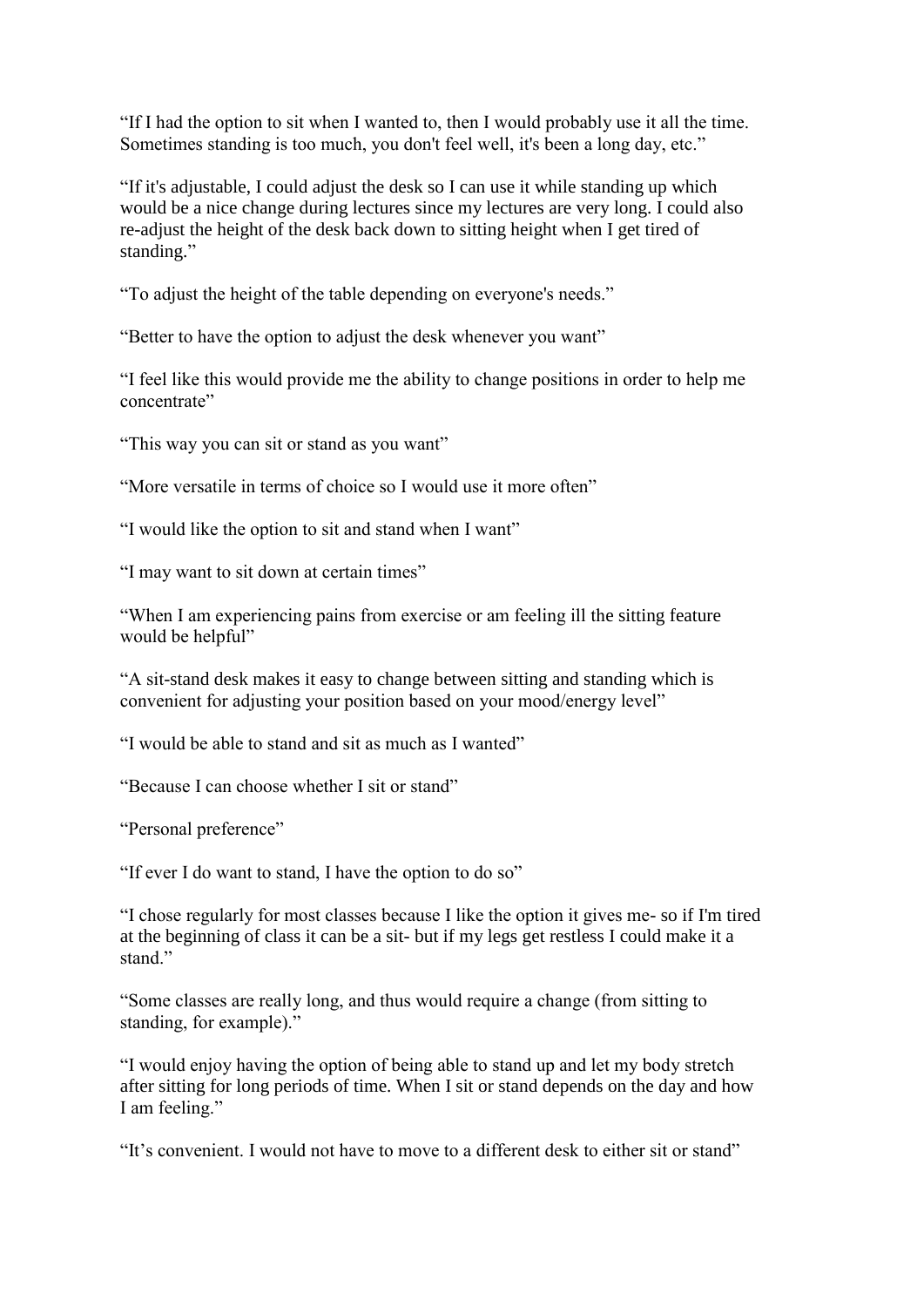"I like the customizable option if there is ever a need for a change in comfort in the middle of a lecture for example."

"It seems cool, I would give it a shot if I got angsty and needed to move around during class."

"I would use it regularly, but having the option to sit down may make it difficult to resist the urge to sit."

"Seems like they would be more comfortable than just a standing desk"

"I would prefer to reduce sedentary time as much as possible, however for days when fatigued from workouts I would prefer to sit occasionally so the adjustable sit-stand desk would be ideal"

"I would use this more than the standing adjustable desk. It still gives you the option for sitting but you can stretch your legs and stand if you feel necessary. More flexibility with this option."

"Need to stretch"

"I could choose if I wanted to sit or stand depending on how tired I get throughout lectures"

"It's nice to be given the option to either sit or stand during class"

"Allows me to sit and stand but would not use at all times"

"This lets me stand when I want and provides a solution to my sore feet problem."

"3 hour long lectures, I would switch from sitting to standing half way through to stay concentrated on work in a new setting"

"I always wanted a standing desk but often they are expensive"

"I get very fidgety during long classes, so it would be a nice change from sitting the whole lecture to working at a standing desk."

"It's a great way to improve posture, stay focused and prevent sedentary behavior."

"It would be a nice change from sitting down all the time"

"Hard to break habit of sitting but might gradually start standing more."

"When I had an adjustable desk in the past, I found myself switching back and forth between sitting and standing as it was comfortable, and therefore would likely use it daily, however not for the entire duration of every lecture"

"It keeps me more alert throughout the class, less tendency to drift off, and reduces time sitting (as it presumably would not be available in every class)."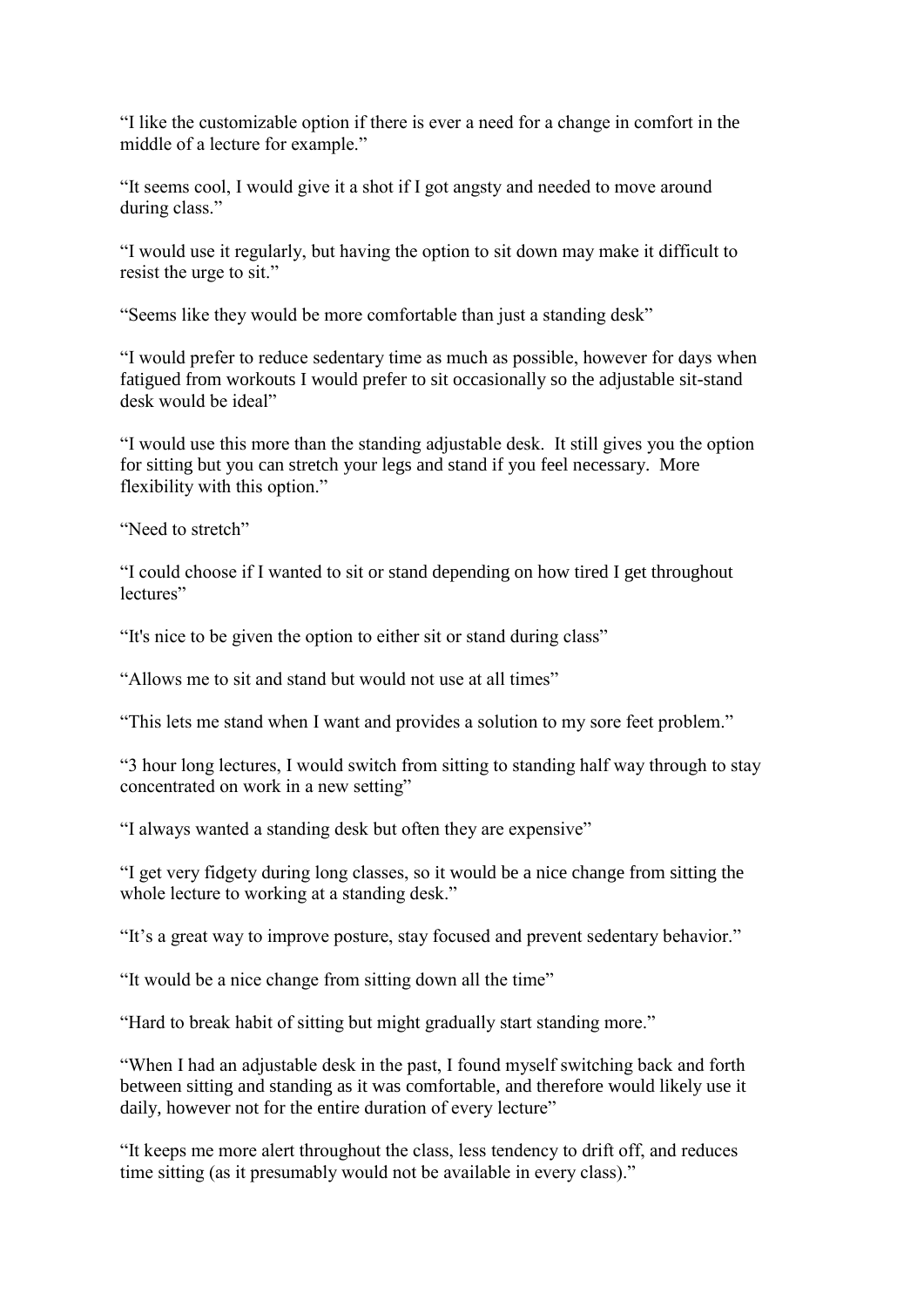## *Undecided*

"I love how it gives both sitting and standing options. Would try it once to see if I like it"

"I would at least try it out to see if I preferred it"

"I would like to test it out but I'm not sure how much dedicated use it would take to contribute towards my goals"

"Again curiosity"

"I would like to try it, and see what it is like."

"I'd want to try it out incase I was uncomfortable sitting for 3 hours straight."

"I'd try it but would hate the distraction of people altering the desks"

"Would try it but not make it a habit, since id probably get tired and distract others"

"I would give it a try and see how I am feeling each day"

"I would like to try it but not for every class"

"Curious to try"

"Try it"

"Try anything once"

"To try it to see if it's something that I like or not."

"I would want to try it out"

"Would be interesting to try but I don't want to stand all the time"

"To try"

"Just to try it."

"I would try it"

"Try it"

"Nice choice for a try"

"Try it out"

"Just to try it once"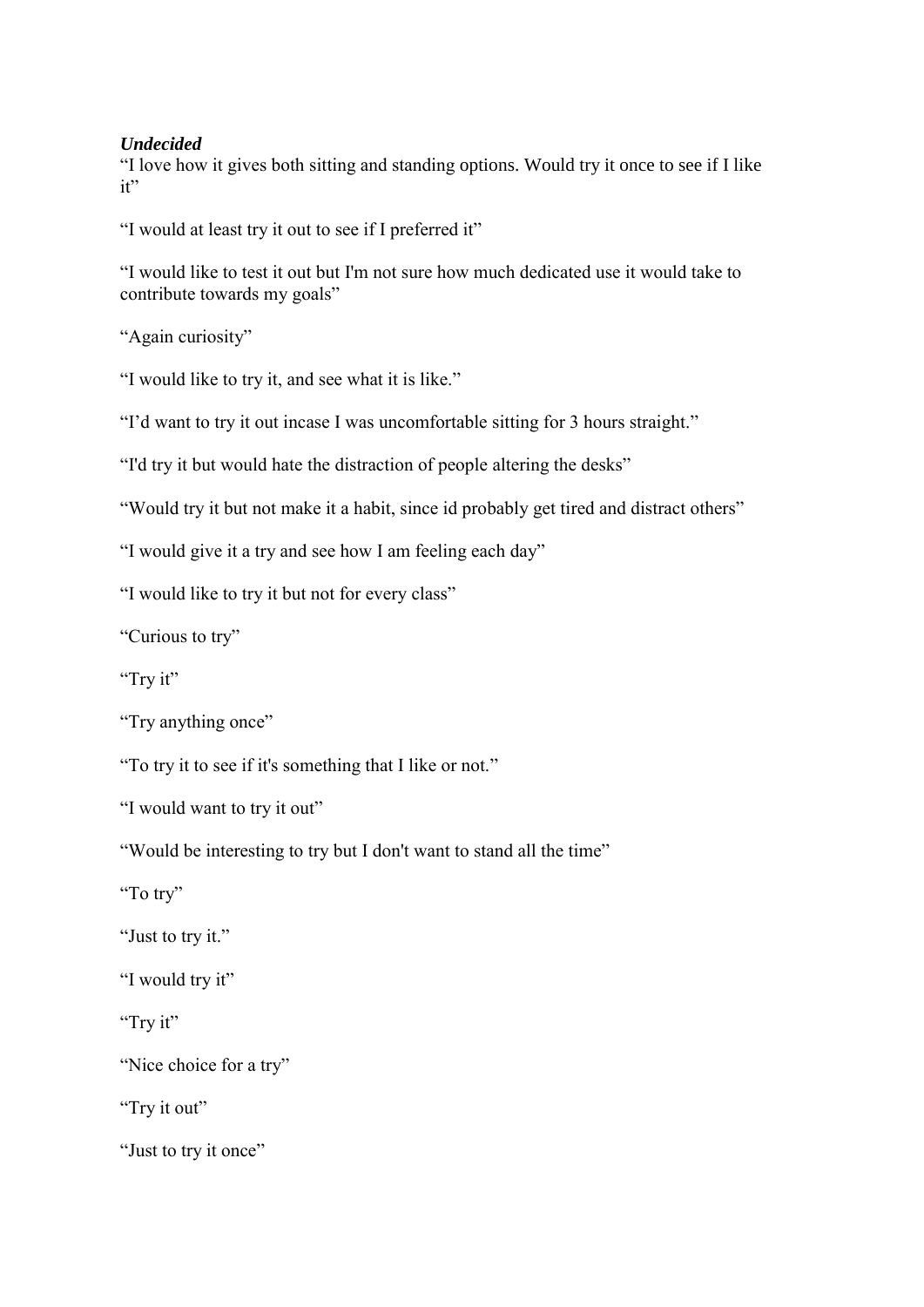"Again, I would have to try it. If I didn't enjoy standing, I assume you could still sit down for the rest of the course/lecture"

"I have never used one and would try it out but would only continue to do so if they were being used by others. It is more functional for a study space than a lecture"

"I would at least want to try it."

"If it works, I'd use it more often"

"Try it out"

"Not sure"

"Don't know as much"

"I've never tried it - so I would definitely have to try it at least once and see how I feel about it."

"I might try it out, but have no clue whether I'd make a regular habit of it or not"

## *Opposed*

"I like sitting"

"Seems impractical"

"I prefer to sit during lectures"

"I prefer to sit during lecture"

"I'm in a wheelchair"

"Tiring"

"I like sitting at the front"

"Why stand when I can sit?"

```
"I would use the sit only"
```
"Too much walking to my classes, so I would not use it"

"I prefer to sit"

"I most likely will not be standing while in class."

"Probably not, because the desks would be adjusted at different heights where a short the person (like myself) won't be able to reach, and I hate the inconvenience of having to readjust the height before I take seat for class."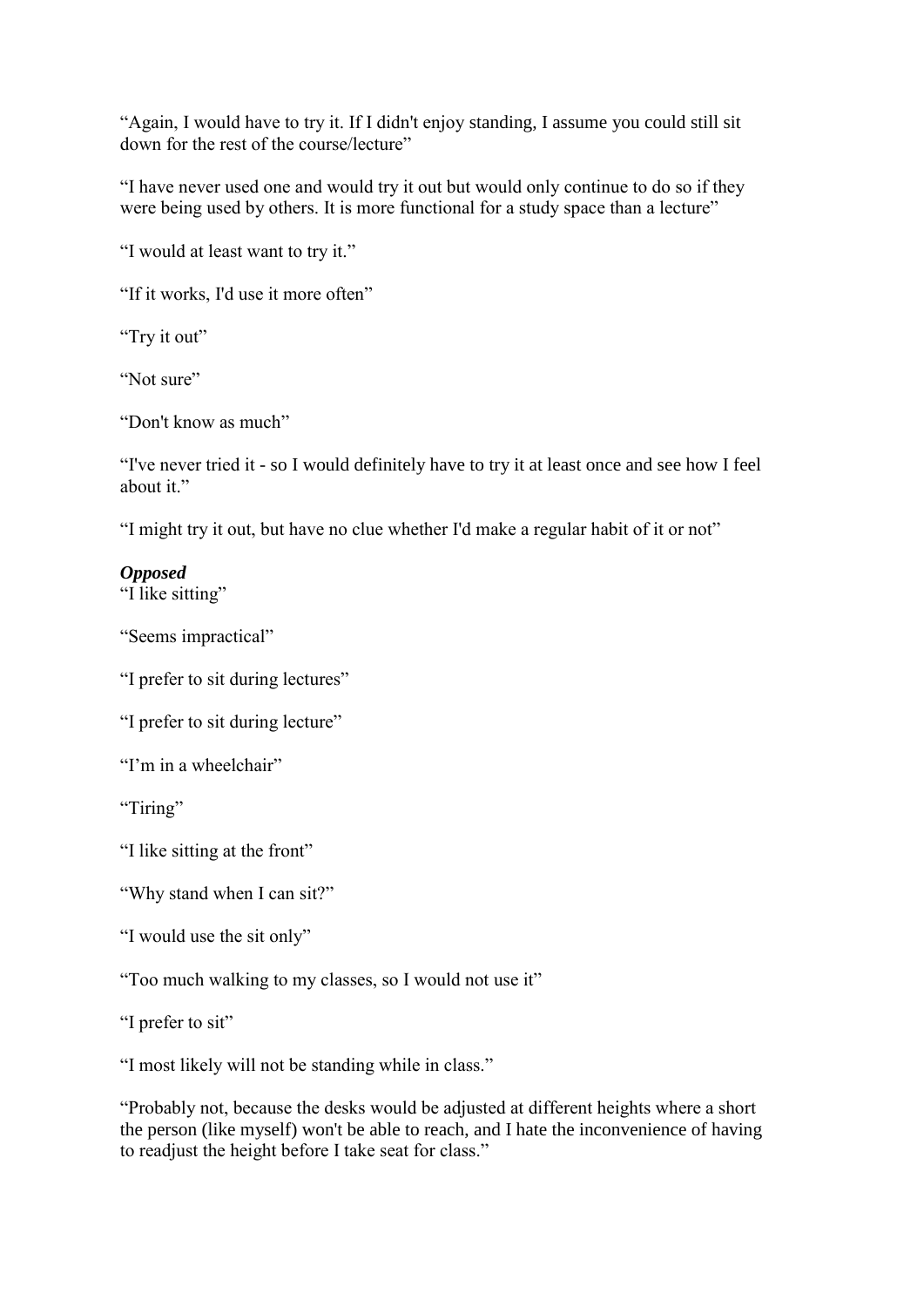"It seems unnecessary"

"Too lazy to stand"

"I would favor sitting over standing"

"I believe that I wouldn't be able to get used to standing at a desk, after going to school and taking classes sitting down for so long. Furthermore, for certain lectures that are longer (2+ hours), my legs would tire."

"It seem unnecessary"

"See no point in using it myself over a traditional desk"

"Would probably sit"

"Useless and very stupid, it would hinder learning and distract people."

"I prefer to sit while I am working. I find that sitting is more relaxing than standing and I am better able to concentrate on the course material when I am in a relaxed state of mind."

"Can be disruptive during class, block view for other students, and I'm more comfortable sitting"

"This seems like a waste for a class"

"I'm a cashier, so I already spend enough time standing until my feet hurt."

**Personal Factors** *Health/ Injury Facilitator*  "Health benefits"

"I like the option to stand sometimes but sit if I feel like it. The current desks hurt my back"

"Gives option of sitting and standing so helps back"

"Being able to engage the body, even momentarily, breaks up the monotony and reduces pain."

"I could maintain a 1:1 ratio of standing/sitting at my discretion as directed by my Physiotherapist."

"This lets me stand when I want and provides a solution to my sore feet problem."

"It's a great way to improve posture, stay focused and prevent sedentary behaviour."

"It keeps me more alert throughout the class, less tendency to drift off, and reduces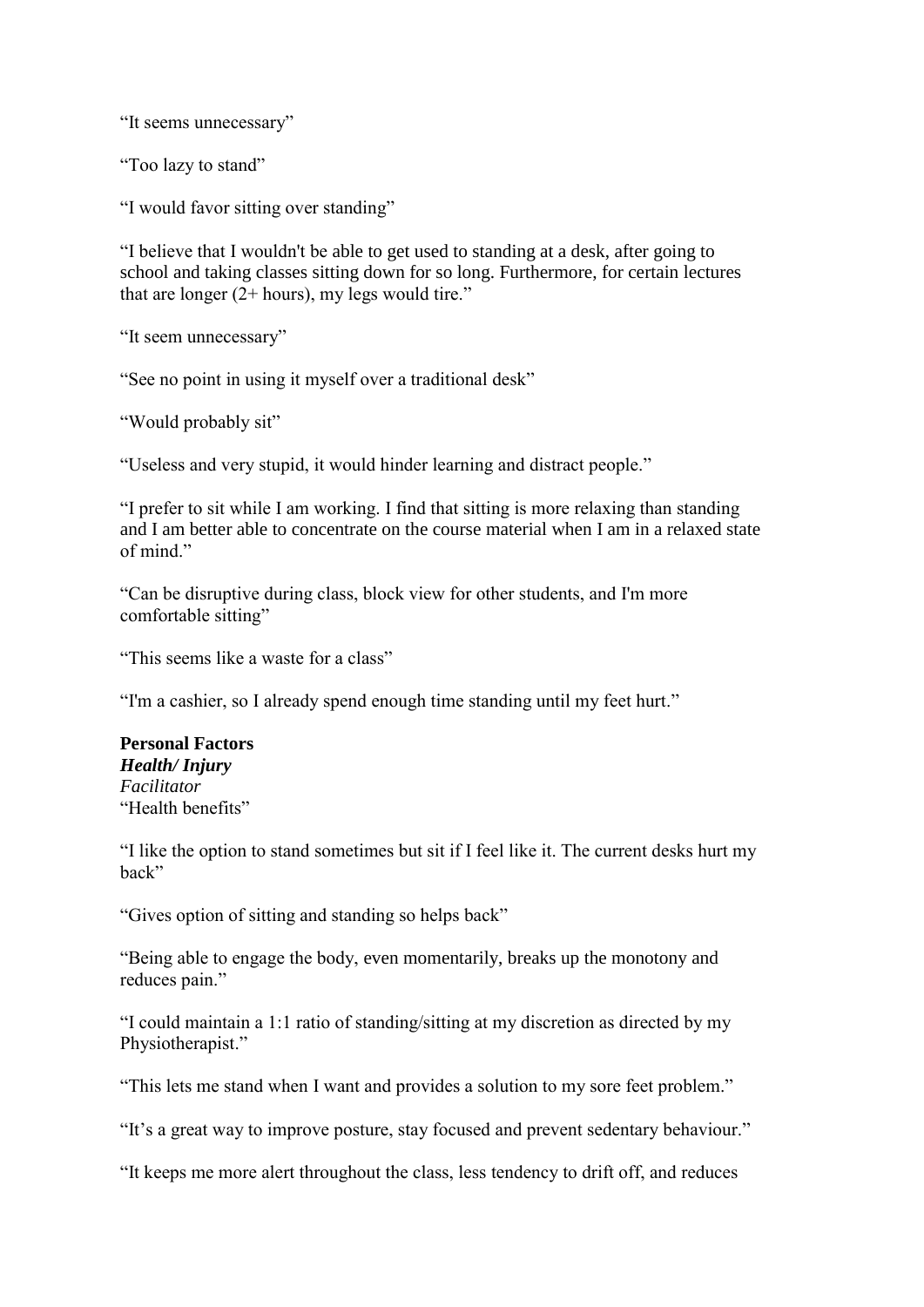time sitting (as it presumably would not be available in every class)."

#### *Barrier*

"Too used to sitting down at a proper desk. Frequent back pains would prevent me from standing up for long periods of time."

"I have a knee problem"

"I tend to get a sore back to previous injury, Standing for extended periods of time tend to aggravate the injury"

## *Classroom Performance*

*Facilitator* "Some lectures are so long/boring need to be available to pay attention"

"I have the option so once in a while I could stand up to stay more focused and stretch"

"Keeps me alert"

"It's the perfect solution as it allows both sitting and standing to change position and keep focus"

"I feel like this would provide me the ability to change positions in order to help me concentrate"

"Some classes are easier to fall asleep in, standing would help stay awake. Standing while speaking in class (for courses with discussions) also makes speaking more enthusiastic"

"It's a great way to improve posture, stay focused and prevent sedentary behaviour."

"I get fidgety during class and standing would help with that"

"It keeps me more alert throughout the class, less tendency to drift off, and reduces time sitting (as it presumably would not be available in every class)."

#### *Barrier*

"Too much distraction during lecture of people rising and dropping their desks"

"It seems like a pain to adjust, and also distracting."

"Wouldn't want to interrupt the class if I wanted to adjust the table"

"I'd try it but would hate the distraction of people altering the desks"

"Would try it but not make it a habit, since id probably get tired and distract others"

"It would be distracting to other students"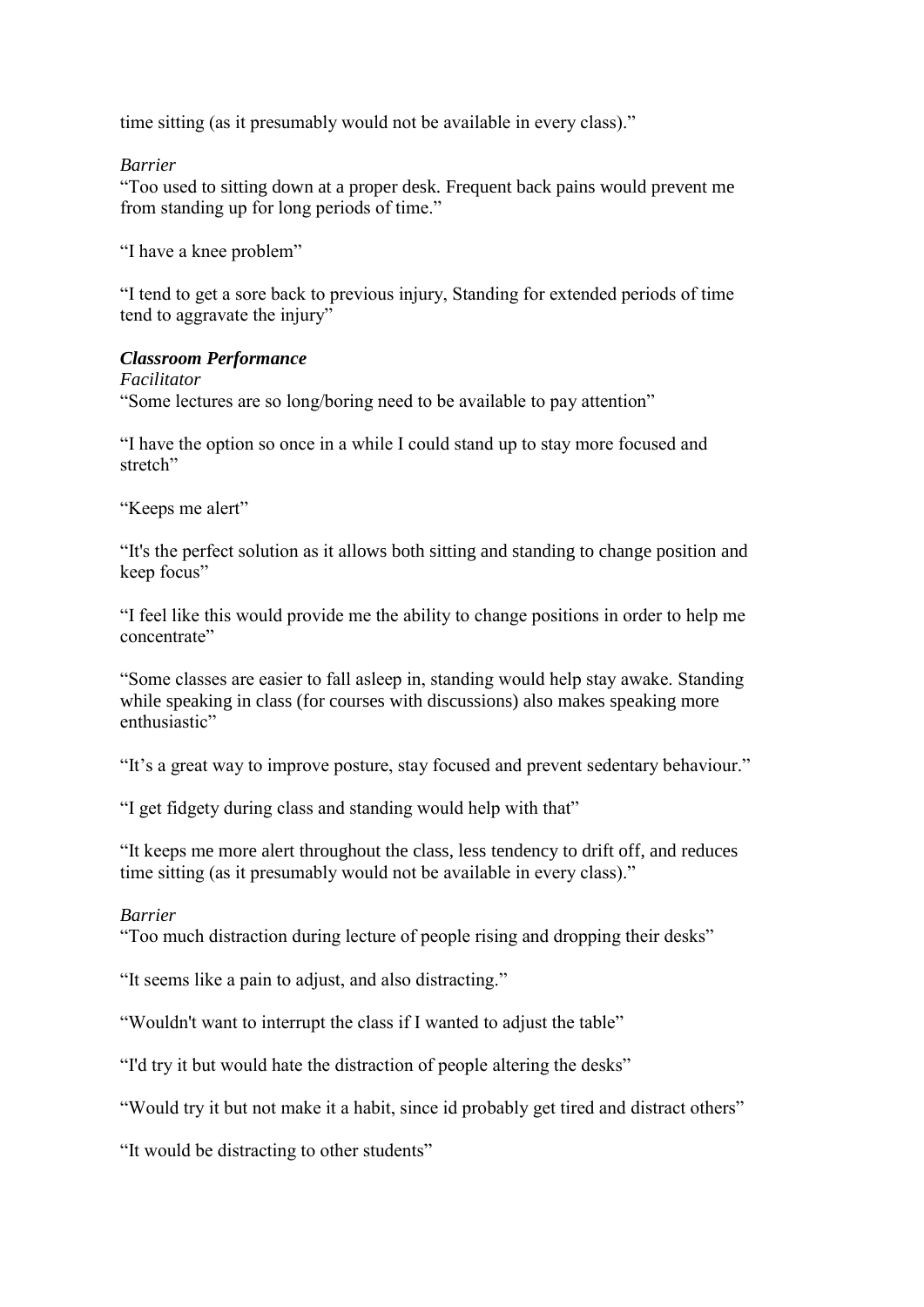"Too distracting for other people and myself - interrupts the lecture when desk makes noise to adjust"

"I think it would be very distracting to learning if everyone is moving the desk up and down."

"Useless and very stupid, it would hinder learning and distract people."

"Seems disruptive"

"It would be distracting."

"Distracting to students"

"It would be distracting to the rest of the class if I was adjusting my desk during the lecture"

"I prefer to sit while I am working. I find that sitting is more relaxing than standing and I am better able to concentrate on the course material when I am in a relaxed state of mind."

"Hard to concentrate. Plus, if students have a choice between sit-only and stand-only desks anytime, why bother with adjustable?"

"Moving out of seat or into seat is distracting for students behind me"

"I'd find it more difficult to concentrate."

"I believe the transition from sitting to standing would disturb the class"

"I would move around and fidget too much at a stand up desk"

"Can be disruptive during class, block view for other students, and I'm more comfortable sitting"

"I feel like majority of students would be fighting for a sit down desk and there's a lot of short people on campus. For someone super tall to all of a sudden be standing up can really distract others."

"Might be distracting to others to adjust the desk."

"It may be distracting if multiple people are adjusting their desks during lectures."

"I would be more prone to fidgeting/shifting (which I do while standing) and I would likely want to sit down 1, and shift a lot from standing to sitting. This might be because I'm out of shape though."

## **Social/ Environmental Factors**

#### *Depends on the day*

"Depends on how tired I am rather than what classes I would be taking. However, if it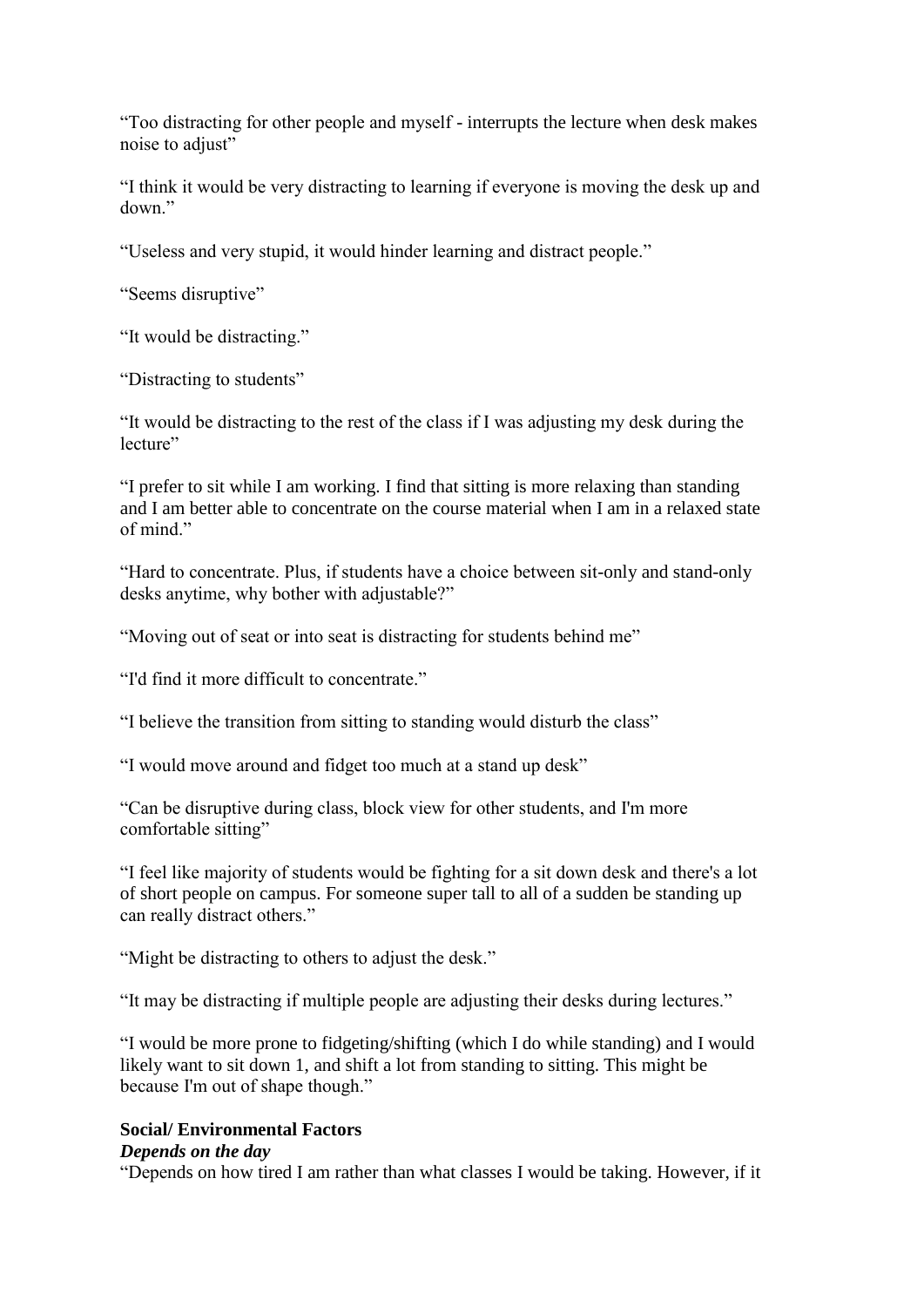is a course that requires strenuous note-taking, I'd prefer to be sitting down."

"It's good to have options, depending on how sedentary the day is"

"If I was really tired or feeling sick that day, I'd prefer to just sit the entire class"

"Depends how tired I was"

"Depends on how tired I am or if my legs/feet hurt, I would want the option to be able to sit or stand."

"Depends when, how busy my day is and if it's after practice"

"It would be easy to decide that day whether I wanted to sit or stand. I could make the decision based on how tired I was feeling."

"Tiredness"

"I would give it a try and see how I am feeling each day"

"Depends on how I feel"

"I would only use it if willing and not tired"

"Depends on feel"

"Depends on comfort level and laziness"

"This would depend on availability and whether I were tired of standing as standing has its own stresses and problems."

"Depends on health condition of the day"

"All classes would get tiring, but irregularly because some days I feel more tired than others<sup>"</sup>

"Depends how I feel that day"

"If I can't see the board or my butt gets tired from sitting"

"Depending on the length of class, and my level of tiredness/soreness that day"

"I would enjoy having the option of being able to stand up and let my body stretch after sitting for long periods of time. When I sit or stand depends on the day and how I am feeling."

"I might use it if I'm feeling fidgety during the day which makes it hard to sit for long periods of time."

"Some days I'm more restless then others so I'd want to stand. As well I wouldn't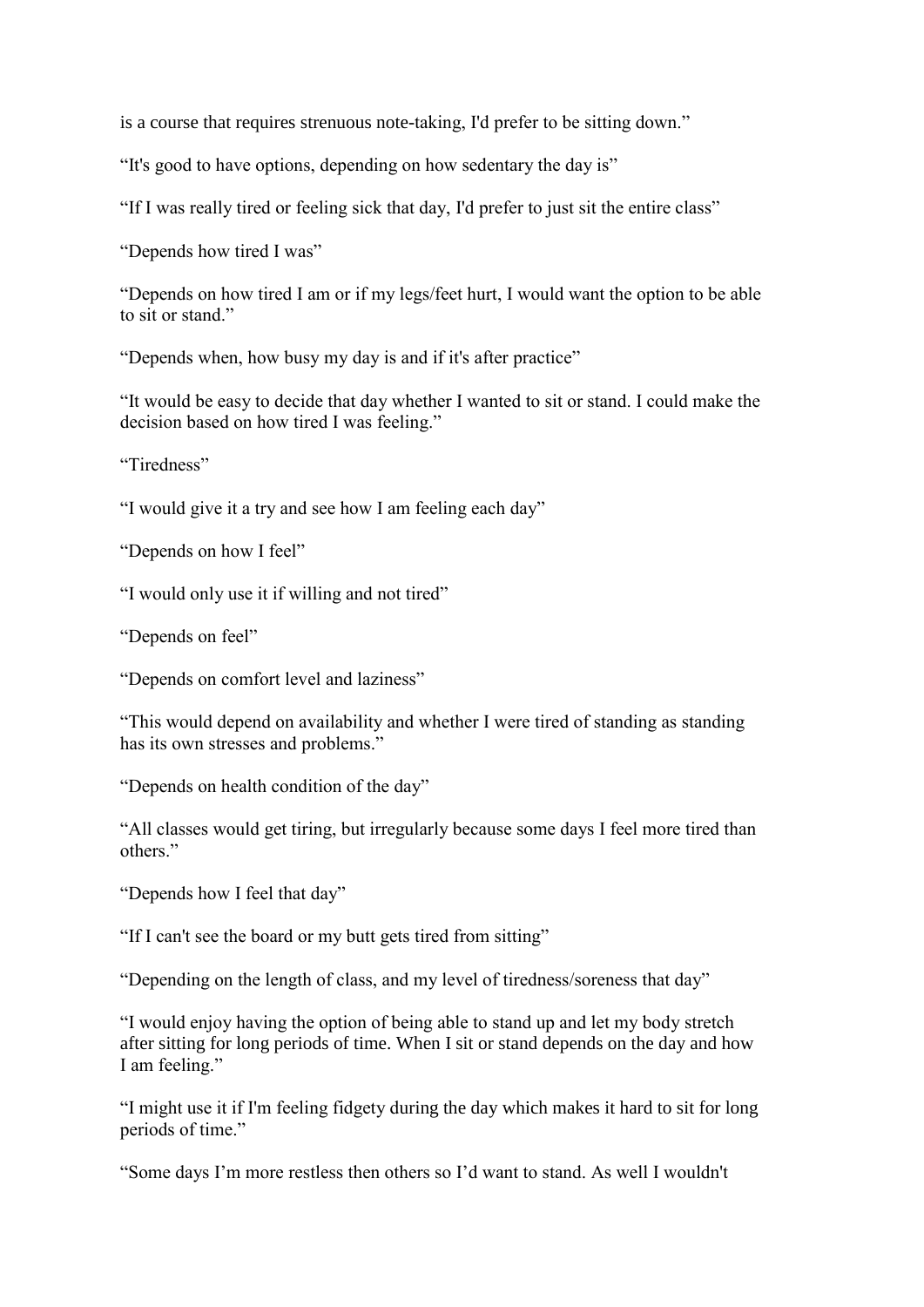want to use it for my math class."

"I would most likely get tired from standing so frequently so I would take some days to sit instead of stand."

"When I was in undergrad I was really tired during class so 2rmally would nap lol"

## *Depends on the location/ availability*

"I would use it to sit if all the normal chairs were taken"

"It would block the view of other students behind me."

"I can choose to stand if I want, but I can also sit if I'm tired; I wouldn't use it for some classes, since the sit-stand desks are at the back and I usually prefer to be up at the front for some classes to take notes"

"I might use it, but it seems like an inconvenience for people behind you"

"I feel I would be self conscious that I was blocking other students especially if they didn't have the sit stand desk. I also like to sit in the front rows to properly hear the prof so I would be extra conscious if I felt I was blocking everyone in the back."

"Depends on location of desk relative to screens, outlets, doors, etc. takes time to adjust to correct height"

"If not everyone was standing, the ones who were would block everyone's view"

"This would depend on availability and whether I were tired of standing as standing has its own stresses and problems."

"If I can't see the board or my butt gets tired from sitting"

"Whether or not I would use it depends on how many desks are available - if there is only 1, I would likely not use it, but if there are many, I may use it if it is available."

"Can be disruptive during class, block view for other students, and I'm more comfortable sitting"

"It would be annoying to be sitting while the person in front of you is standing and blocking your view"

"I feel like majority of students would be fighting for a sit down desk and there's a lot of short people on campus. For someone super tall to all of a sudden be standing up can really distract others."

"Some people are taller than others - I like to be able to see my professor and the board"

"Depending on location of standing desks, you run the risk of being an obstruction of view for other students"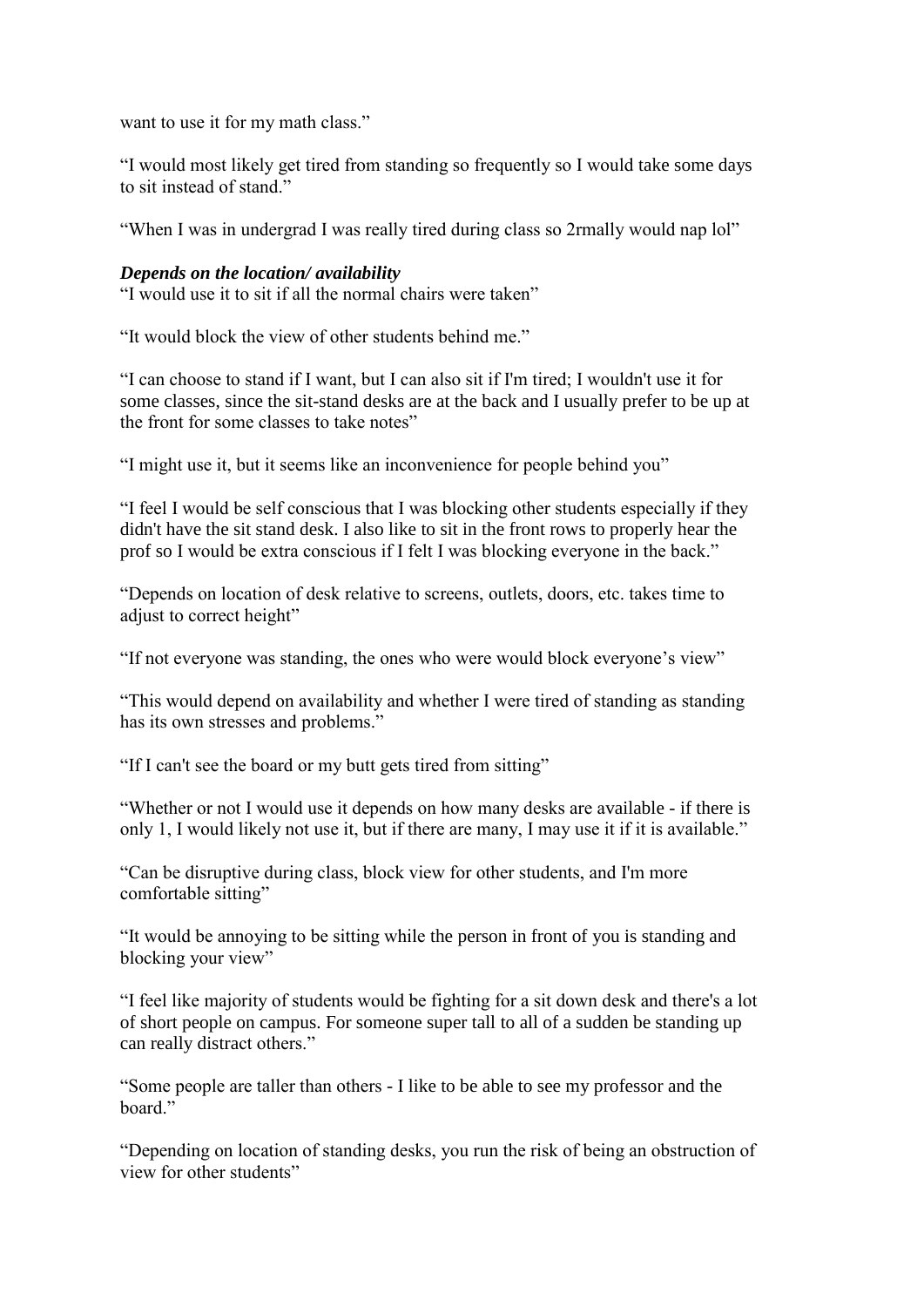"Wouldn't want to draw attention to myself, I also have a hard time seeing and I think these desks would have to be at the back"

## *Depends on the social norm*

"Too used to sitting down at a proper desk. Frequent back pains would prevent me from standing up for long periods of time."

"Depending on the business of the class and where my friends were sitting"

"If it was the norm I would use it, but if not I wouldn't."

"Wouldn't want to look weird in front of the class"

"It would be nice to not sit all the time, but I also think it would be socially awkward to not be sitting when everyone else is"

"It's a new concept so there would be social pressure to not use it"

"It would still be weird transferring from the sitting to standing position mid lecture"

"Embarrassing."

"Awkward if not everyone was standing"

"I have never used one and would try it out but would only continue to do so if they were being used by others. It is more functional for a study space than a lecture"

"It's weird unless everyone uses it."

"I'd feel embarrassed"

"It would be somewhat awkward because most students have other students that they tend to sit with. Using a standing desk during class would be an act of intentionally removing oneself from one's group"

## *Depends on the class type/ time/ task*

"Depends on how tired I am rather than what classes I would be taking. However, if it is a course that requires strenuous note-taking, I'd prefer to be sitting down."

"I can choose to stand if I want, but I can also sit if I'm tired; I wouldn't use it for some classes, since the sit-stand desks are at the back and I usually prefer to be up at the front for some classes to take notes"

"Depending on length of class/ time of day (I wouldn't use it for a 3 hour lecture or early or night classes)"

"Depending on the business of the class and where my friends were sitting"

"Same reason as the standing desk"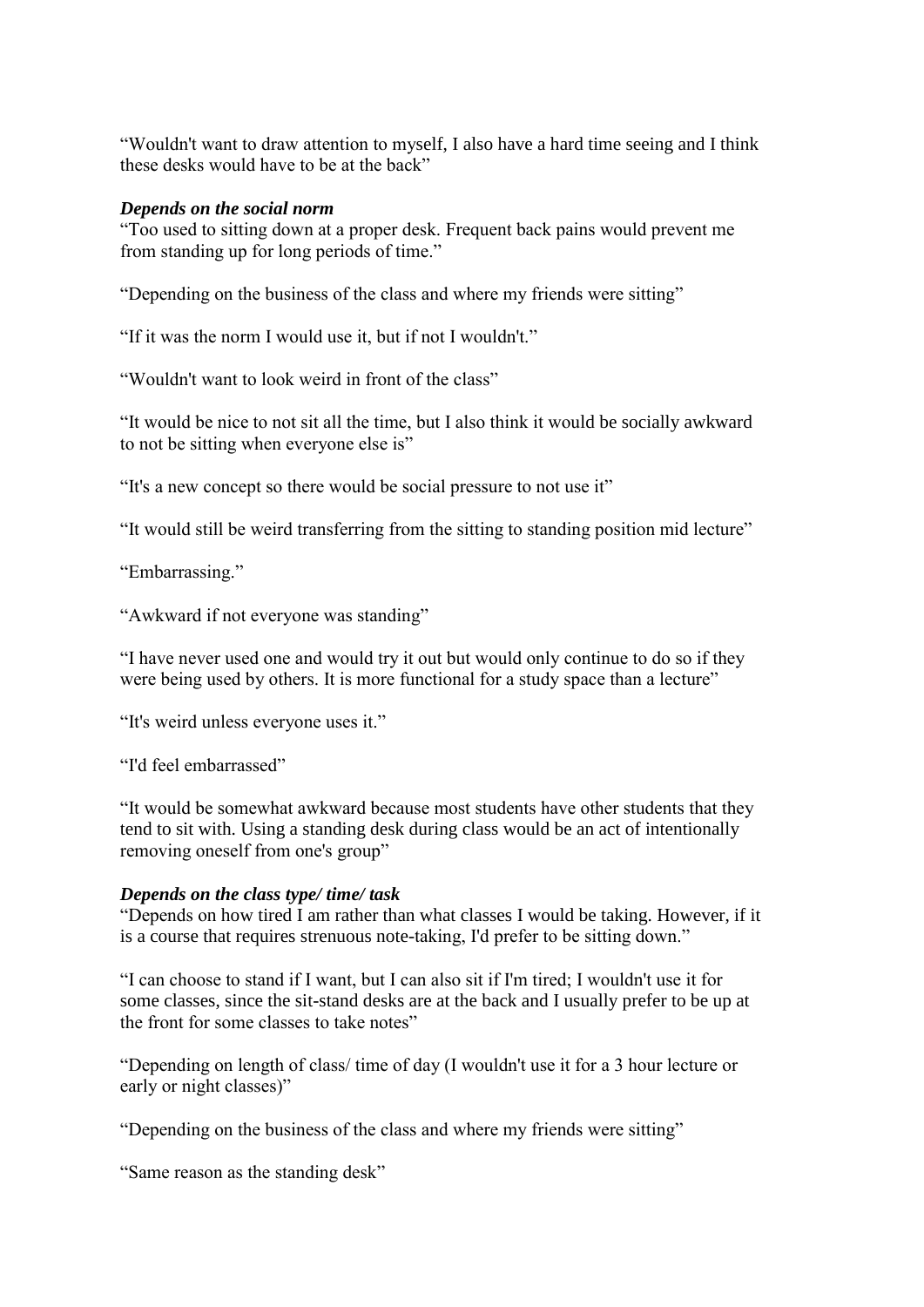"Same as standing desk"

"Can pick whether or not I'd want to stand; depends on the class"

"Depends on the lecture and the length of it"

"Most of my classes involved me needing to pay attention to a lecture so I don't think it's necessary. If the class involved actively doing work than I would consider it more necessary."

"Depending on the time of day as in later classes id prefer to sit"

"There would probably be a time that doing group would be easier if we stood around a desk"

"There are some classes where I would prefer to sit (i.e., discussion-based classes, or classes that take place early in the morning when I am tired)."

"Some days I'm more restless then others so I'd want to stand. As well I wouldn't want to use it for my math class."

## *Depends on the length/ number of classes*

"It would be useful depending on how long the class is"

"Depending on length of class/ time of day (I wouldn't use it for a 3 hour lecture or early or night classes)"

"I would never want to stand for a whole class."

"I feel like always standing for every class would become tiring and lead to sore legs"

"If I have back to back classes I may want to sit during some classes but I would try to stand most of the time"

"It depends the length of the class, but it would be good to stand and sit in the middle of classes to not get too tired from sitting"

"I would use it for most classes, but if I have a lot of classes one day then I would probably sit for one class to rest my legs."

"Again, if provided the opportunity would use it every class for portions of the class, but not the whole time."

"I believe that I wouldn't be able to get used to standing at a desk, after going to school and taking classes sitting down for so long. Furthermore, for certain lectures that are longer  $(2 + hours)$ , my legs would tire."

"Would use in long classes (3 hour classes) cause it's tiring to be sitting all the time, feels uncomfortable, want to stretch"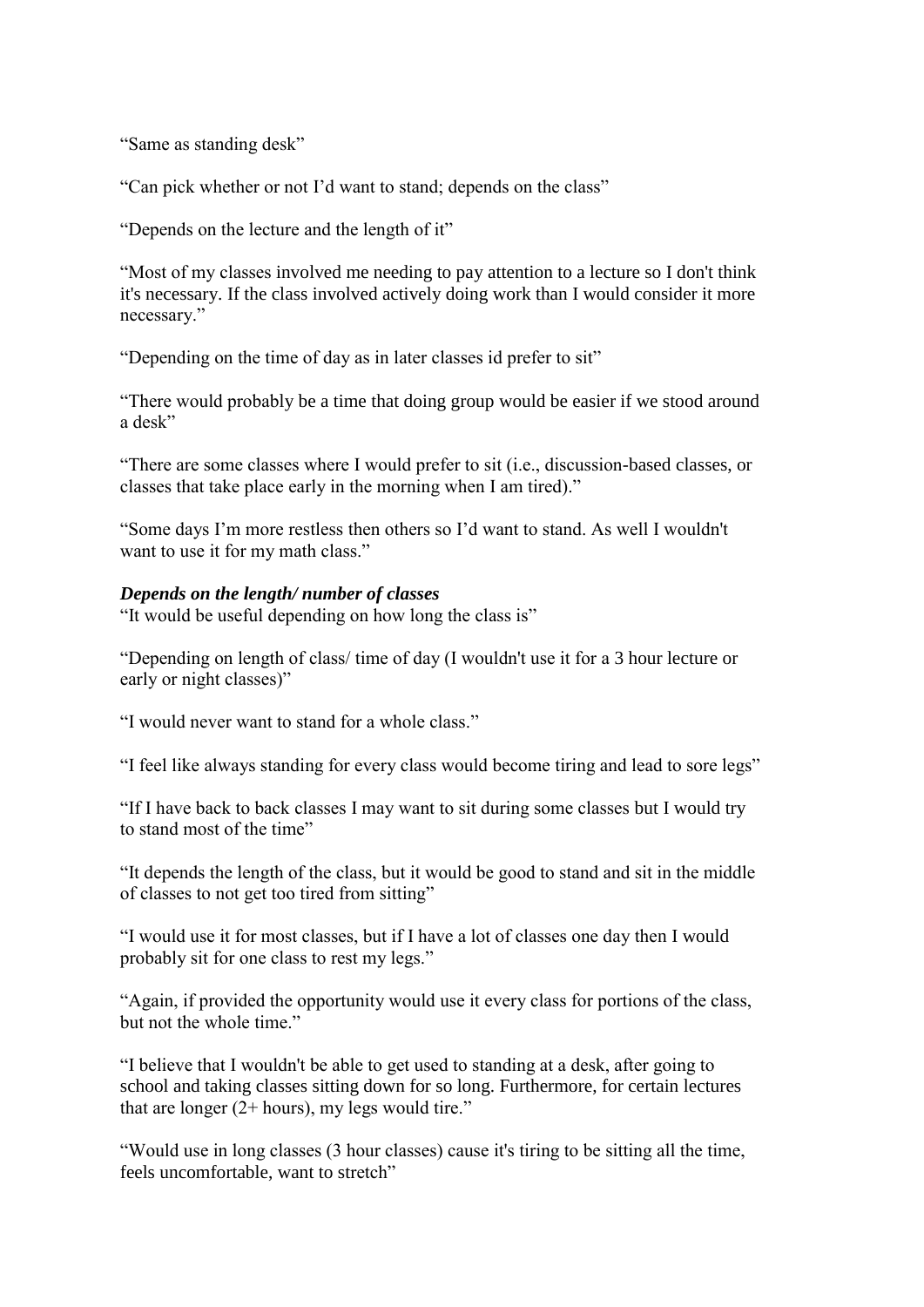"I can't stand for that long"

"Depends on the lecture and the length of it"

"Depending on the length of class, and my level of tiredness/soreness that day"

"Won't use it for 3 hour classes"

"Most lectures are too long for me to remain standing"

"Would be too tiring to use all day"

"It keeps me more alert throughout the class, less tendency to drift off, and reduces time sitting (as it presumably would not be available in every class)."

Note. Some quotes appear under multiple categories.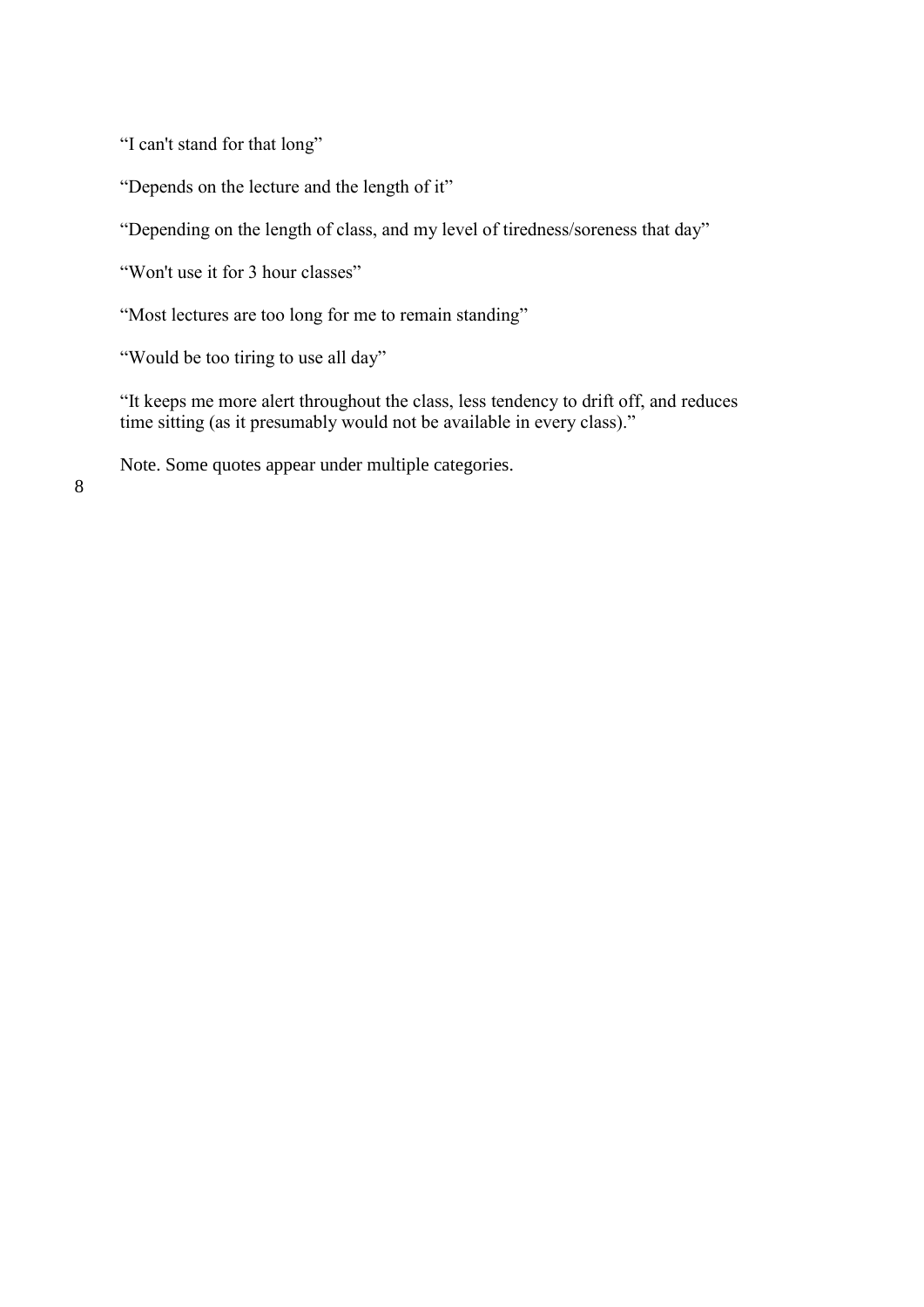9 Appendix C. Supplementary Material. Quotations Supporting Themes Identified for Using 10 Dynamic Sitting Desks in The University Classroom.

# **Overall Perception** *Supportive*

"It looks fun"

"It would not be blocking others views and I would be able to keep a steady posture"

"I think it would be a fun way of sitting that would make you move around a bit more"

"This type of desk would be perfect to keep me engaged and alert"

"It's better than not moving at all"

"It's good to have options, depending on how sedentary the day is"

"Its still sitting, and I don't use a back rest very often anyways."

"Not really sure what a dynamic sitting desk is but it sounds helpful in tackling sedentary behaviours"

"Seems more convenient than the other desk options"

"Fun!"

"Comfy and good for my back"

"I am always looking to correct my posture and would use these desks to improve it"

"I don't mind anything as long as I'm sitting down."

"It is better to sit up straight in class to pay attention to the teacher, which doesn't make a difference from regular desks/chairs"

"I can still sit but at least my posture would be better"

"They look comfy and cool"

"I tend to move around a lot when I'm sitting in lectures anyways, so if these types of seats are provided to me I'd be very likely to use them for everything"

"Allows me to move around more."

"You do not need to stand, and therefore would not block any other students' vision and your legs would not get too tired"

"Could always use a bit of variation while I'm in class"

"I like having multiple things to do"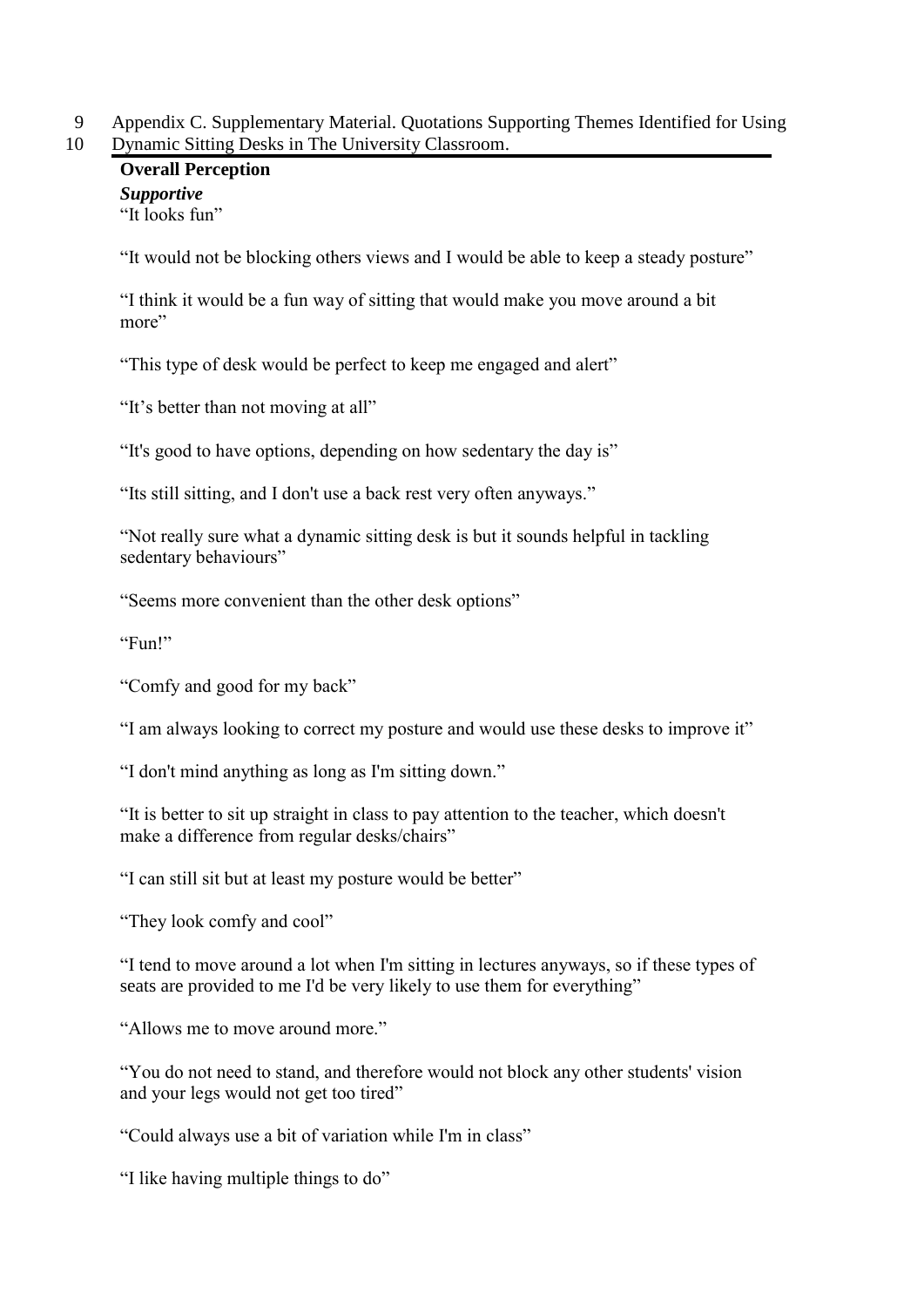"I believe it would be more comfortable than traditional sitting desks."

"Because I do not like to sit during class time, especially for the 1 hour lecture"

"It looks pretty comfortable"

"It gives me something to do while in class"

This is what I use at home.

"Easy to implement. Enjoyable to use. Excellent trunk activation."

"Again, just to change things up from a normal chair, and to work on posture"

"It would probably look dumb unless other people are also doing it. If they are, it would be fun and I would always do it if available."

"I fidget a lot"

"I would enjoy having the option to move around during class"

"It looks fun"

"I believe it will help with core strength and keep your body moving so you don' t get stiff."

"It looks fun so I'd use it"

"I can see how it would be distracting, but it sounds fun"

"Fun"

"I believe it's a good thing to be able to have a dynamic sitting desk available"

"They look very comfy"

"Comfortable, but also engages the core. I fear however that it would be a source of distraction for the students."

"I may want to sit down at certain times"

"It's comfortable. Helps restless people. Great for students."

"Comfortable"

"I think it would keep me active while also allowing me to type"

"I still get to sit and it's better than a regular sit-down desk"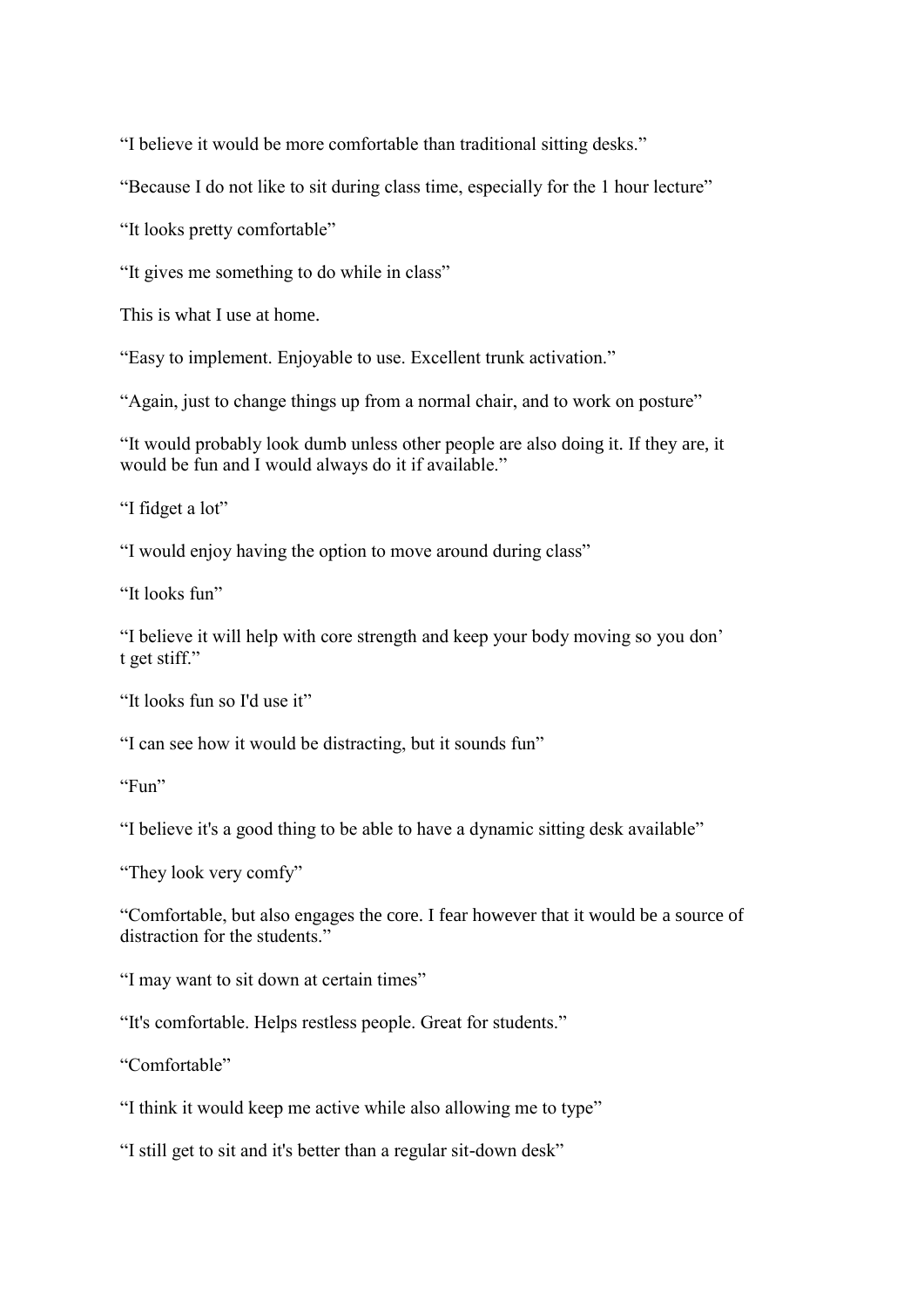"Easier"

"I find it nice to have the option to be able to shift positions to avoid stasis of spinal fluid as well as to relieve pressure."

"Sitting on a ball sounds fun!"

"It would help me improve my posture, but I wouldn't want to use it all the time"

"Much more comfortable - easier to focus when comfortable"

"These desks provide an outlet for fidgeting behaviour and as far as I know do not aggravate my back injury"

"It seems comfortable and more easily adjustable"

"Fun"

"It seems to be effective in allowing movement, but can be distracting"

"It can keep me moving and more concentrated in lectures"

"This lets me be less sedentary and provides a solution to my sore feet problem when I stand too much."

"I always wanted a standing desk but 1 they are expensive"

## *Undecided*

"Unsure what it would be like"

"I would try it once probably for fun, but it might be too distracting"

"I would try it out but I don't think I would like it."

"I would want to try the desk to see if I enjoyed using it or if it helped me focus."

"I would try it and see if I liked it"

"I don't know what it is"

"I would at least try it out to see if I preferred it"

"I would want to try it out"

"Never tried"

"To try something new"

"They would be cool to try, but I think I would be too distracted by it."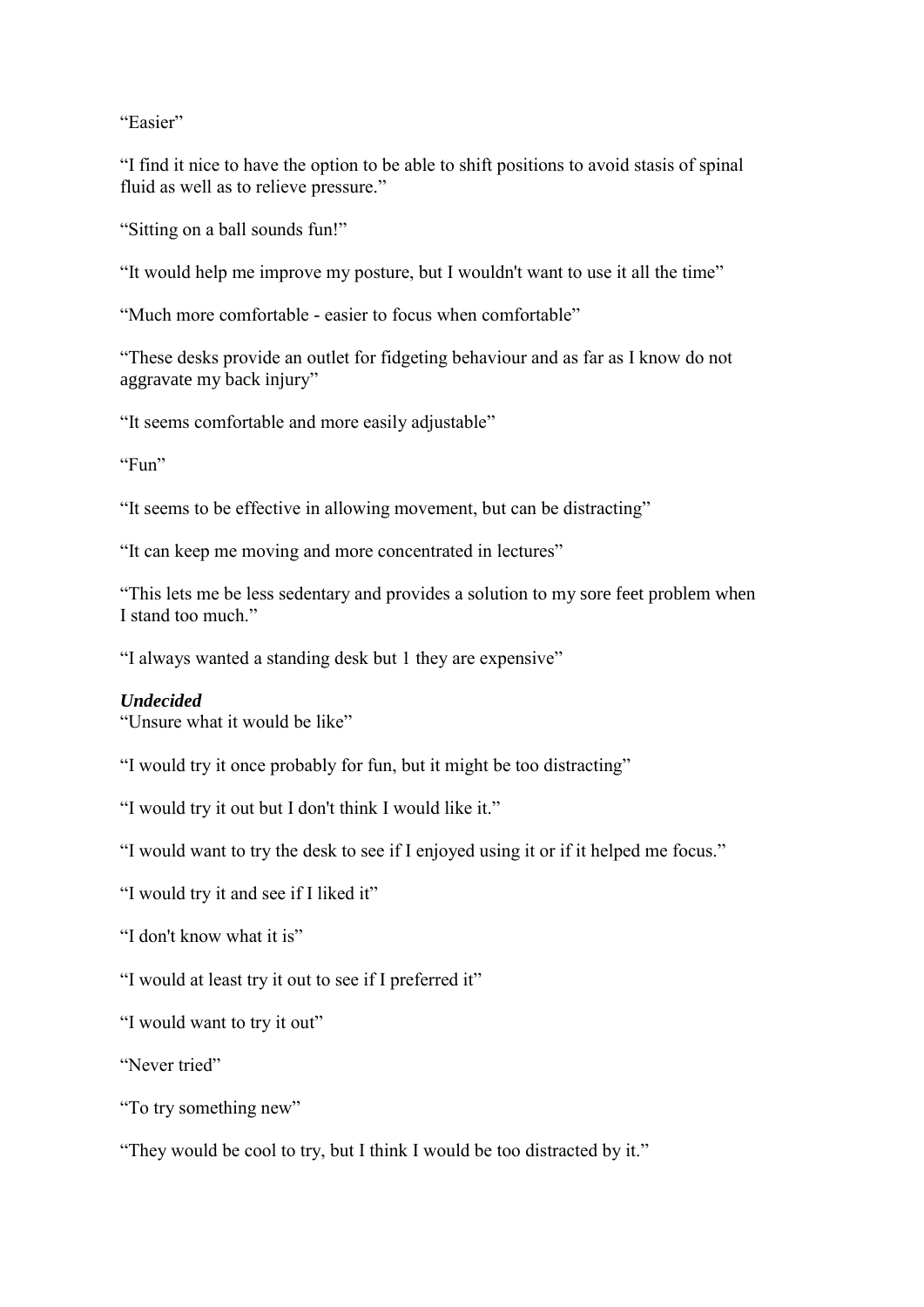"I'd try it"

"Dynamic sitting desk"

"I think it would be fun to try out"

"Simply to try it"

"I would give it a try"

"To try it out"

"It would be nice to try"

"It's something new to try and I like to try new things"

"I don't know if I will like it or not, so I would try it at least once."

"I would like to try it but I'm not sure if I would use it for all my classes."

"Maybe I'll use it"

"Would definitely try"

"Just out of curiosity I would try it"

"I would maybe want to try it out"

"Undecided. Seems distracting"

"I don't know if would for me"

"Would compare it to a regular desk"

"I'd try it"

"I am not sure how this kind of desk would work."

"I would test it out. But I would just find myself bouncing or not paying attention"

"Just to try it for fun."

"If it works, I'd use it more often"

"Try it out"

"Not sure"

"I've never tried it - so I would definitely have to try it at least once and see how I feel about it."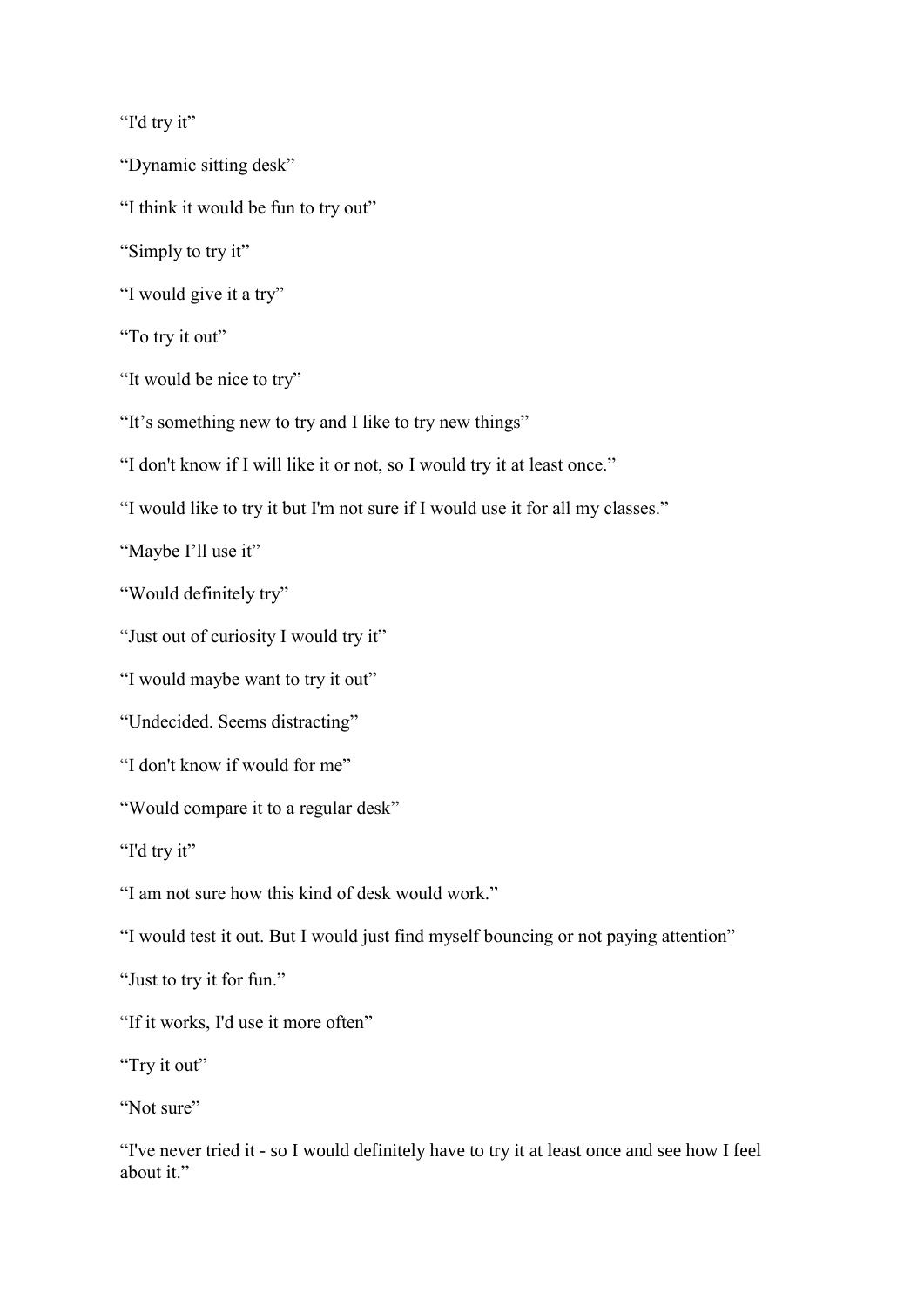"I might try it out, but have no clue whether I'd make a regular habit of it or not"

## *Opposed*

"I think it is stupid"

"Too used to sitting down at a proper desk. Frequent back pains would prevent me from standing up for long periods of time."

"It's SO distracting!!!!! I would get so annoyed. If someone needs some cushioning they can bring a seat pad"

"I find they can be uncomfortable."

"I usually get enough physical activity in my week"

"I prefer to sit"

"Doesn't interest me"

"I find them uncomfortable"

"Why though?"

"It looks uncomfortable, there is nothing to lean back on"

"I believe that I wouldn't be able to get used to standing at a desk, after going to school and taking classes sitting down for so long. Furthermore, for certain lectures that are longer  $(2 + hours)$ , my legs would tire."

"Doesn't interest me"

"Seems impractical and that it would take up a lot of space; it would be hard to sit with friends"

"For use in class it seems unnecessary"

"I don't see any difference over a regular desk"

"It's uncomfortable"

"It doesn't personally look comfortable to sit at for a long period of time."

"The arrangement does not look comfortable."

"Not stable"

"I prefer comfortable seating. I have one class where the chairs are uncomfortable and I am always focused on how sore my back is and it distracts me from the content. I prefer for my seating to be something that I do not notice/think about because it does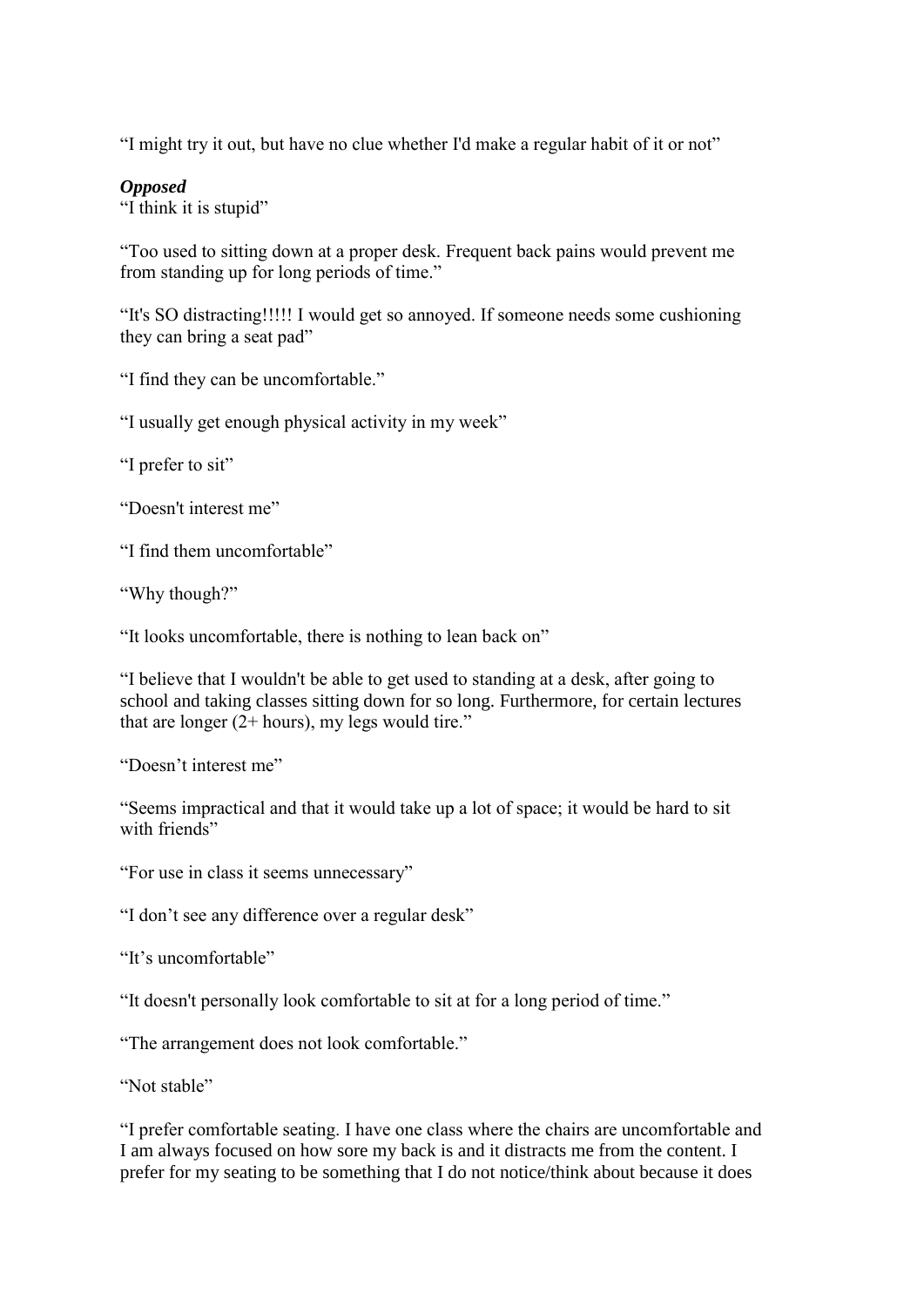not interrupt my other activities.?

"It's not a very stable "chair""

"They are probably good for you, but I just don't see myself using it."

"Just seems too odd for me personally"

"Students would break - waste of money."

"The exercise balls wouldn't be practical in large spaces. Potential for accidents."

"They look uncomfortable."

"I have used both standing desks and dynamic sitting desks, because of regular exercise I find dynamic sitting desk to be more of an annoyance when compared to a standing desk"

"I don't want to"

"Seems uncomfortable to use."

"Not as practical"

"In class I need to focus and sit to write notes properly; also it's not as comfortable"

## **Personal Factors**

*Health/ Injury*

*Facilitator* "Changing seating positions in class makes me feel less stiff and helps circulate blood"

"It's healthier"

"Comfy and good for my back"

"I am always looking to correct my posture and would use these desks to improve it"

"I can still sit but at least my posture would be better"

"Easy to implement. Enjoyable to use. Excellent trunk activation."

"Again, just to change things up from a normal chair, and to work on posture"

"I believe it will help with core strength and keep your body moving so you don't get stiff."

"Don't even know the function of a dynamic sitting desk."

"Comfortable, but also engages the core. I fear however that it would be a source of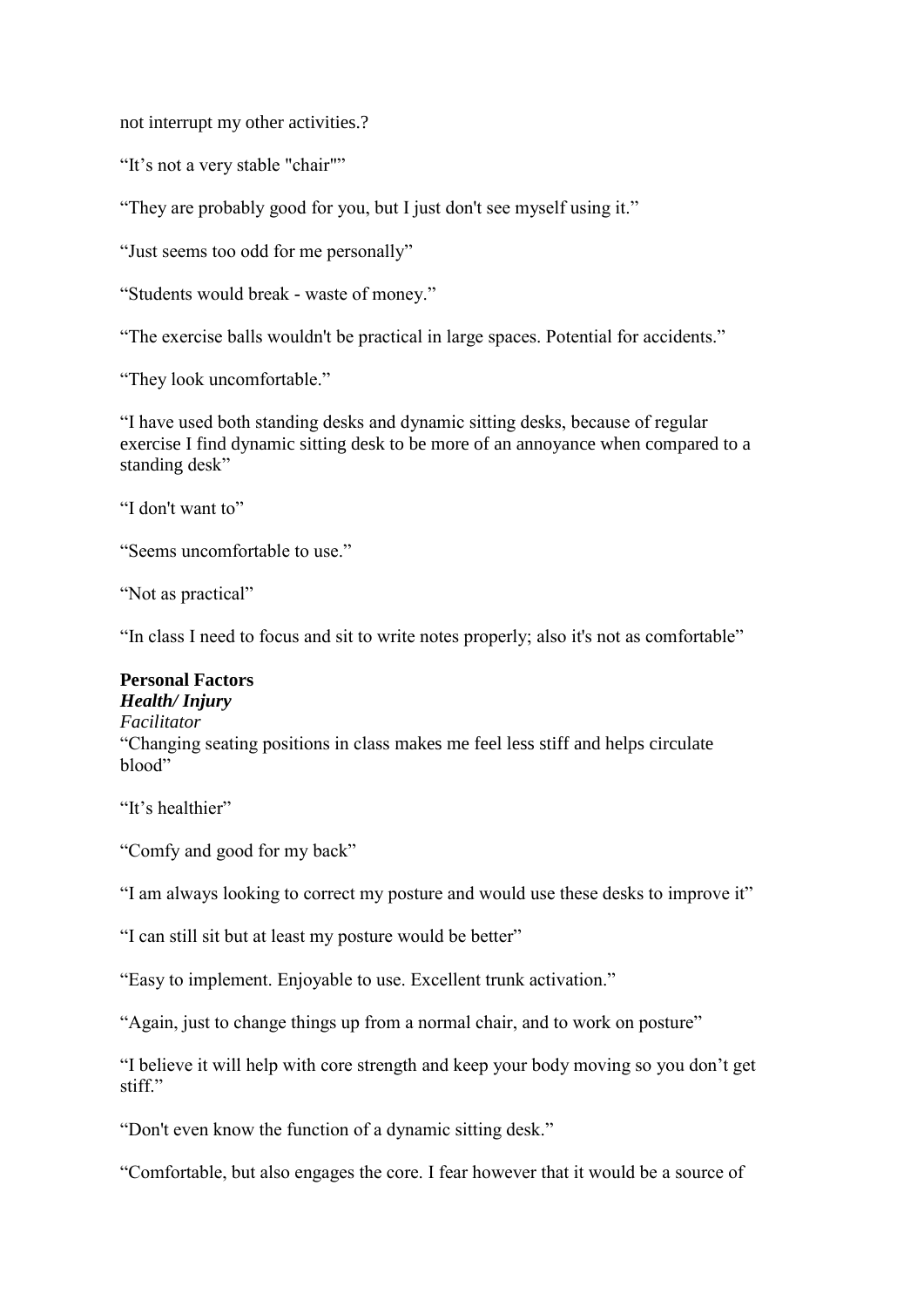distraction for the students."

"I find it nice to have the option to be able to shift positions to avoid stasis of spinal fluid as well as to relieve pressure."

"Looks like it reduces strain"

"It would help me improve my posture, but I wouldn't want to use it all the time"

"This lets me be less sedentary and provides a solution to my sore feet problem when I stand too much."

"Some core work"

*Barrier* "I have knee problems"

"It doesn't look comfortable or stable, and would put undo stress on my back from the constant need for stability"

"I have a sensitive neck and back and require standard chairs with a back if I am to sit"

"Bad for posture"

"If it was a boring class and I fell asleep there's a higher chance of me falling off by accident"

"No back support. Feel like it would make posture worse."

"They do not provide proper support and would become safety hazards when improperly used or played with"

"The exercise balls wouldn't be practical in large spaces. Potential for accidents."

## *Classroom Performance*

*Facilitator* "This type of desk would be perfect to keep me engaged and alert"

"Bouncing on the dynamic sitting desk really helps me focus at times, for example if I'm trying to think of something and it doesn't come to my mind, I strangely find that it'll come to me in a couple of bounces. It keeps my legs from getting too sore as well!"

"Doesn't effect your normal class note taking routine"

"Much more comfortable - easier to focus when comfortable"

"It can keep me moving and more concentrated in lectures"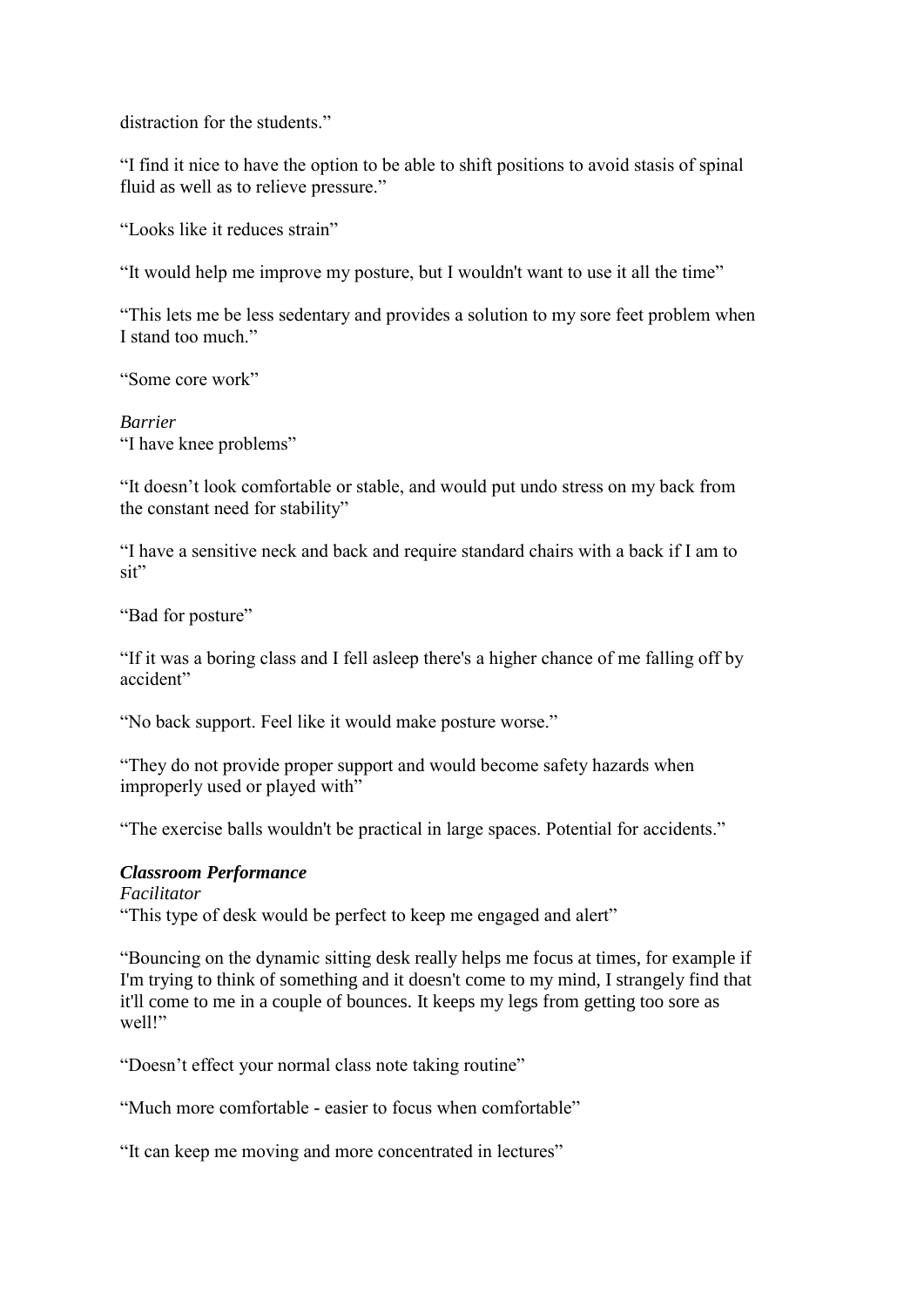"Some classes are easier to fall asleep in, standing would help stay awake. Standing while speaking in class (for courses with discussions) also makes speaking more enthusiastic"

*Barrier* "Distracting"

"I would try it once probably for fun, but it might be too distracting"

"Wouldn't want to be distracting"

"It's SO distracting!!!!! I would get so annoyed. If someone needs some cushioning they can bring a seat pad"

"Too much variation, it would be distracting"

"They would be cool to try, but I think I would be too distracted by it."

"Distracting"

"Don't want to be a distraction"

"Distracting from class"

"Too distracting for me and others"

"I think I would get distracted on it easily."

"I think this would be very distracting"

"All the motion going around may affect the teacher/lecturer?"

"Distracting and useless."

"I'd worry about balance. In addition, I think on the times where I was annoyed by others tapping their feet and realize that the bouncing that would ensue from these kinds of desks would be very irritating to see."

"It seems uncomfortable and distracting for other students"

"I would use it, however would be more distracted in class (I think)"

"It would distract me from paying attention to the professor."

"Undecided. Seems distracting"

"Distracting"

"I can see how it would be distracting, but it sounds fun"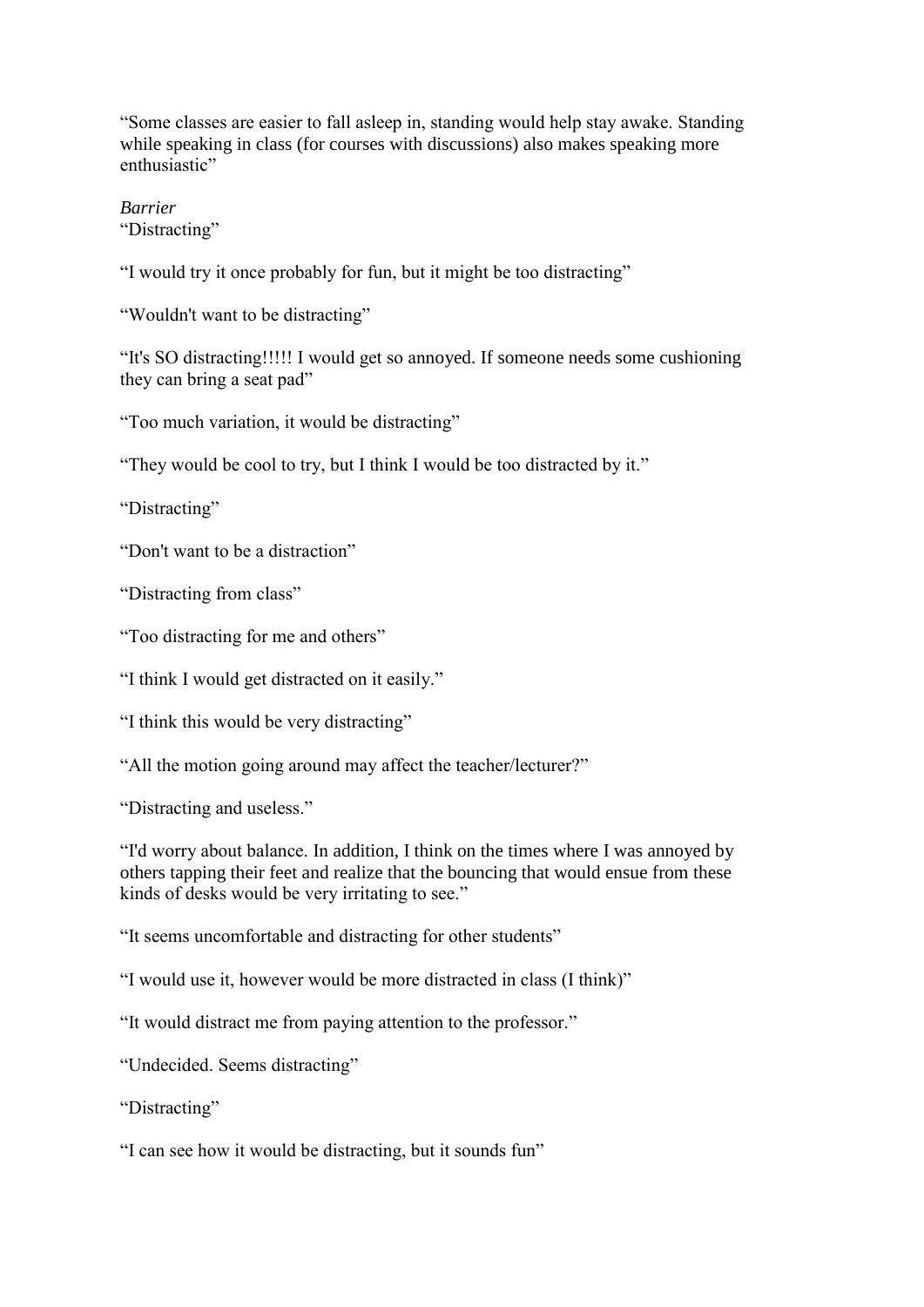"I cannot type while sitting on a yoga ball."

"It may get distracting, and there is no back rest"

"Comfortable, but also engages the core. I fear however that it would be a source of distraction for the students."

"I think it would be distracting to others."

I would feel distracted

"People wouldn't use it properly, it would be distracting"

"I prefer comfortable seating. I have one class where the chairs are uncomfortable and I am always focused on how sore my back is and it distracts me from the content. I prefer for my seating to be something that I do not notice/think about because it does not interrupt my other activities."

"It doesn't look comfortable or stable, and would put undo stress on my back from the constant need for stability"

"Distracting"

"Seems distracting during class for others"

"It is not easy to properly write notes"

"I would test it out. But I would just find myself bouncing or not paying attention"

"I've tried sitting on an exercise ball and felt it was difficult to stay balanced and keep focused on my work"

"Comfortable, but easy to get distracted"

"This can get really distracting and I feel I would bounce up and down whenever I get bored of the professor."

"Desks like the ones shown would likely cause more disruption between class changes, and more distraction for students"

"I would get distracted."

"Intrusive to the classroom environment"

"Too much of a distraction"

"I wouldn't feel comfortable. I also feel this could be a distraction to other students if people are really bouncing around or moving on the ball - so these types of seats should especially be at the back of the class to limit distractions."